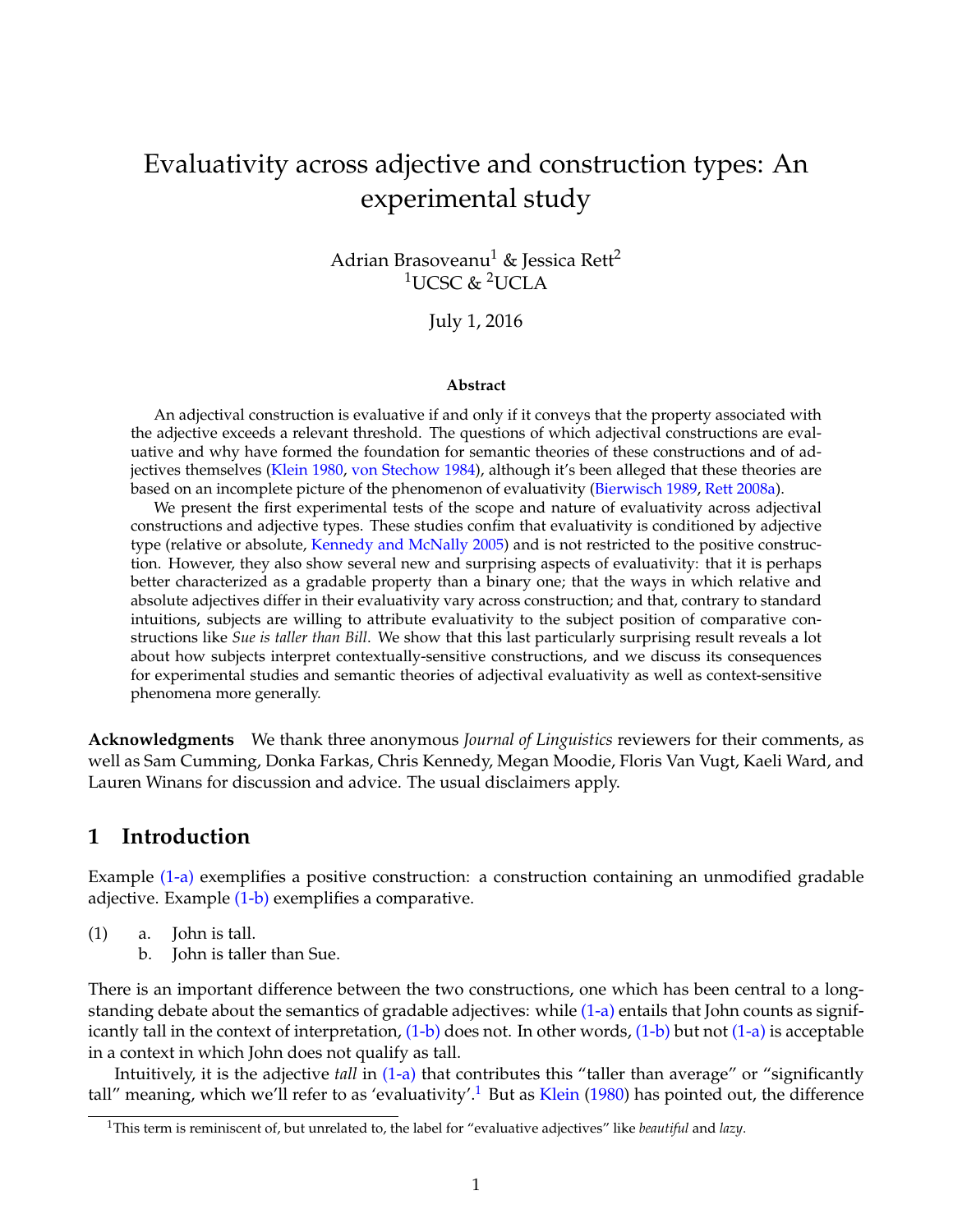between [\(1-a\)](#page-0-0) and [\(1-b\)](#page-0-1) poses a problem for a compositional semantics of adjectival constructions: if evaluativity is lexically encoded in the adjective *tall*, what suppresses it in the comparative in [\(1-b\)?](#page-0-1) And if it isn't, what introduces it in the positive construction in  $(1-a)$ ?

Since [Klein'](#page-33-0)s discussion (and preceding work in [Bartsch and Vennemann](#page-32-1) [1972,](#page-32-1) [Kamp](#page-33-2) [1975,](#page-33-2) [Cress](#page-32-2)[well](#page-32-2) [1976\)](#page-32-2), evaluativity remains a central issue for the semantics of adjectival constructions (and, consequently, degree semantics generally), and it remains a central member of the class of context-sensitive phenomena. Evaluativity has been argued to vary across adjectival classes [\(Rotstein and Winter](#page-34-2) [2004,](#page-34-2) [Kennedy and McNally](#page-33-1) [2005\)](#page-33-1); across adjectival constructions [\(Bierwisch](#page-32-0) [1989,](#page-32-0) [Rett](#page-34-3) [2008b\)](#page-34-3); and in how it contributes semantically to a context of utterance [\(Barker](#page-32-3) [2002,](#page-32-3) [Rett](#page-34-4) [2015\)](#page-34-4).

As it stands, the discussion of the distribution and contribution of evaluativity has been largely rele-gated to the theoretical literature.<sup>[2](#page-1-0)</sup> The goal of this paper is to present some initial forays into an experi-mental investigation of the distribution and contribution of evaluativity. We take for granted [Bierwisch'](#page-32-0)s [\(1989\)](#page-32-0) claim that evaluativity is not distributionally restricted to the positive construction, and we focus on two other questions: first, how, if at all, do relative and absolute adjectives behave differently across constructions with respect to evaluativity? And second, how, if at all, does context play a role in the distribution of evaluativity across adjectival constructions?

We begin in [§2](#page-1-1) by reviewing evaluativity generally, as well as the various adjectival classes and constructions included in the experiment. In [§3](#page-9-0) we present a series of experiments intended to address the first question, about the effect of adjective class on evaluativity. After discussing a particularly surprising result of these experiments (and the history of this result in the psychology literature, in [§3.2.4\)](#page-22-0), we present in [§4](#page-26-0) a third experiment designed to follow up on the first two by further probing the role of context in the distribution of evaluativity (the second question). While our results are in general consistent with previous claims about evaluativity, our results suggest that the phenomenon is idealized in the theoretical literature: evaluativity arises in some circumstances as a pragmatic inference, and it seems more gradable than categorical.

### <span id="page-1-1"></span>**2 Evaluativity: relevant data and current accounts**

A gradable adjectival construction is evaluative if and only if it conveys that the property associated with the adjective is instantiated to a degree above a particular standard or threshold. In the case of relative adjectives, this amounts to conveying that the degree is significantly high (see [§2.2](#page-5-0) for a discussion of evaluativity in other types of gradable adjectives). The positive construction in [\(2-a\)](#page-1-2) – characterized by its lack of any overt measure phrase (e.g. *5ft*), degree modifier (e.g. *very*), or degree quantifier (e.g. *more*) – is evaluative, while the measure phrase (MP) construction in [\(2-b\)](#page-1-3) and the comparative in [\(2-c\)](#page-1-4) are not [\(Cresswell](#page-32-2) [1976,](#page-32-2) [Klein](#page-33-0) [1980,](#page-33-0) [von Stechow](#page-34-0) [1984,](#page-34-0) [Seuren](#page-34-5) [1984,](#page-34-5) [Bierwisch](#page-32-0) [1989\)](#page-32-0).

- <span id="page-1-5"></span><span id="page-1-4"></span><span id="page-1-3"></span><span id="page-1-2"></span>(2) a. John is tall.
	- b. John is 5ft tall.
	- c. John is taller than Sue.

In particular, [\(2-a\)](#page-1-2) entails that John's height exceeds a salient standard of tallness; the sentence is, for instance, incompatible with the claim that John is short. This is such an intrinsic property of positive constructions that the observation seems trivial, until the positive construction is considered alongside other adjectival constructions like the ones in  $(2-b)$  and  $(2-c)$ . These are not evaluative; they do not entail

<span id="page-1-0"></span><sup>&</sup>lt;sup>2</sup>Although see [Sassoon and Zevakhina](#page-34-6) [\(2012\)](#page-34-6) for an investigation of the evaluativity of constructions containing degree modifiers like *completely* and *slightly* and the poster by [Kim et al.](#page-33-3) [\(2013\)](#page-33-3) for an early report on investigations more closely related to the ones reported in the present paper. [Paradis and Willners](#page-34-7) [\(2006\)](#page-34-7), [Zevakhina and Geurts](#page-35-0) [\(2011\)](#page-35-0), [Doran et al.](#page-33-4) [\(2009\)](#page-33-4) present experiments which test the relationship between antonyms, and [Barner and Snedeker](#page-32-4) [\(2008\)](#page-32-4) and [McNabb](#page-33-5) [\(2012\)](#page-33-5), [Solt and](#page-34-8) [Gotzner](#page-34-8) [\(2012\)](#page-34-8) report experiments on children and adults, respectively, in terms of how the standard invoked in evaluativity is calculated.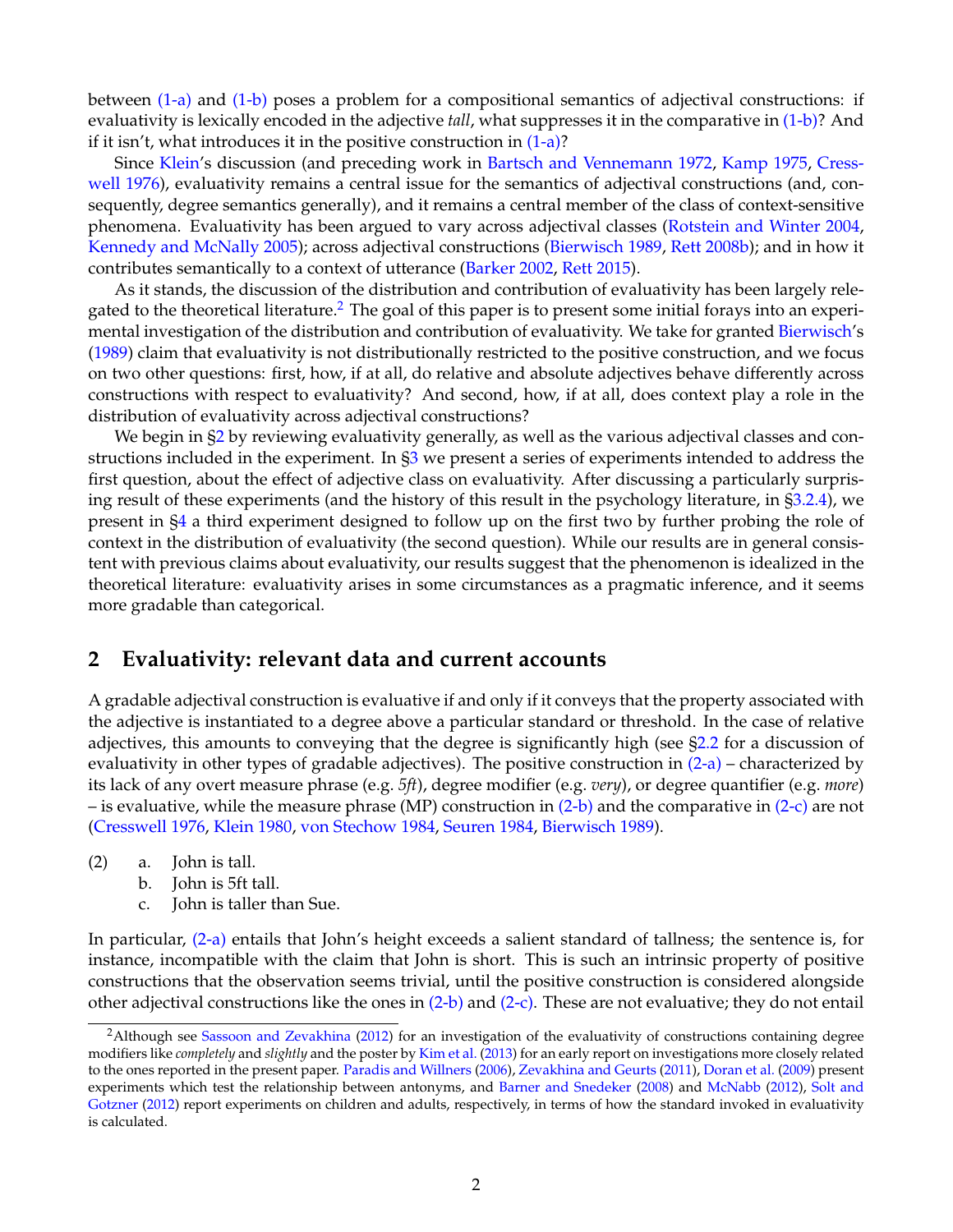that John (or Sue) is tall. Both are in principle (depending on the context) compatible with the claim that John (and Sue) is not tall, as [\(3\)](#page-2-0) demonstrates.

- <span id="page-2-7"></span><span id="page-2-3"></span><span id="page-2-0"></span>(3) a. John is tall...  $*(\text{although/in fact})$  he's not tall.
	- b. John is 5ft tall... (although/in fact) he's not tall.
	- c. John is taller than Sue... (although/in fact) he/she is not tall.

Historically, this contrast in evaluativity has been the central worry for compositional semantic accounts of adjectives [\(Cresswell](#page-32-2) [1976,](#page-32-2) [Klein](#page-33-0) [1980,](#page-33-0) [1982,](#page-33-6) [von Stechow](#page-34-0) [1984,](#page-34-0) [van Rooij](#page-34-9) [2008,](#page-34-9) [Rett](#page-34-4) [2015\)](#page-34-4). It is extremely tempting to tie the evaluativity of [\(2-a\)](#page-1-2) to the adjective *tall*, but this move seems at odds with the fact that [\(2-b\),](#page-1-3) which is formed by adding a measure phrase to this same string of morphemes, is not evaluative.

Roughly two distinct treatments of evaluativity have arisen as a consequence: (*i*) those that encode evaluativity in gradable adjectives and argue that this meaning is compositionally 'suppressed' in MP constructions and comparatives [\(Klein](#page-33-0) [1980,](#page-33-0) [1982,](#page-33-6) [Neeleman et al.](#page-34-10) [2004,](#page-34-10) [Doetjes et al.](#page-33-7) [2009,](#page-33-7) [Burnett](#page-32-5) [2012,](#page-32-5) [Cobreros et al.](#page-32-6) [2012\)](#page-32-6); (*ii*) and those that do not encode evaluativity in gradable adjectives and argue that it is contributed, where available, by a null morpheme like POS [\(Bartsch and Vennemann](#page-32-1) [1972,](#page-32-1) [Cresswell](#page-32-2) [1976,](#page-32-2) [Kennedy](#page-33-8) [1999;](#page-33-8) see [Rett](#page-34-1) [2008a](#page-34-1)[,b](#page-34-3) for the proposal of a distinct null morpheme EVAL).<sup>[3,](#page-2-1)[4](#page-2-2)</sup>

These two different approaches to evaluativity reflect very different perspectives on larger issues: whether a semantic theory that includes null morphemes is strictly speaking a compositional one; whether the semantics of gradable adjectives and the constructions they occur in warrant adding an additional primitive – degrees – to the ontology, etc. However, a direct comparison of these theories is complicated, as they rely on the picture of evaluativity illustrated in  $(2)$ , which is not in fact representative of the phenomenon. In the rest of this section, we discuss two additional considerations in the distribution of evaluativity: (*i*) its relatively wider distribution across adjectival constructions; and (*ii*) its relatively complicated distribution across adjective classes.

### <span id="page-2-10"></span>**2.1 Evaluativity across adjectival constructions**

As [\(2-a\)](#page-1-2) and [\(3-a\)](#page-2-3) indicate, evaluativity is an intrinsic property of positive constructions. As a result, we can test for the presence of evaluativity in more complex adjectival constructions by testing whether that construction entails its corresponding positive construction.<sup>[5](#page-2-4)</sup> This has been labeled 'the Bierwisch Test' in [Rett](#page-34-3) [\(2008b\)](#page-34-3), based on its use in [Bierwisch](#page-32-0) [\(1989\)](#page-32-0). This test is illustrated in [\(4\).](#page-2-5)

<span id="page-2-6"></span>(i) 
$$
\llbracket \text{tall} \rrbracket = \lambda x_e \lambda d_d. \text{ tall}(x, d)
$$

From the perspective of [\(i\),](#page-2-6) positive constructions like [\(3-a\)](#page-2-3) lack any overt morpheme to saturate or bind the adjective's degree argument; they also lack a clear source for the evaluative meaning. Cresswell proposed POS to solve both of these problems simultaneously: it contributes evaluativity to the compositional meaning of the construction; and it binds the adjective's degree argument, allowing the positive construction to denote a proposition. A typical formulation is in [\(ii-a\),](#page-2-8) from [Kennedy and](#page-33-1) [McNally](#page-33-1) [\(2005\)](#page-33-1), where *G* ranges over gradable adjectives (type  $\langle e, \langle d, t \rangle$ ) and *C* is a pragmatic variable whose value is the context of evaluation. The resulting interpretation for the positive construction in [\(3-a\)](#page-2-3) is provided in [\(ii-b\).](#page-2-9)

<span id="page-2-9"></span><span id="page-2-8"></span>(ii) a. POS  $\rightsquigarrow \lambda G_{\langle e, \langle d, t \rangle} \setminus \lambda x_e$ .  $\exists d[\text{standard}(G, d, C) \land G(x, d)]$ b.  $[[\text{John is POS tall}] = \exists d[\text{standard}(\text{tall}, d, C) \wedge \text{tall}(\text{john}, d)]$ 

<span id="page-2-4"></span><sup>5</sup>Of course, because evaluativity is a context-sensitive phenomenon, we have in mind the notion of entailment between constructions *holding fixed the context of evaluation*. This is distinct from the notion of logical entailment, which is not contextsensitive.

<span id="page-2-5"></span><span id="page-2-1"></span> $3$ There are a few other approaches to evaluativity. [Breakstone](#page-32-7) [\(2012\)](#page-32-7) encodes evaluativity in adjectival meanings and uses a null morpheme 'SSM' to eliminate it when necessary; [Rett](#page-34-4) [\(2015\)](#page-34-4) argues that evaluativity arises when it does as a conversational implicature. See [Rett](#page-34-4) [2015](#page-34-4) for a more comprehensive overview.

<span id="page-2-2"></span> $^4$ In particular, POS accounts typically assume that gradable adjectives denote relations between an individual and a degree of measure, as in [\(i\)](#page-2-6) below [\(Cresswell](#page-32-2) [1976,](#page-32-2) [Hellan](#page-33-9) [1981,](#page-33-9) [von Stechow](#page-34-0) [1984\)](#page-34-0). In MP constructions like [\(3-b\),](#page-2-7) the MP is assumed to saturate the adjective's degree argument.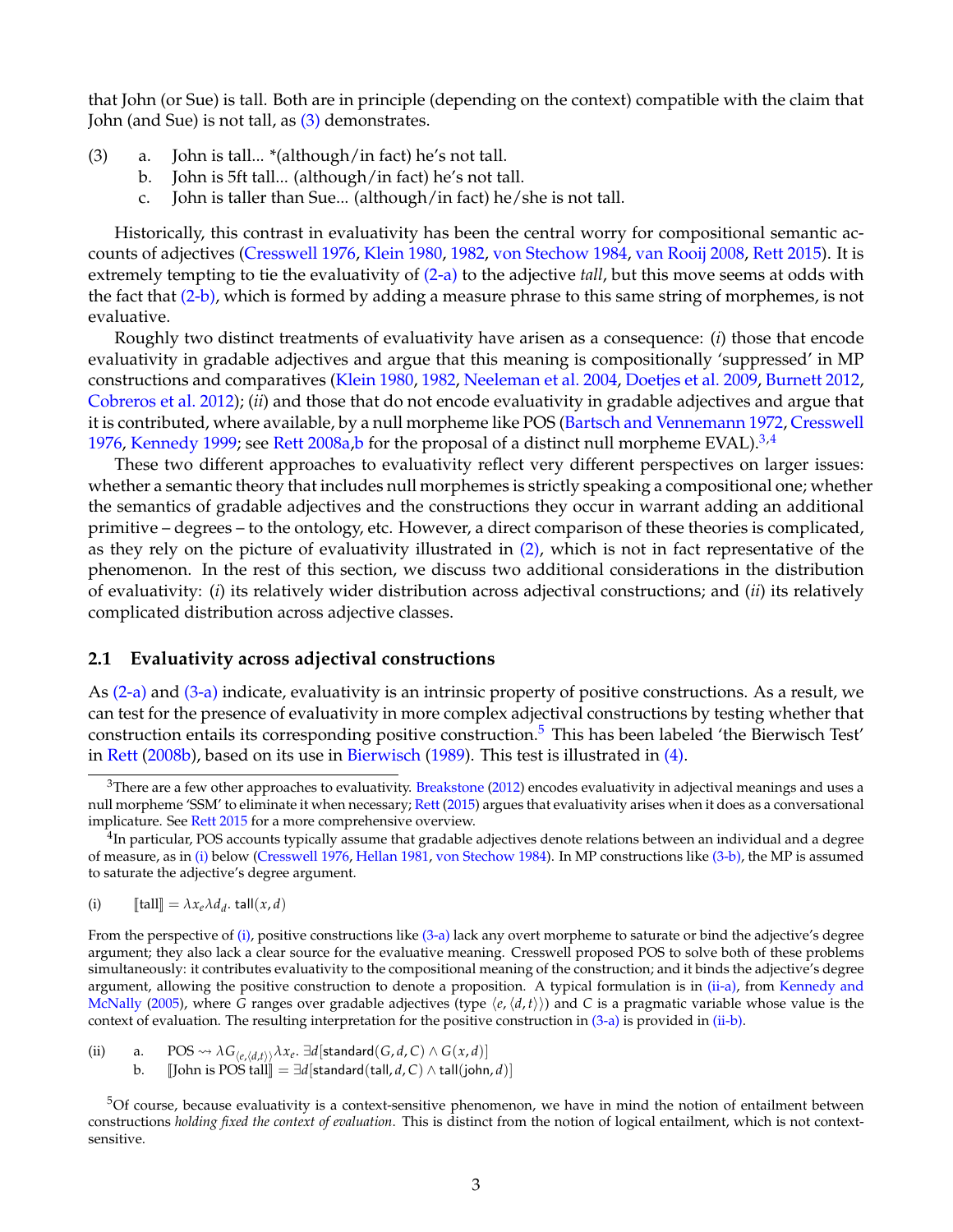- <span id="page-3-2"></span><span id="page-3-1"></span><span id="page-3-0"></span>(4) a. John is tall.  $\rightarrow$  John is tall.
	- b. John is 5ft tall.  $\rightarrow$  John is tall.
	- c. John is taller than Sue.  $\rightarrow$  John is tall.

The positive construction *John is tall* – the only evaluative construction of the three – is entailed, of course, by itself in  $(4-a)$ . But it is not entailed by either the MP construction in  $(4-b)$  or the comparative in  $(4-c)$ : we cannot infer from a report of John's height that he is tall because whether or not 5ft counts as tall is context-dependent. We can similarly not infer from John and Sue's relative heights that John is tall because it is possible for John to be taller than Sue in a context in which they both count as short.

A second test, the Negative Antonym Entailment Test, is illustrated in [\(3\).](#page-2-0) It mimics the Bierwisch Test while avoiding the issue of self-entailment in [\(4-a\):](#page-3-0) non-evaluative constructions are compatible with negated versions of their positive-construction counterparts, while evaluative constructions are not. We will adopt this family of tests for evaluativity: a construction is evaluative iff it entails its positive-construction counterpart (or, alternatively, iff it is incompatible with the negation of its positive-construction counterpart).<sup>[6](#page-3-3)</sup>

The two most influential theories of evaluativity – the POS account proposed in [Bartsch and Ven](#page-32-1)[nemann](#page-32-1) [\(1972\)](#page-32-1) and the degree-free semantic account proposed in [Klein](#page-33-0) [\(1980,](#page-33-0) [1982\)](#page-33-6) – take for granted that the data in  $(3)$  and  $(4)$  are representative of the distribution of evaluativity. In particular, their accounts of evaluativity are based on the assumption that evaluativity is in complementary distribution with overt degree morphology, which we use as an umbrella term for MPs like *5ft* (usually taken to be degree-denoting referential terms) and comparative morphemes like *more*/*-er* (usually taken to denote degree quantifiers). These theories and their recent adaptations were therefore built to make the following prediction: evaluativity arises only when the gradable adjective's degree argument is not valued by an MP or bound by a degree quantifier. The POS account detailed in footnote [4](#page-2-2) does this by encoding evaluativity in a degree quantifier: POS can only apply when the adjective's degree argument has not been valued by an MP or bound by another, overt degree quantifier. If it has been, POS cannot apply to contribute evaluativity.

There is, however, reason to doubt that evaluativity occurs only in the absence of overt degree mor-phology. [Bierwisch](#page-32-0) [\(1989\)](#page-32-0) and [Rett](#page-34-1) [\(2008a](#page-34-1)[,b\)](#page-34-3) argue that evaluativity is a property of some (but not all) degree constructions with negative antonyms. These are shown in  $(5)$ , in contrast to the non-evaluative positive-antonym constructions in [\(6\).](#page-3-5)

- <span id="page-3-8"></span><span id="page-3-7"></span><span id="page-3-4"></span>(5) a. John is as short as Sue.  $\rightarrow$  John/Sue is short.
	- b. Sue knows how short John is.  $\rightarrow$  John is short.
	- c. John is this/yea short.  $\rightarrow$  John is short.
- <span id="page-3-9"></span><span id="page-3-5"></span>(6) a. John is as tall as Sue.  $\rightarrow$  John/Sue is tall.
	- b. Sue knows how tall John is.  $\rightarrow$  John is tall.
	- c. John is this/yea tall.  $\rightarrow$  John is tall.

The sentences in [\(5\)](#page-3-4) all involve the negative antonym *short*:<sup>[7](#page-3-6)</sup> [\(5-a\)](#page-3-7) is an equative – while comparatives are assumed to encode a strict, > ordering on degrees, equatives are assumed to encode a non-strict,  $\geq$  ordering [\(Horn](#page-33-10) [1972,](#page-33-10) [Klein](#page-33-0) [1980,](#page-33-0) [Bierwisch](#page-32-0) [1989,](#page-32-0) [Bale](#page-32-8) [2008,](#page-32-8) [Rett](#page-34-11) [2014\)](#page-34-11); [\(5-b\)](#page-3-8) is a degree relative – the evaluativity of this clause also carries over to the question *How short is John?*; and [\(5-c\)](#page-3-9) is a degree

<span id="page-3-3"></span> $6$ For degree constructions that contain truth-conditional operators, like negation, this test must be modulated. The negated positive construction in [\(i\)](#page-3-10) does not pass the Bierwisch Test, for obvious reasons:

<span id="page-3-10"></span><sup>(</sup>i) John is not tall.  $\rightarrow$  John is tall.

However, the negated positive construction is still considered evaluative. Specifically, the evaluative component of a positive construction seems to semantically scope under negation. *John is not tall* means it's false that John is tall to a significant degree; it doesn't amount to the negation of the weaker proposition 'John has a height'.

<span id="page-3-6"></span><sup>&</sup>lt;sup>7</sup> For a discussion of what constitutes the negative or marked antonym, see [Cruse](#page-32-9) [\(1980,](#page-32-9) [1986\)](#page-32-10), [Lehrer](#page-33-11) [\(1985\)](#page-33-11), [Rett](#page-34-4) [\(2015\)](#page-34-4).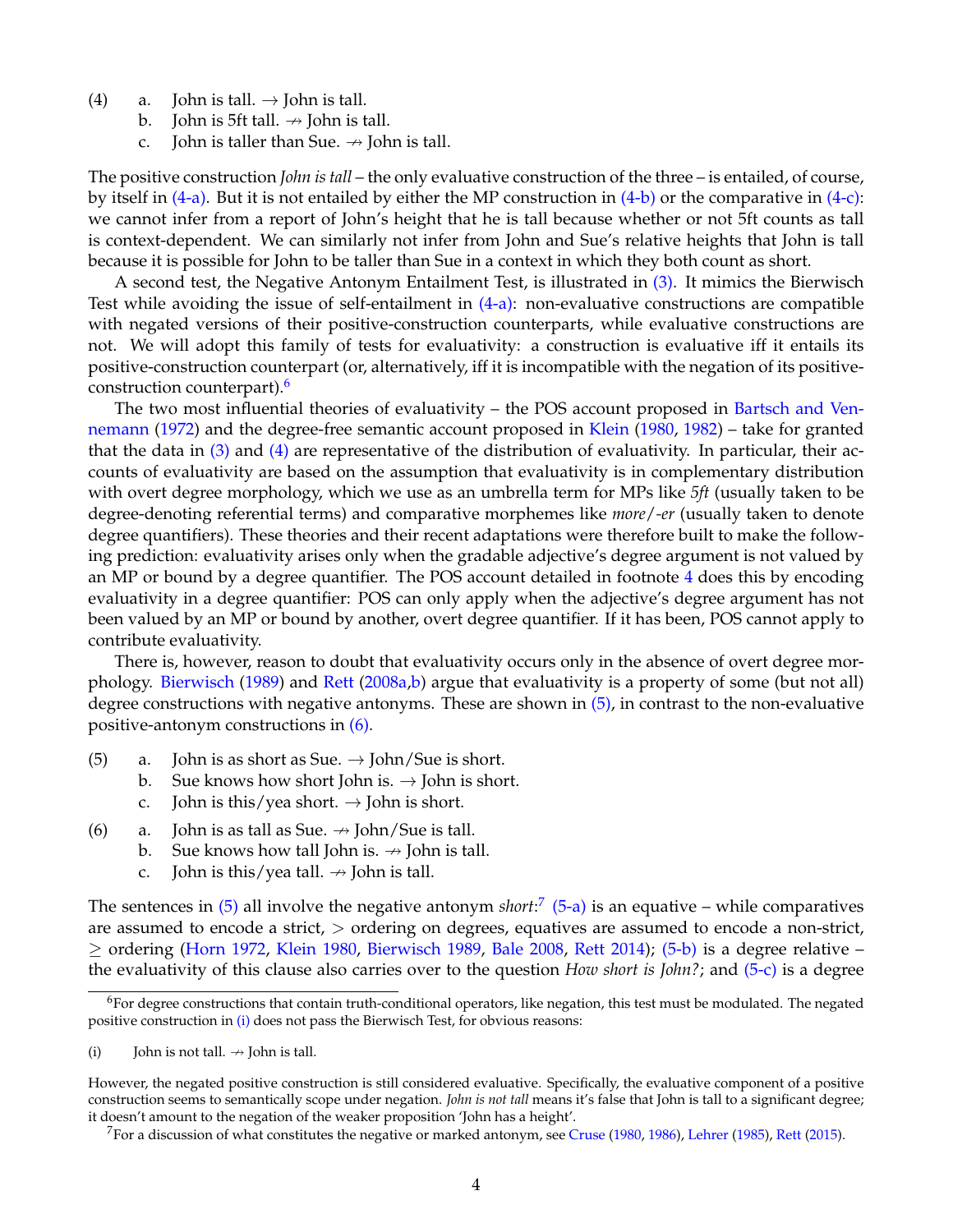demonstrative.

The constructions in [\(5\)](#page-3-4) are evaluative, while their positive-antonym counterparts are not. This is not the case for MP constructions, which cannot be formed with negative antonyms (cf. \**John is 5ft short*, although see [Doetjes](#page-33-12) [2012\)](#page-33-12). It is also not the case for the comparative construction, which seems to be non-evaluative regardless of the antonym involved, as [\(7\)](#page-4-0) shows.

- <span id="page-4-0"></span>(7) a. John is taller than Sue.  $\rightarrow$  John/Sue is tall.
	- b. John is shorter than Sue.  $\rightarrow$  John/Sue is short.

Thus, the distribution of evaluativity is more complicated than traditionally assumed: it is not simply restricted to constructions without overt degree morphology. The positive construction is evaluative as a rule, but some constructions with overt degree morphology are also evaluative when they contain negative antonyms.

There are two properties of the evaluative constructions in [\(5\)](#page-3-4) that will be relevant here. First, while the evaluativity associated with positive constructions seems to be part of the at-issue content of the sentence, the evaluativity associated with the constructions in [\(5\)](#page-3-4) seems to be presupposed, or at least not-at-issue; the negation in [\(8\)](#page-4-1) targets the equative relation, not the evaluativity [\(Potts](#page-34-12) [2012,](#page-34-12) [Tonhauser](#page-35-1) [et al.](#page-35-1) [2013\)](#page-35-1).

- <span id="page-4-1"></span>(8) A: John is as short as his mother.
	- B: No, he's not, he's taller!
	- B: #No, he's not, he's tall for his age!

Because the Bierwisch Test treats evaluativity as an entailment of a construction, however, it doesn't distinguish between at-issue and not-at-issue evaluativity. See [Rett](#page-34-4) [\(2015\)](#page-34-4) for a more extensive discussion and derivation of at-issue and not-at-issue evaluativity.

Second, in evaluative comparison constructions like the equative in [\(5-a\),](#page-3-7) evaluativity is asymmetrically associated with the 'object' [\(Rett](#page-34-3) [2008b,](#page-34-3) [2015\)](#page-34-4). We use the terms 'subject' and 'object' to refer to the subject of the external clause and the subject of the internal clause in comparison constructions, respectively; for example, in [\(9\),](#page-4-2) *John* is the subject, and *Sue* the object. This is demonstrated by the standard projection tests in  $(9)$  and  $(10)$ : the negative-antonym equative presupposes that the object, Sue, is short, but not that the subject, John, is short. [Rett](#page-34-4) [\(2015\)](#page-34-4) analyzes this asymmetry in terms of at-issueness.

- <span id="page-4-2"></span>(9) John isn't as short as Sue.
	- a.  $\rightarrow$  John is short.
	- b.  $\rightarrow$  Sue is short.
- <span id="page-4-3"></span>(10) If John is as short as Sue, he will not make the team.
	- a.  $\rightarrow$  John is short.
	- b.  $\rightarrow$  Sue is short.

In sum, the characterization of the distribution of evaluativity presented in  $(2)$  – and, as a result, semantic accounts of evaluativity – are challenged by claims that evaluativity is present in degree constructions that contain overt degree morphology. While some have interpreted this as a motivation to alter the traditional approaches to evaluativity [\(Rett](#page-34-1) [2008a](#page-34-1)[,b,](#page-34-3) [2015,](#page-34-4) [Breakstone](#page-32-7) [2012,](#page-32-7) [Grano](#page-33-13) [2012\)](#page-33-13), it is also possible to interpret the difference in how evaluativity is instantiated in positive constructions and equatives to indicate that there are two types of evaluativity, warranting distinct treatments. And while the intuitions discussed here have been taken to be cross-linguistically universal, there is relatively little work done in testing this hypothesis (although [Bogal-Allbritten](#page-32-11) [2015,](#page-32-11) [2013,](#page-32-12) [Grano](#page-33-13) [2012,](#page-33-13) [Schwarzschild](#page-34-13) [2012,](#page-34-13) [Bochnak and Bogal-Allbritten](#page-32-13) [2014](#page-32-13) are notable exceptions).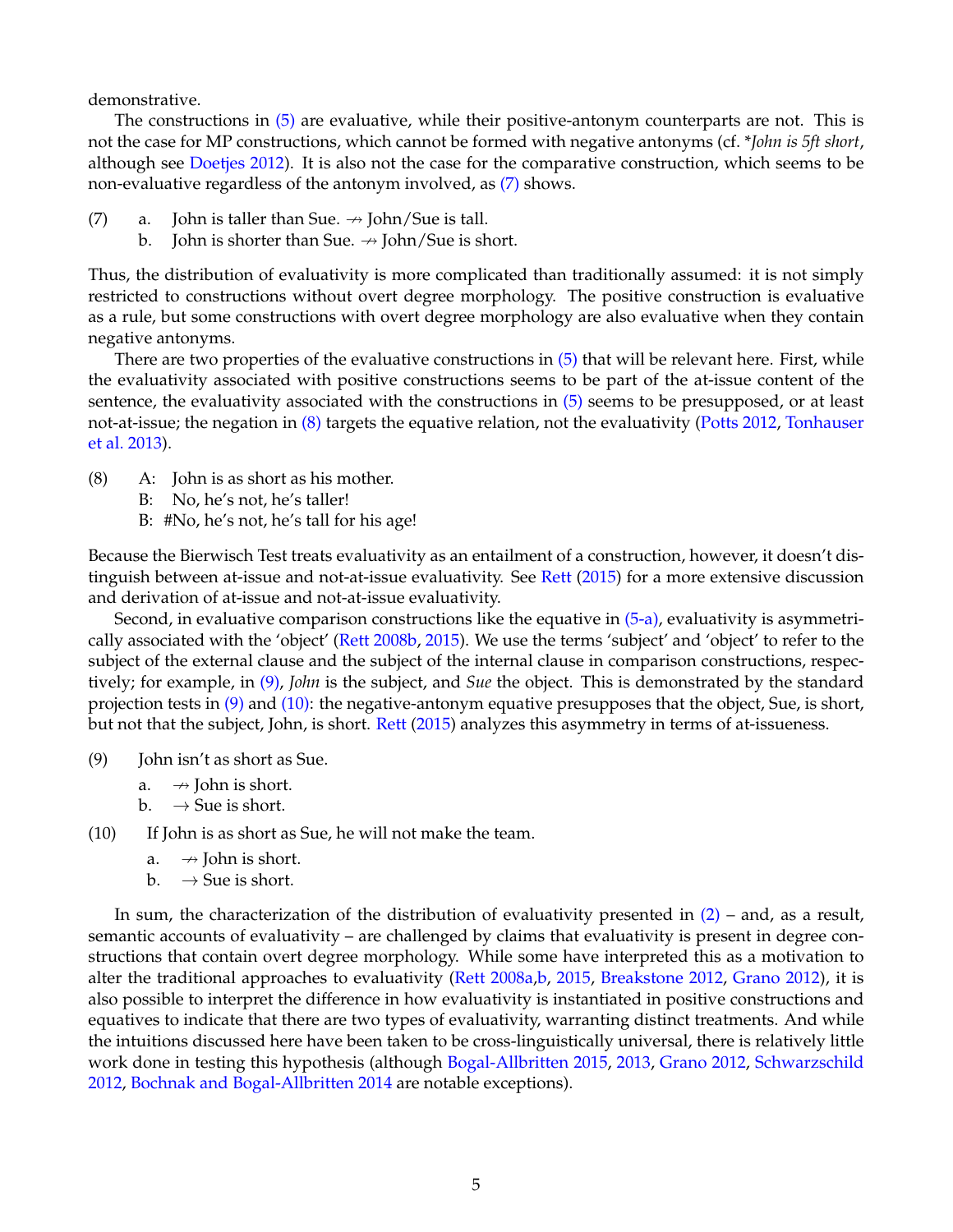# <span id="page-5-0"></span>**2.2 The relative/absolute distinction**

Another complication to the traditional picture of evaluativity is that the pattern depicted in [\(2\)](#page-1-5) seems to hold only for relative adjectives, a subclass of gradable adjectives. Other classes of adjectives have been reported to display other evaluativity patterns [\(Cruse](#page-32-14) [1976,](#page-32-14) [Yoon](#page-35-2) [1996,](#page-35-2) [Rotstein and Winter](#page-34-2) [2004,](#page-34-2) [Kennedy and McNally](#page-33-1) [2005\)](#page-33-1).

### **2.2.1 Empirical diagnostics**

Adjectives may or may not be gradable. A good test for gradability is whether the adjective can be intensified [\(11\)](#page-5-1) or can occur in a comparative construction [\(12\)](#page-5-2) based on its intrinsic scale, i.e. without being coerced onto a scale of temporality or prototypicality, as in [\(13\).](#page-5-3)

- <span id="page-5-1"></span>(11) a. \*John is very childless. b. John is very tall.
- <span id="page-5-2"></span>(12) a. \*John is more childless than Sue.
	- b. John is taller than Sue.
- <span id="page-5-3"></span>(13) a. Mary is more pregnant than Sue. *comparison of times* b. Dogs are more mammalian than whales. *comparison of prototypicality*

Within the category of gradable adjectives, antonym pairs can fall into two distinct categories: rela-tive and absolute.<sup>[8](#page-5-4)</sup> This distinction is based on several diagnostics, discussed in [Cruse](#page-32-14) [\(1976,](#page-32-14) [1986\)](#page-32-10), [Yoon](#page-35-2) [\(1996\)](#page-35-2), [Rotstein and Winter](#page-34-2) [\(2004\)](#page-34-2), [Kennedy and McNally](#page-33-1) [\(2005\)](#page-33-1), [Kennedy](#page-33-14) [\(2007\)](#page-33-14) and [Burnett](#page-32-5) [\(2012\)](#page-32-5); we review only a few of them here.

Following [Kennedy](#page-33-14) [\(2007\)](#page-33-14) and [Syrett et al.](#page-34-14) [\(2010\)](#page-34-14), we take the 'definite description test' to diagnose the difference between relative and absolute adjectives (see Figure [1](#page-6-0) for a schema of these subclasses). In a context in which there are several glasses, all differing in heights, a definite description formed with a relative adjective, as [\(14-a\),](#page-5-5) picks out the individual that instantiates the gradable predicate to the highest degree (i.e., the tallest one), *regardless of whether or not the individual counts as tall in the context*. In contrast, a definite description formed with an absolute adjective, as in [\(14-b\),](#page-5-6) has a referent only in a context in which a glass actually counts as empty. In a context in which there are several glasses, all containing different levels of liquid (but none empty),  $(14-b)$  fails to have a referent.

<span id="page-5-6"></span><span id="page-5-5"></span>

| (14) | a. Pass me the tall one. | relative |
|------|--------------------------|----------|
|      |                          |          |

b. Pass me the empty one. *absolute*

Kennedy's explanation for this contrast is that relative adjectives, but not absolute adjectives, invoke context-dependent standards.

Within the category of absolute adjectives, there are several subtypes, depicted in Figure [1.](#page-6-0) These subtypes are differentiated in part by their distribution with a certain class of adjectival modifiers. We will focus on *almost* and *slightly* [\(Rotstein and Winter](#page-34-2) [2004\)](#page-34-2). In a relative antonym pair, neither antonym can be modified by either of these modifiers:<sup>[9](#page-5-7)</sup>

<span id="page-5-9"></span>(15) John is ??almost/??slightly tall/short. *relative*

In contrast, in closed absolute antonym pairs, both antonyms can occur with both modifiers:

<span id="page-5-8"></span>(16) a. The window is almost/slightly opaque. *closed absolute*

6

<span id="page-5-4"></span><sup>8</sup>[Paradis](#page-34-15) [\(2001\)](#page-34-15) additionally discusses 'extreme' adjectives – like *stupid* or *gorgeous* – which seem to be intrinsically evaluative. We will not discuss these here; see [Morzycki](#page-34-16) [\(2012\)](#page-34-16) for an in-depth look at extreme adjectives.

<span id="page-5-7"></span> $9$ This seems to be the received wisdom in the literature, but see [Bogal-Allbritten](#page-32-11) [\(2015\)](#page-32-11) and references therein for counterarguments and more discussion.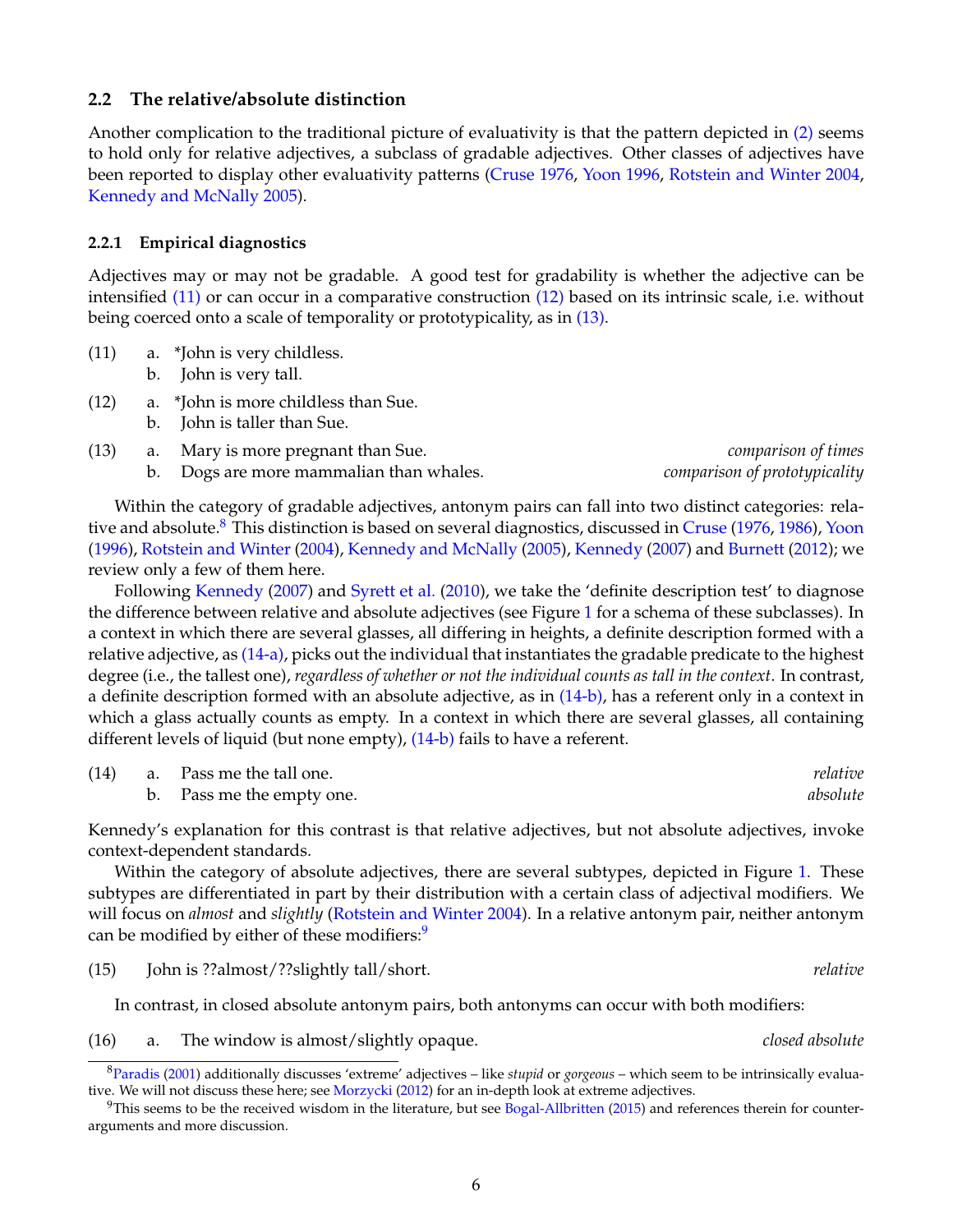

<span id="page-6-0"></span>Figure 1: Adjective classification.

b. The window is almost/slightly transparent. *closed absolute*

The partially closed subclass of absolute adjectives differ with respect to which modifier they are compatible with. Total adjectives can be modified by *almost* but not by *slightly*; and partial adjectives can be modified by *slightly* but not by *almost*. (The total/partial distinction is called 'universal/existential' in

[Kamp and Rossdeutscher](#page-33-15) [1994,](#page-33-15) [Yoon](#page-35-2) [1996,](#page-35-2) [Rotstein and Winter](#page-34-2) [2004.](#page-34-2))

| (17) | a. | This towel is ??almost/slightly wet.     | partial |
|------|----|------------------------------------------|---------|
|      |    | b. This towel is almost/?? slightly dry. | total   |
| (18) | a. | The towel is ??almost/slightly dirty.    | partial |
|      |    | b. The towel is almost/??slightly clean. | total   |

Beginning with work in [Kennedy and McNally](#page-33-1) [\(2005\)](#page-33-1), the differences between these classes have been attributed to differences in the structure of the scales with which these adjectives are associated. They propose that absolute adjectives lexicalize bounds on their associated scales, while relative adjectives do not. The difference between total and partial adjectives is thus claimed to be that the former lexicalize an upper bound on the scale (a maximum endpoint), while the latter lexicalize a lower bound on the scale (a minimum endpoint). This claim is bolstered in part by independent evidence that *almost* selects for scales with upper bounds, while *slightly* selects for scales with lower bounds.

The closed absolute adjectives in [\(16\)](#page-5-8) are thought to lexicalize both an upper and a lower bound, hence their compatibility with both modifiers. In contrast, because relative adjectives do not encode any bound, they cannot occur with these modifiers, as demonstrated in [\(15\).](#page-5-9)

#### <span id="page-6-2"></span>**2.2.2 Evaluativity and the absolute/relative distinction**

[Kennedy](#page-33-14) [\(2007\)](#page-33-14) argues that these lexicalized bounded scales have specific consequences for the phenomenon of evaluativity. In particular, he proposes that if an adjective lexicalizes a scale with a bound, that bound is co-opted as an evaluative standard. If it doesn't, context values the standard. His Principle of Interpretive Economy [\(Kennedy](#page-33-14) [2007:](#page-33-14) 36) is reproduced in [\(19\).](#page-6-1)

#### <span id="page-6-1"></span>(19) KENNEDY'S PRINCIPLE OF INTERPRETIVE ECONOMY

Maximize the contribution of the conventional meanings of elements of a sentence to the com-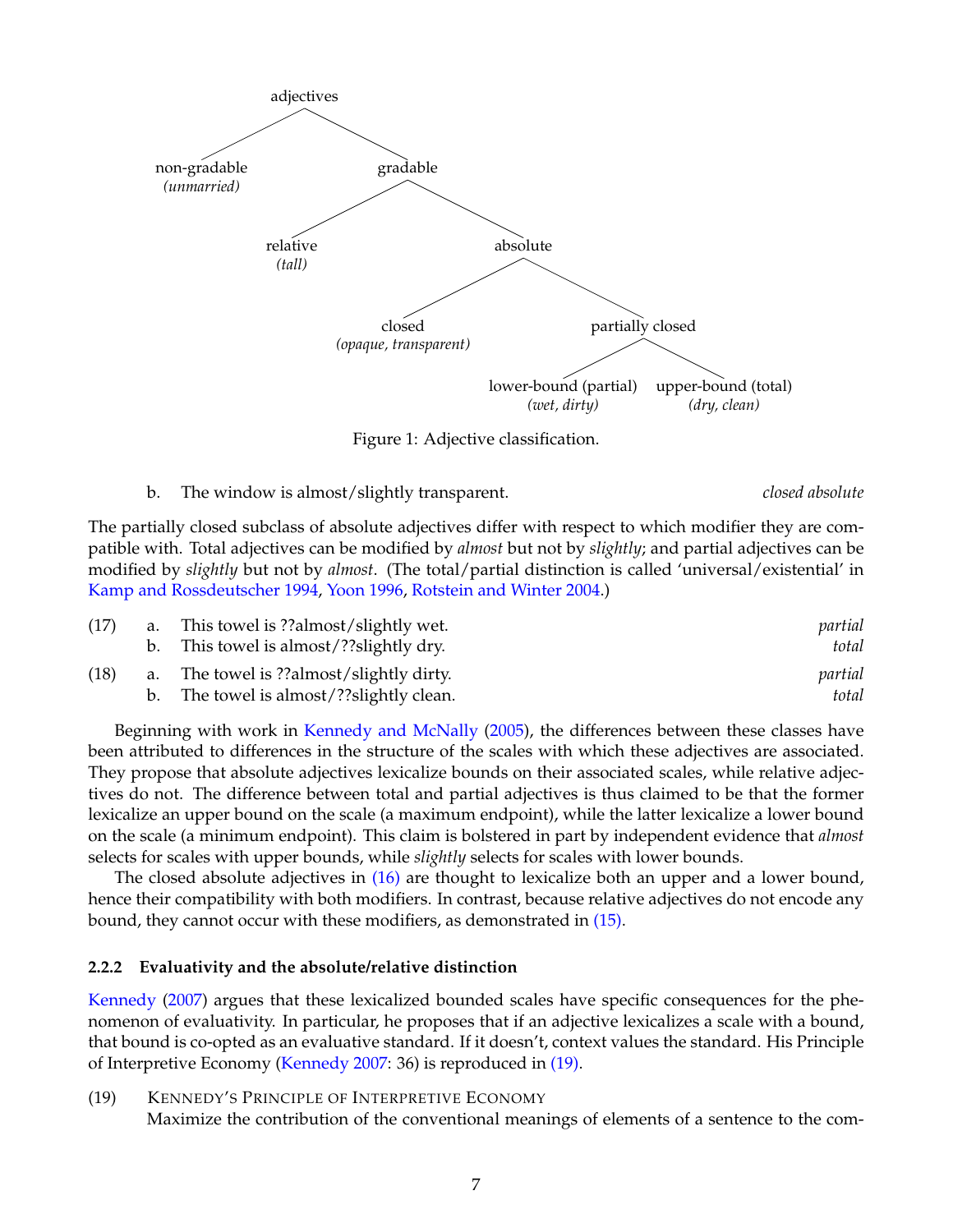putation of its truth conditions.

Because relative adjectives contain no conventional meaning that could correspond to a standard, the standards invoked by relative adjectives (but not absolute adjectives) vary from context to context. This is illustrated in Figure [2.](#page-7-0)

If this is right, then there are clear consequences for the study of evaluativity. The distribution of evaluativity reported in [§2.1](#page-2-10) characterizes the behavior of relative adjectives, while the Kennedy/McNally theory predicts that absolute adjectives have a different relationship to the standards by which evaluativity is calculated. In the case of relative adjectives, an individual can be on the scale (say, of tallness) without being above the standard (which could be, say, 6ft tall). However, the Kennedy/McNally theory predicts that partial adjectives lexicalize a scale with a lower bound, and that this lower bound is co-opted as a standard for the purposes of evaluativity. The result is the prediction that any construction containing a partial adjective will count as evaluative for at least one argument, because any individual that falls on the scale of a partial adjective (e.g. *dirty*) will necessarily be an individual that exceeds the standard of dirtiness (i.e., the scale's lower bound). In a comparative formed from a partial adjective, *x is Adj-er than y*, the subject argument is predicted to be evaluative.



Figure 2: Adjective classes and scale bounds

<span id="page-7-0"></span>In contrast, total adjectives lexicalize a scale with an upper bound, and this bound (given the Principle of Interpretive Economy) is co-opted as a standard for the calculation of evaluativity. As a consequence, any individual on a scale associated with a total adjective is located at or below the standard. The result is that for any construction containing an total adjective that differentiates between more than one point on the scale will be non-evaluative for at least one argument.

Closed absolute adjectives like *opaque* and *transparent* lexicalize a scale with both an upper and lower bound. Kennedy's Principle of Interpretive Economy is silent on which of two bounds should be coopted for the purpose of evaluativity, and it seems as though the class of closed adjectives is not uniform in this respect. Some closed adjectives (e.g. *opaque/transparent*) have been characterized as having variable interpretations, in which either bound can function as a standard, while others (e.g. *full/empty*) seem to only use the maximum standard [\(Kennedy](#page-33-8) [1999\)](#page-33-8).

These predictions are largely substantiated by experimental work; see [Kennedy and Levin](#page-33-16) [\(2008\)](#page-33-16), [Morzycki](#page-34-17) [\(2009\)](#page-34-17), [Syrett et al.](#page-34-14) [\(2010\)](#page-34-14), [McNally](#page-33-17) [\(2011\)](#page-33-17), [Toledo and Sassoon](#page-34-18) [\(2011\)](#page-34-18) for more evidence in support of the Kennedy/McNally theory generally. In particular, while relative adjectives display the evaluativity pattern presented in [§2.1,](#page-2-10) partial absolute adjectives are evaluative across constructions, and total absolute adjectives are only evaluative in the positive construction, as illustrated in  $(20)$ - $(23)$ <sup>[10](#page-7-1)</sup> and summarized in Table 1. And there has been additional experimental evidence that either bound can function as a standard in degree constructions formed from some closed absolute adjectives [Sassoon](#page-34-19) [\(2012a\)](#page-34-19).

<span id="page-7-1"></span><sup>&</sup>lt;sup>10</sup>These only test for evaluativity in the object position, given the asymmetry reported in  $(9)$  and  $(10)$ .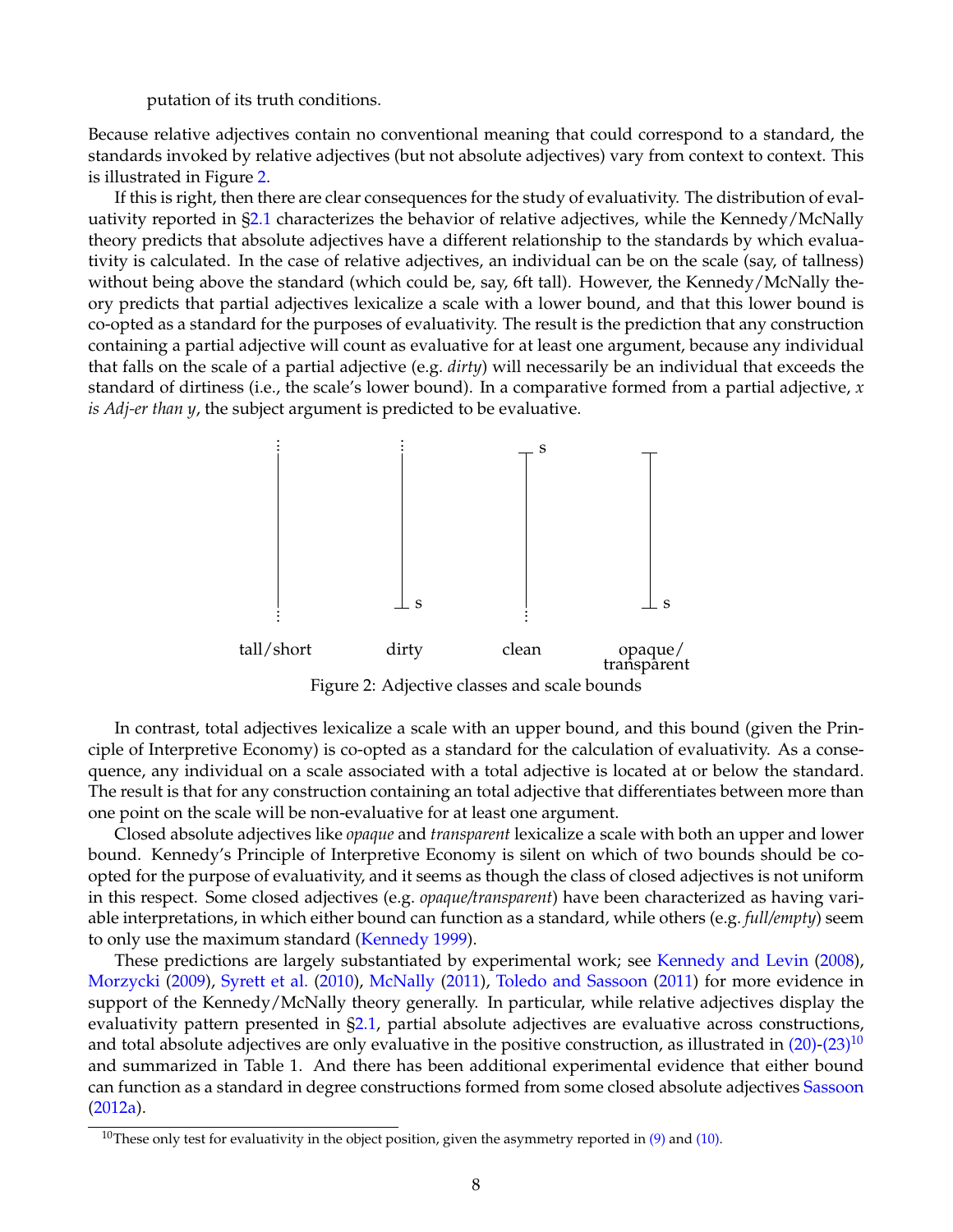However these judgments, in contrast to the relative adjective judgments, have been reported to be weaker and more controversial; see in particular [Toledo and Sassoon](#page-34-18) [\(2011\)](#page-34-18), but also [Sassoon](#page-34-20) [\(2012b\)](#page-34-20), for claims that the relative adjective data are more variable than reported here.<sup>[11](#page-8-2)</sup>

<span id="page-8-0"></span>

| (20) |    | TOTAL ABSOLUTE                                                                                                                    |      |
|------|----|-----------------------------------------------------------------------------------------------------------------------------------|------|
|      | a. | This shirt is cleaner than these jeans.<br>$\rightarrow$ These jeans are clean.                                                   | COMP |
|      | b. | This shirt is as clean as these jeans.<br>$\rightarrow$ These jeans are clean.                                                    | EQ   |
| (21) |    | PARTIAL ABSOLUTE                                                                                                                  |      |
|      | a. | This shirt is dirtier than these jeans.<br>$\rightarrow$ These jeans are dirty.                                                   | COMP |
|      | b. | This shirt is as dirty as these jeans.<br>$\rightarrow$ These jeans are dirty.                                                    | EQ.  |
| (22) |    | CLOSED ABSOLUTE TYPE A                                                                                                            |      |
|      | a. | The front window is more opaque/transparent than the back window.<br>$\rightarrow$ The back window is opaque/transparent.         | COMP |
|      | b. | The front window is as opaque/transparent as the back window.<br>$\rightarrow$ The back window is opaque/transparent.             | EQ   |
| (23) |    | CLOSED ABSOLUTE TYPE B                                                                                                            |      |
|      | a. | The front display window is more full/empty than the back display window.<br>$\rightarrow$ The back display window is full/empty. | COMP |
|      | b. | The front display window is as full/empty as the back display window.<br>$\rightarrow$ The back display window is full/empty.     | EQ   |

<span id="page-8-1"></span>

|                  | <b>RELATIVE</b>             |     |        | ABSOLUTE |         |  |
|------------------|-----------------------------|-----|--------|----------|---------|--|
|                  | NEGATIVE<br><b>POSITIVE</b> |     | CLOSED | TOTAL    | PARTIAL |  |
| <b>POSITIVES</b> | yes                         | yes | yes/no | ves      | yes     |  |
| EQ(UATIVES)      | no                          | yes | yes/no | no       | yes     |  |
| COMP(ARATIVES)   | no                          | no  | yes/no | no       | yes     |  |

<span id="page-8-3"></span>Table 1: Distribution of evaluativity

### **2.3 Theoretical summary**

The first goal of the present study is to provide an experimental test for the predictions of the Kennedy/Mc-Nally theory, which characterizes different adjective classes in terms of their scale structure, and in particular in terms of which (if any) scalar bounds they lexicalize. If the difference between relative and absolute adjectives is really a difference in scale structure – and, in turn, a difference in the availability of a contextually stable standard of comparison – then we predict the two classes of adjectives will behave differently in the distribution of evaluativity across degree constructions and across contexts.

<span id="page-8-2"></span> $11A$  reviewer worries that the Kennedy/McNally treatment doesn't make claims about evaluativity in terms of logical entailment but rather in terms of (pragmatic) implicature, based on the assumption that Kennedy's [\(2007\)](#page-33-14) Principle of Interpretive Economy is a violable constraint (like Grice's maxims) rather than an inviolable one. Unfortunately, Kennedy does not formalize this principle in any way, so the theory's precise predictions are unclear. We assume here that the principle, while pragmatic, holds without exception, given the absence of any evidence that Kennedy intended it to be violable or cancelable (or that it must be violable or cancelable). It is, however, possible that some formal implementation of the Principle of Interpretive Economy would predict that evaluativity arises in these cases only as a strong implicature, rather than an entailment.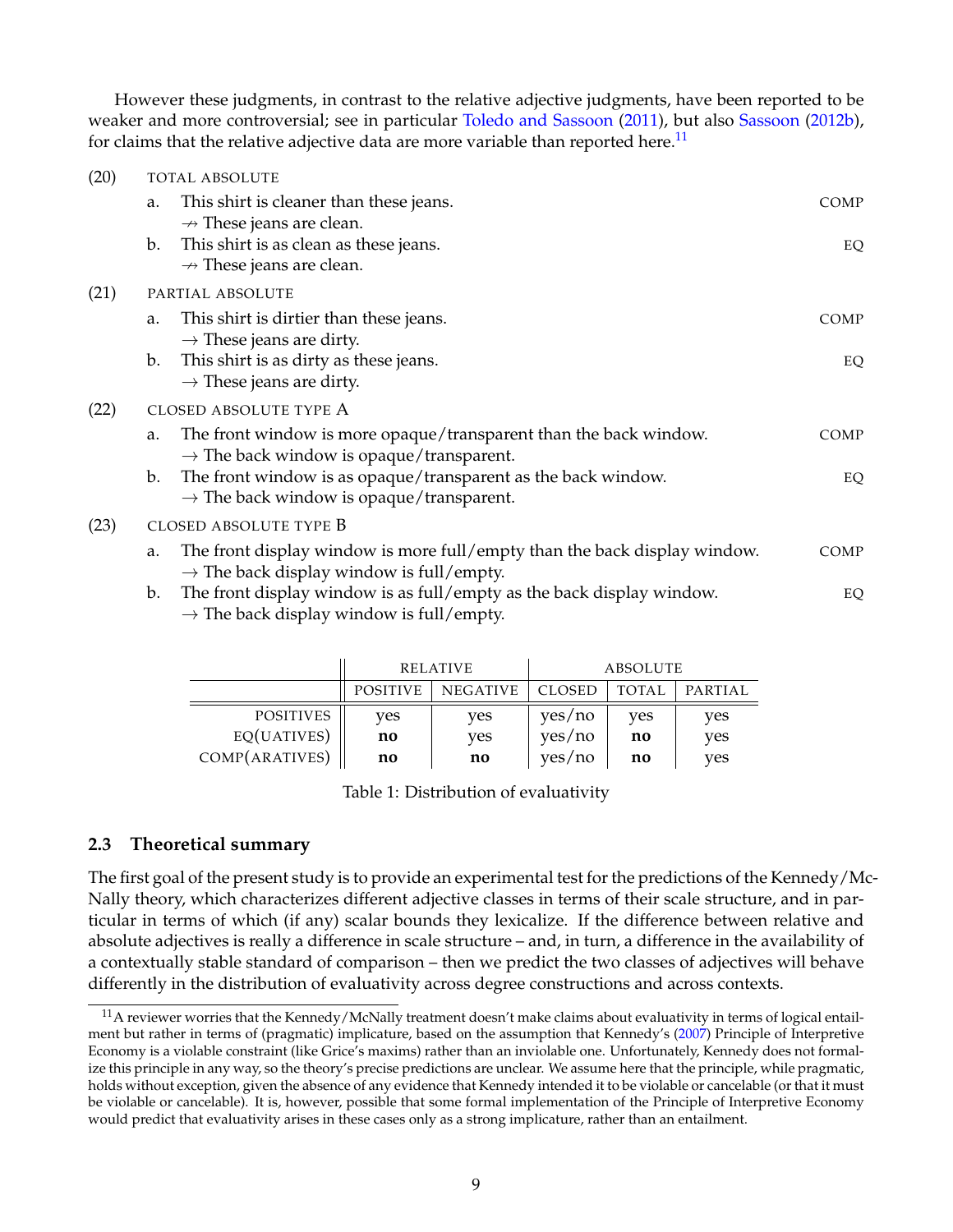The pattern of evaluativity predicted by the Kennedy/McNally theory is generally supported by the introspective judgments provided in the theoretical literature (e.g. [Rett](#page-34-1) [2008a,](#page-34-1)[b,](#page-34-3) [Morzycki](#page-34-17) [2009,](#page-34-17) [Syrett](#page-34-14) [et al.](#page-34-14) [2010,](#page-34-14) [McNally](#page-33-17) [2011\)](#page-33-17), but the judgments are regularly reported as relatively weak or variable (see [Rett](#page-34-4) [2015](#page-34-4) §5.4 for an in-depth discussion of this variation).

There are several possible explanations for the variation in these judgments. First, as discussed in [§2.1,](#page-2-10) the standard tests for evaluativity are somewhat flawed. The Bierwisch Test and the Negative-Antonym Entailment Test only detect evaluativity in clauses that are not embedded under truth-conditional operators. The Bierwisch Test has an additional flaw in that it can't be applied equally across degree constructions: for positive constructions, the Bierwisch Test amounts to a tautology, a test of whether e.g. the sentence *John is tall* entails the sentence *John is tall*. In other words: the reported judgments of evaluativity could be variable because we're not testing them properly (or consistently, etc.).

Second, speaker intuitions about evaluativity could be variable because evaluativity is context-sensitive. This is certainly true for the evaluativity associated with relative adjectives, but also arguably true for absolute adjectives. Kennedy's Principle of Interpretive Economy exhorts the speaker to maximize the conventional meanings of a sentence, but an absolute adjective's lexicalized standard will no doubt vary across comparison classes: as Whorf pointed out [\(1956:](#page-35-3) 135), standards of emptiness seem to vary between bottles of beer and drums of gasoline. Depending on the formal status of Kennedy's principle, it might be overruled by other considerations in some contexts of utterance but not others.

Third, speaker intuitions about evaluativity could be variable because they are by nature variable; [Rett](#page-34-4) [\(2015\)](#page-34-4) proposes that evaluativity arises as a conversational implicature, and suggests that variation in evaluativity across antonym pairs could be attributed to the different extents to which evaluativity as an implicature is conventionalized for those antonym pairs based on potential differences in frequency, breadth of meaning, and in the relationship between antonyms in a pair [\(Lehrer](#page-33-11) [1985\)](#page-33-11).

From this perspective, the phenomenon of evaluativity is a compelling area for experimental investigation. Controlled experiments have the potential to contribute consistency and subtlety to the debates outlined above. But because evaluativity is relatively uncontroversial as a general phenomenon, it is also tempting grounds on which to explore experimental methods of context-sensitive phenomena.

We begin our experimental tests of evaluativity in [§3](#page-9-0) by addressing the extent to which relative and absolute adjectives differ in their evaluativity across degree constructions. The results we report largely confirm the predictions made by the Kennedy/McNally theory, with the exception of one particularly surprising observation: contrary to reports in the linguistic literature, the data suggest that comparatives are evaluative. We further investigate this result in a third experiment, reported in  $\S4$ , which we argue illuminates an important difference in context-sensitivity between informal introspective judgments and at least some experimental methodologies.

# <span id="page-9-0"></span>**3 Evaluativity and adjective class**

The goal of these experiments is to test the distribution of evaluativity across degree constructions and adjective classes. The experiments share a common methodology: a Bierwisch Test couched in what we call a "justifiable entailment task," similar in general respects to the "coherence acceptability task" in Experiment 3 of [Cummins and Katsos](#page-32-15) [\(2010\)](#page-32-15) (see also [Katsos](#page-33-18) [2008\)](#page-33-18). Participants were presented with a series of deductions that a Police Chief makes based on one-sentence reports from his Detective. The participants were asked to evaluate how justified the Chief's conclusions were on a 5-point Likert scale: −2 (not justified at all), −1 (somewhat unjustified), 0 (neither justified nor unjustified), 1 (somewhat justified), 2 (strongly justified).

An example stimulus is provided in Table [2](#page-10-0) below: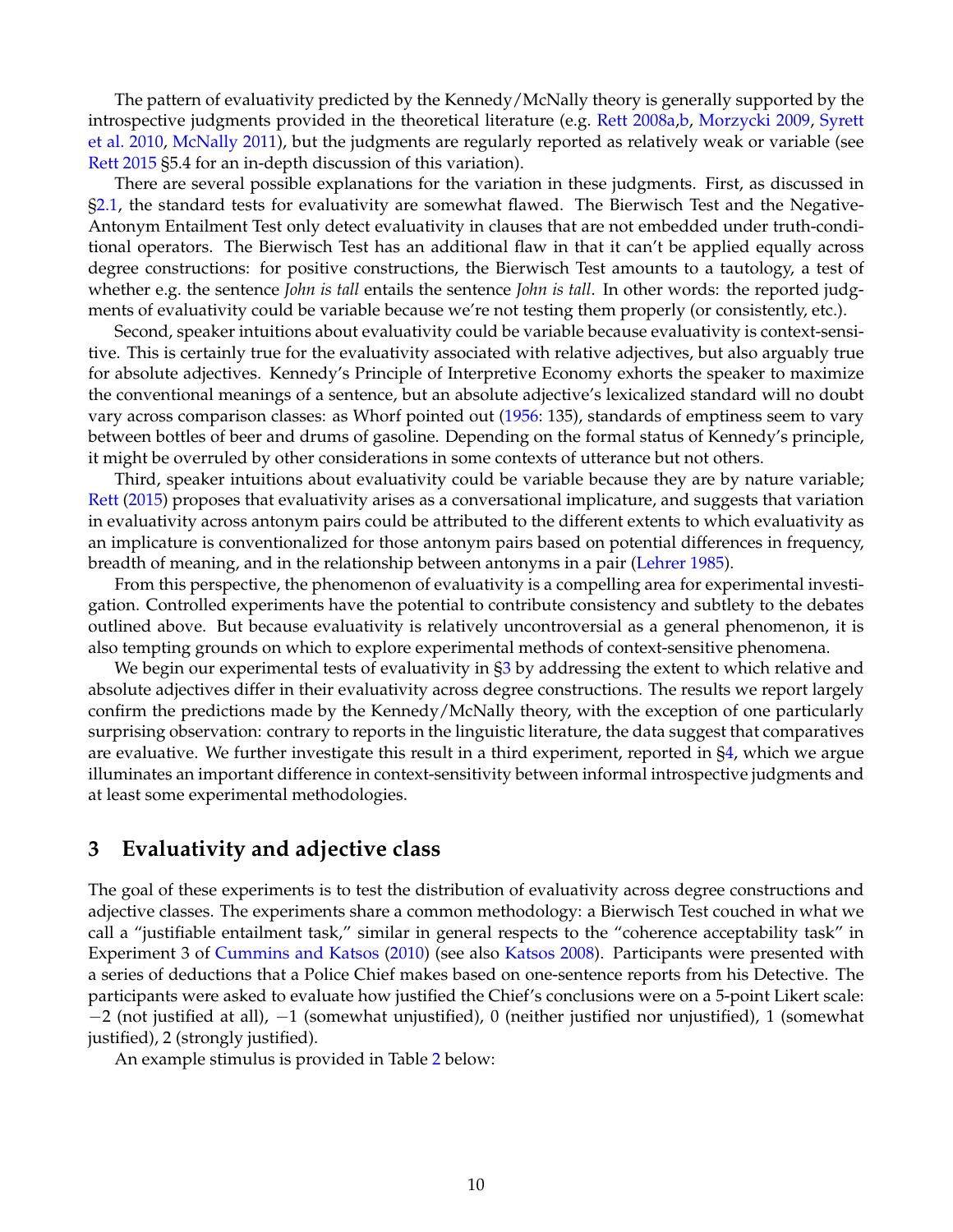The Detective reported to the Police Chief: "Maria is as short as Sophie." The Chief concluded from this that Sophie is short.

Based on the Detective's report, how justified was the Chief in drawing that conclusion?

 $-2$   $-1$  0 1 2 not justified at all strongly justified

#### <span id="page-10-0"></span>Table 2: Example stimulus

All the stimuli (items or fillers) had the same format, the only parts that changed were the Detective's quoted report *The Detective reported to the Police Chief: ". . . "* and the Chief's conclusion in the subordinate clause *The Chief concluded from this that . . .* . As we will discuss in detail below, the target sentence (in the Detective's report) changed according to degree construction and adjective class.

This methodology uses speakers' judgments about whether a conclusion is justified as a proxy for entailment in a context of evaluation, which is a discourse variant of the Bierwisch Test.<sup>[12](#page-10-1)</sup> As a consequence of this difference, the judgments tested by this experimental design are more context-sensitive than the results of the Bierwisch Test. Presenting the data in a conversation might mean that subjects are more likely to interpret the utterance with some conversational implicature; incorporating a second agent might signal to subjects that two different standards could be at play. In [§3.2](#page-18-0) we will argue that our results suggest that subjects are indeed enriching these sentences with context in a way that the Bierwisch Test doesn't predict.

A pilot study allowed us to test this methodological approach and confirm that it was a reliable indication of evaluativity. The results of this pilot were replicated by our first main experiment, discussed immediately below, so we will not present the pilot here. See Appendix [A](#page-35-4) for those data and results.

#### **3.1 Method and results**

Before turning to the discussion of the experimental method and the results, we briefly recapitulate the predictions made by the previous linguistic literature in terms of our expectations for the experiment at hand: (i) we expect the positive construction to be evaluative *tout court* – in particular, we expect no difference in evaluativity across adjective classes; (ii) we expect to see a difference in evaluativity between positive and negative polarity adjectives in equatives, but not in positive constructions or in comparatives (in either subject or object position); and (iii) we expect to see some differences in evaluativity between relative and some absolute adjectives for in comparatives, as detailed in Table 1.

### **3.1.1 Method**

The main goal of Experiments 1 and 2 was to test the difference in evaluativity across the relative and absolute adjectival classes, and with respect to different construction types and adjective polarities. Adjective class was a between-subject variable, i.e., Experiment 1 tested relative adjectives exclusively, while Experiment 2 tested only absolute adjectives. We will continue to distinguish between these two experiments in the discussion of the method, participants and data summaries. When we turn to the statistical analysis however, we will pool together the data from both experiments and analyze it as one data set. As already indicated, we distinguish between the data collected in Experiment 1 vs. 2 in the statistical analysis by adding an additional factor for adjective class (relative vs. absolute adjectives).

Construction type and adjectival polarity were within-subject variables – all combinations were tested in each of the two experiments. The reason for a between-subjects design for adjective class is

<span id="page-10-1"></span> $12$ In this respect, it is similar to the methodology used in [Cummins and Katsos](#page-32-15) [\(2010\)](#page-32-15), but it differs in that the relevant conclusion is made by one agent on the basis of another agent's claim.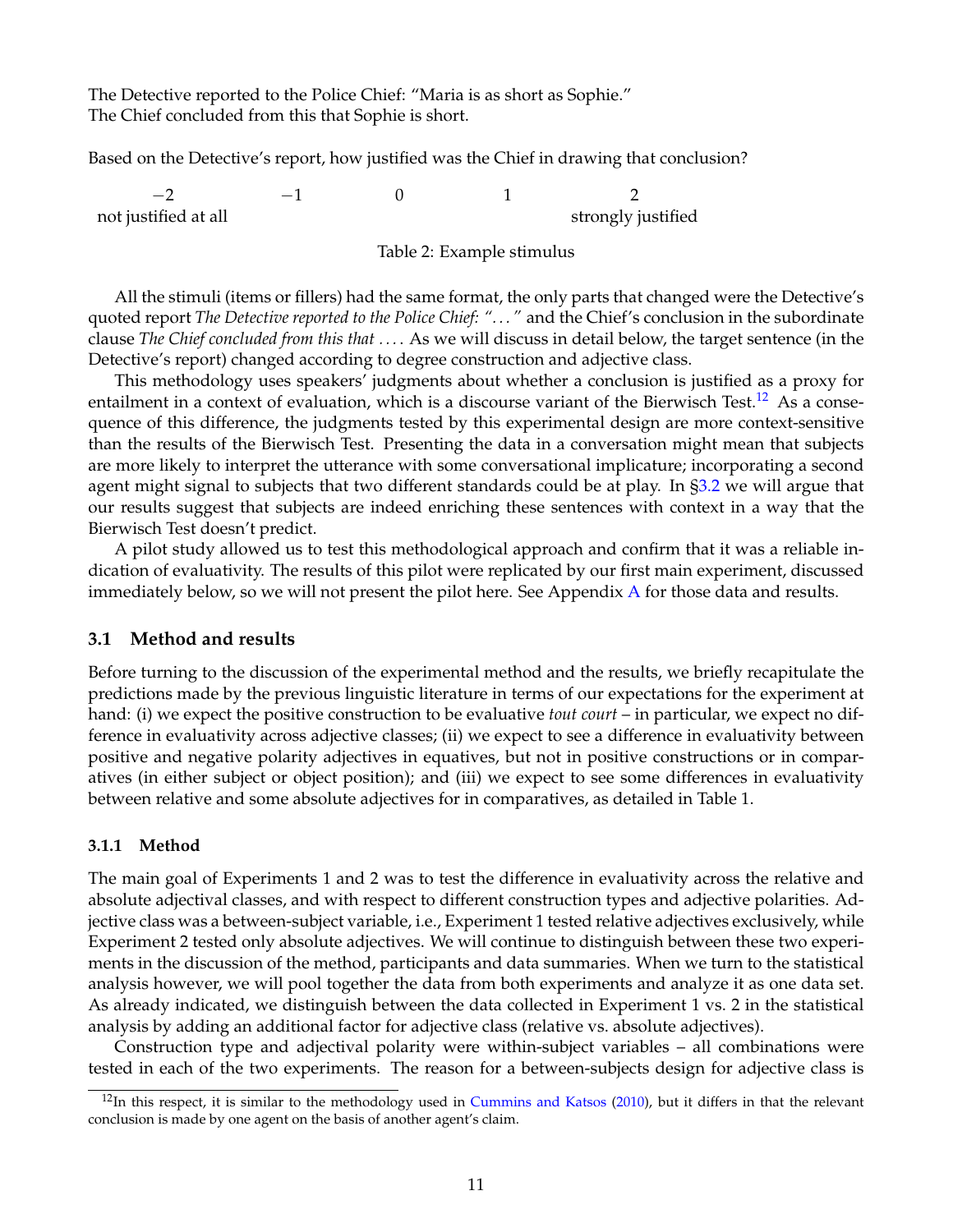that the experiment (including practice items and a reasonable number of fillers) would have been unfeasibly long.

|                |           | Experiment 1: rel. adj. |           | Experiment 2: abs. adj. |  |  |
|----------------|-----------|-------------------------|-----------|-------------------------|--|--|
|                | pos. pol. | neg. pol                | pos. pol. | neg. pol.               |  |  |
| 1              | tall      | short                   | complete  | incomplete              |  |  |
| $\overline{2}$ | dark      | light                   | full      | empty                   |  |  |
| 3              | expensive | inexpensive             | opaque    | transparent             |  |  |
| 4              | fast      | slow                    | open      | closed                  |  |  |
| 5              | hard      | easy                    | perfect   | imperfect               |  |  |
| 6              | heavy     | light                   | visible   | invisible               |  |  |
| 7              | strong    | weak                    | straight  | bent                    |  |  |
| 8              | wide      | narrow                  | awake     | asleep                  |  |  |

Table 3: Experiments 1 and 2: Antonym pairs

<span id="page-11-0"></span>Experiment 1 focused on 8 adjective pairs from the relative-adjective class, while Experiment 2 focused on 8 adjective pairs from the absolute-adjective class. These are listed in Table [3](#page-11-0) according to their adjectival class.

The absolute adjective class contains both closed absolute adjectives and total/partial antonym pairs. The first within-subject condition was adjectival polarity. In both adjectival classes, polarity was determined based on the markedness tests developed in [Cruse](#page-32-14) [\(1976,](#page-32-14) [1986\)](#page-32-10), [Lehrer](#page-33-11) [\(1985\)](#page-33-11): the negative antonym in a pair is the more morphologically complex member, and the member with the least natural nominalized form, etc. (cf. *openness* vs. \**closedness*). For the two total/partial antonym pairs in the absolute condition, the partial antonym was also the negative antonym (cf. *straightness* vs. \**bentness*, and *awakeness* vs. \**asleepness*).

The already large number of cells in the present experiments prevented us from investigating the specific predictions made in the Kennedy/McNally theory with respect to the difference in evaluativity between total and partial adjectives. But we investigated this issue in the pilot experiment discussed in Appendix [§A.](#page-35-4) In the pilot, there was no significant difference generally (i.e., across all constructions) between positive and negative antonyms in the relative and closed absolute classes, but there was a significant difference between total and partial antonyms. This difference is still monitored in the present experiment using polarity. In general, in terms of evaluativity across constructions, total adjectives behaved in the pilot like relative adjectives, while partial adjectives behaved in the pilot like closed absolute adjectives.

The second within-subjects condition was construction type. We tested for evaluativity in three different constructions: the positive construction, the comparative, and the equative, exemplified in [\(24\).](#page-11-1)

- <span id="page-11-1"></span>(24) a. pos: *Maria is short*
	- b. subjComp/objComp: *Maria is shorter than Sophie*
	- c. subjEq/objComp: *Maria is as short as Sophie*

However, for reasons discussed in [§2.1,](#page-2-10) we are interested in testing for evaluativity in both clauses of the equative and comparison constructions, so the construction condition has five sub-conditions, illustrated in Table [4.](#page-12-0)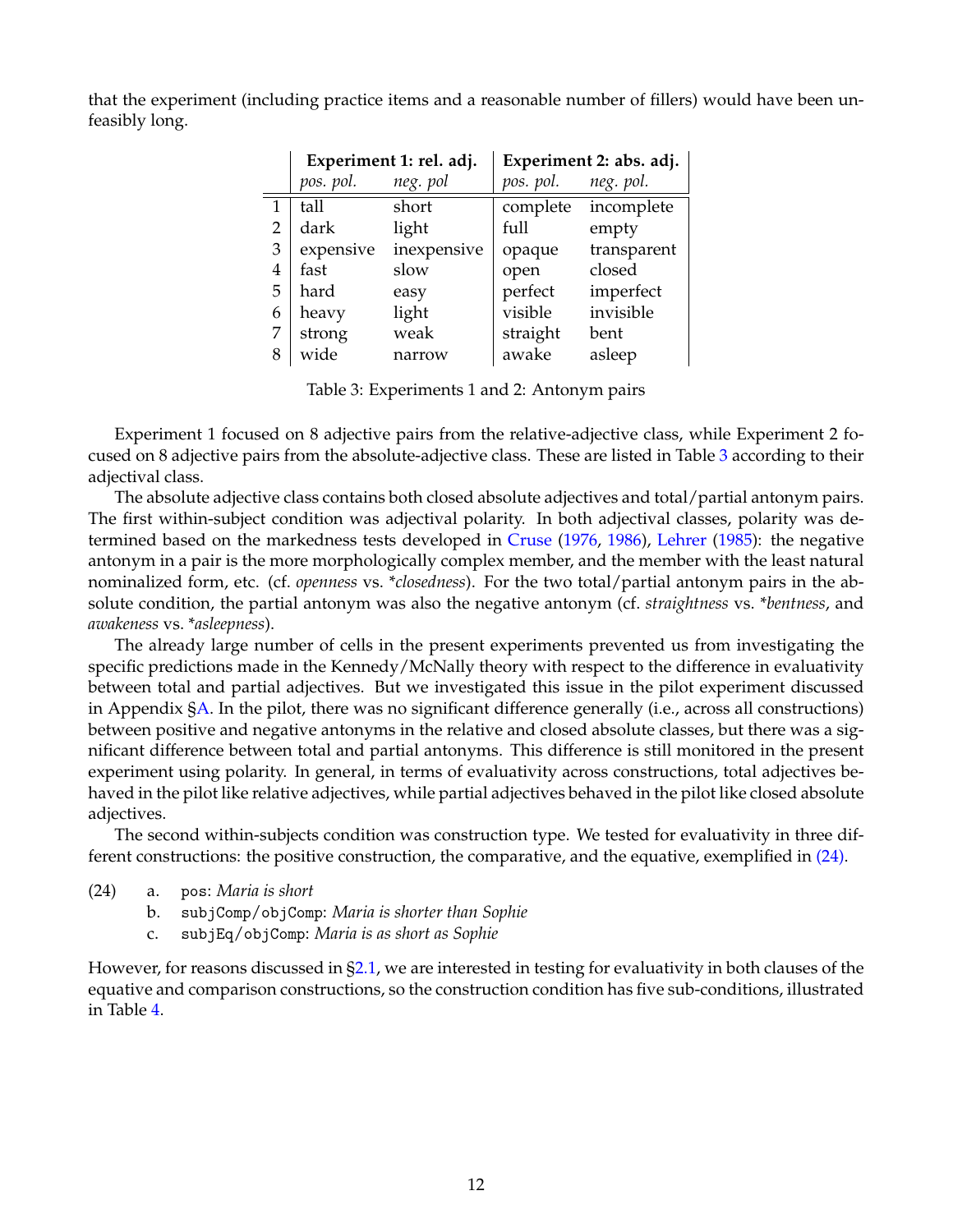| condition | target sentence              | test sentence   |
|-----------|------------------------------|-----------------|
| pos       | Maria is short               | Maria is short  |
| subjComp  | Maria is shorter than Sophie | Maria is short  |
| objComp   | Maria is shorter than Sophie | Sophie is short |
| subEq     | Maria is as short as Sophie  | Maria is short  |
| objEq     | Maria is as short as Sophie  | Sophie is short |

<span id="page-12-0"></span>Table 4: Sub-conditions of construction type

Eight items were constructed for each of the posPol-negpol adjective pairs listed in Table [3.](#page-11-0) That is, Experiment 1 involved a set of 64 items and Experiment 2 involved a distinct set of 64 items. Every item was passed through 10 conditions (2 adjective polarities  $\times$  5 construction types). Every participant saw each of these items exactly once, either with the posPol or the negPol adjective, and in one of the 5 construction types, for a total of 64 stimuli (excluding fillers). The adjective polarity & construction type combination was randomly selected for every one of the 64 items and rotated for every participant (Latin square design).

The participants were presented with a series of deductions that a Police Chief makes based on onesentence reports from his Detective. They were asked to evaluate how justified the Chief's conclusions were on the same 5-point Likert scale:  $-2$  (not justified at all),  $-1$  (somewhat unjustified), 0 (neither justified nor unjustified), 1 (somewhat justified), 2 (strongly justified) (see Table [2](#page-10-0) above). [\(25\)](#page-12-1) and [\(26\)](#page-12-2) contain example stimuli in the subjComp condition, [\(25\)](#page-12-1) from the relative adjective experiment (Experi-ment 1) and [\(26\)](#page-12-2) from the absolute adjective experiment (Experiment 2).

- <span id="page-12-1"></span>(25) a. The Detective reported to the Police Chief: "Picking locks is harder than cracking safes." The Chief concluded from this that picking locks is hard.
	- b. The Detective reported to the Police Chief: "The city's sidewalk is wider than the town's sidewalk." The Chief concluded from this that the city's sidewalk is wide.
	- c. The Detective reported to the Police Chief: "Martha is stronger than Bertha." The Chief concluded from this that Martha is strong.
- <span id="page-12-2"></span>(26) a. The Detective reported to the Police Chief: "Mary's instructions are more complete than Richard's instructions." The Chief concluded from this that Mary's instructions are complete.
	- b. The Detective reported to the Police Chief: "The writing paper is more opaque than the drawing paper." The Chief concluded from this that the writing paper is opaque.
	- c. The Detective reported to the Police Chief: "Carol's blemishes are more visible than Henry's blemishes." The Chief concluded from this that Carol's blemishes are visible.

In addition to the 64 experimental stimuli, there were 67 fillers involving modal expressions: the modal verb *must*; the modal verb *might*; the modal adverb *certainly*; the modal adverb *possibly*; the modal/evidential adverb *apparently*; and the modal/evidential adverb *supposedly*. The fillers were meant to elicit ratings across the entire range: possibility modals expressions were meant to elicit low ratings, while the ones with necessity modal expressions were meant to elicit higher ratings.<sup>[13](#page-12-3)</sup> Thus, every partic-

Aggregating over the responses to the fillers in both Experiment 1 and Experiment 2, we see that the ratings spanned the whole

<span id="page-12-3"></span><sup>13</sup>Examples for each type of filler are provided below:

<sup>(</sup>i) a. *John must like cake* ⇒ *John likes cake*

b. *Mary might have brought a dessert to the dinner* ⇒ *Mary brought a dessert to the dinner*

c. *Mary certainly visited the National Gallery on Tuesday* ⇒ *Mary visited the National Gallery on Tuesday*

d. *Steve possibly owns a boat* ⇒ *Steve owns a boat*

e. *Doug apparently sleeps with a teddy bear* ⇒ *Doug sleeps with a teddy bear*

f. *George supposedly has a degree in bioengineering* ⇒ *George has a degree in bioengineering*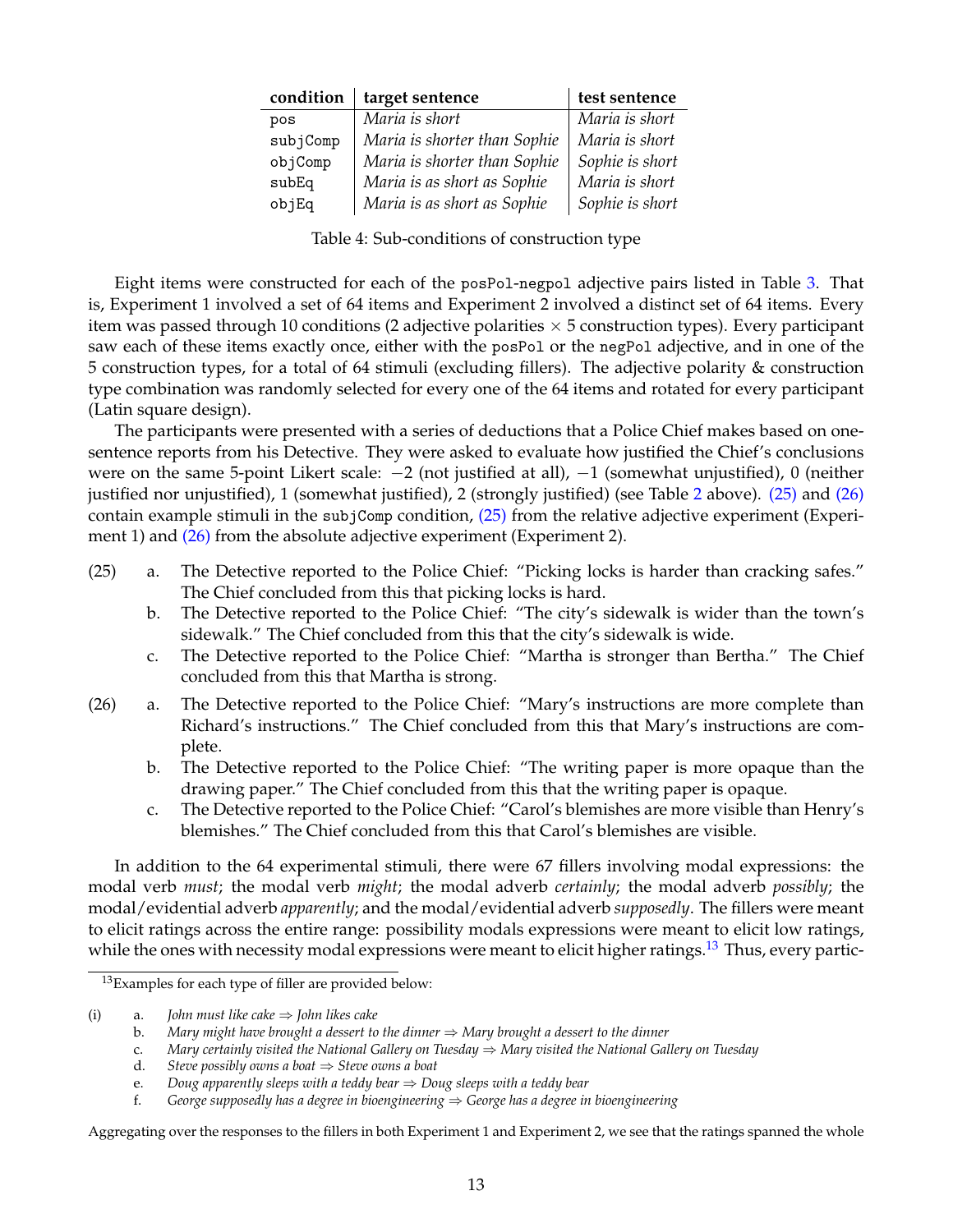ipant responded to 131 stimuli (64 experimental stimuli + 67 fillers), the order of which was randomized for every participant.

The sets of participants in the relative and absolute conditions (i.e., in Experiments 1 and 2) were disjoint. 45 participants (undergraduate students from UCLA) completed the relative adjective study online on a UCSC-hosted installation of the IBEX platform (<http://code.google.com/p/webspr/>) for course credit or extra-credit. 64 measurements were collected per participant, for a total of 2880 observations. 50 different participants (undergraduate students from UCLA) completed the absolute adjective study online on a UCSC-hosted installation of the IBEX platform for course credit or extra-credit. 64 measurements were collected per participant, for a total of 3200 observations.

We examined the pattern of responses that the participants gave for the pos (positive) construction to determine if participants properly completed the experiment. This construction is the control, as the Bierwisch Test for evaluativity in positive constructions is a test for whether a sentence entails itself, and we expect an overwhelming amount of 2 or 1 responses for it from any given participant. If a participant has a consistent pattern of very low responses for the pos construction, e.g.,  $-2$ ,  $-1$  or 0, relative to the majority of the other participants, it is likely that s/he did not complete the experiment properly and we should drop the data for that participant. We also examined the participants for repeated patterns of behavior that could not be detected by examining the consistently low ratings for the pos construction. That is, we checked to see if any participants selected e.g. only 2 or 1 throughout the experiment, which would strongly indicate that they did not complete the experiment properly.

As a result, we dropped the data obtained from 3 participants in Experiment 1 and 2 participants in Experiment 2. The final number of participants in Experiment 1 is 42, for a total of 2688 observations, and the final number of participants in Experiment 2 is 48, for a total of 3072 observations. Aggregating over both the relative and the absolute condition (i.e., over both Experiment 1 and 2), the final number of participants is 90 and the total number of observations is 5760.

range and had a bias towards the upper middle of the range: **-2** – 340 (5%), **-1** – 891 (14%), **0** – 1201 (19%), **1** – 2355 (37%), and **2** – 1578 (25%). The previous linguistic literature led us to expect most experimental item ratings to be in the lower part of the range, so the experimental task as a whole was fairly balanced and required participants to regularly use the full range of ratings.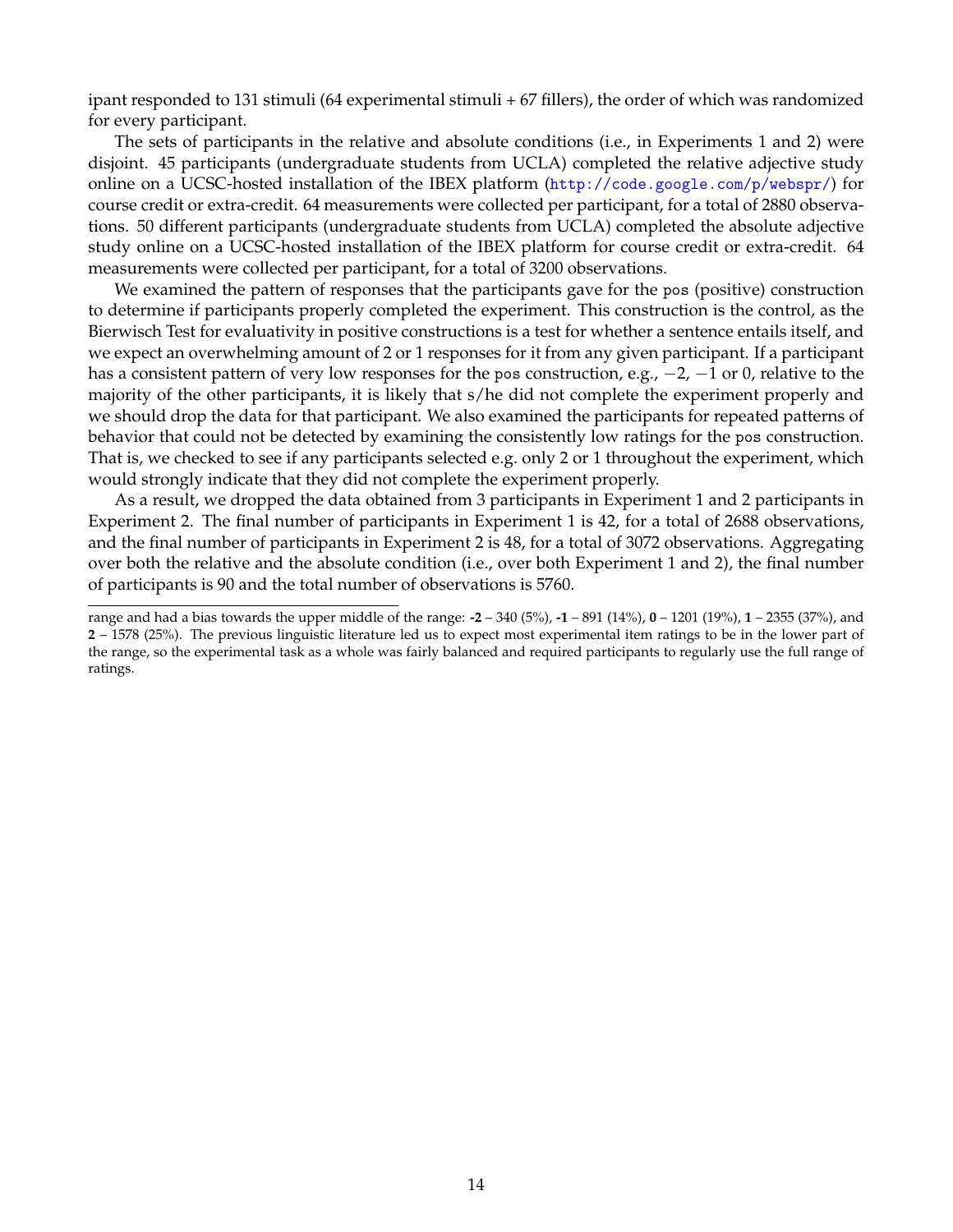#### <span id="page-14-2"></span>**3.1.2 Results**



Figure 3: Experiments 1 and 2 – Graphical summaries

<span id="page-14-0"></span>Graphical summaries of the data collected in Experiments 1 and 2 are provided in Figure [3.](#page-14-0) $^{14}$  $^{14}$  $^{14}$  There are 4 plots in that figure. On the first row, we plotted the results for the relative adjective pairs: the plot in the first column from the left corresponds to the positive polarity (posPol) adjectives, while the plot in the second column corresponds to the negative polarity (negPol) adjectives. The corresponding plots for the absolute adjective pairs are on the second row; once again, posPol adjectives are in the first column and negPol adjectives in the second. For completeness, the data summaries plotted in Figure [3](#page-14-0) are provided in Appendix [B.3.](#page-45-0)

Each plot consists of 5 equal-width, equal-height bars, i.e., bars whose areas are the same. Each bar corresponds to one of the five constructions under study, listed in alphabetical order on the *x*-axis: objComp, objEq, pos, subjComp, subjEq. Within each bar, we plot the proportion of 2, 1, 0, −1 and −2 answers in increasingly darker shades of gray. Thus, 2 is nearly white and −2 is nearly black; these

<span id="page-14-1"></span><sup>&</sup>lt;sup>14</sup> All the data summaries and data analyses in this paper have been obtained / completed using *R* (*R* Core Team [2013\)](#page-34-21) and the package *Ordinal* [\(Christensen](#page-32-16) [2012\)](#page-32-16).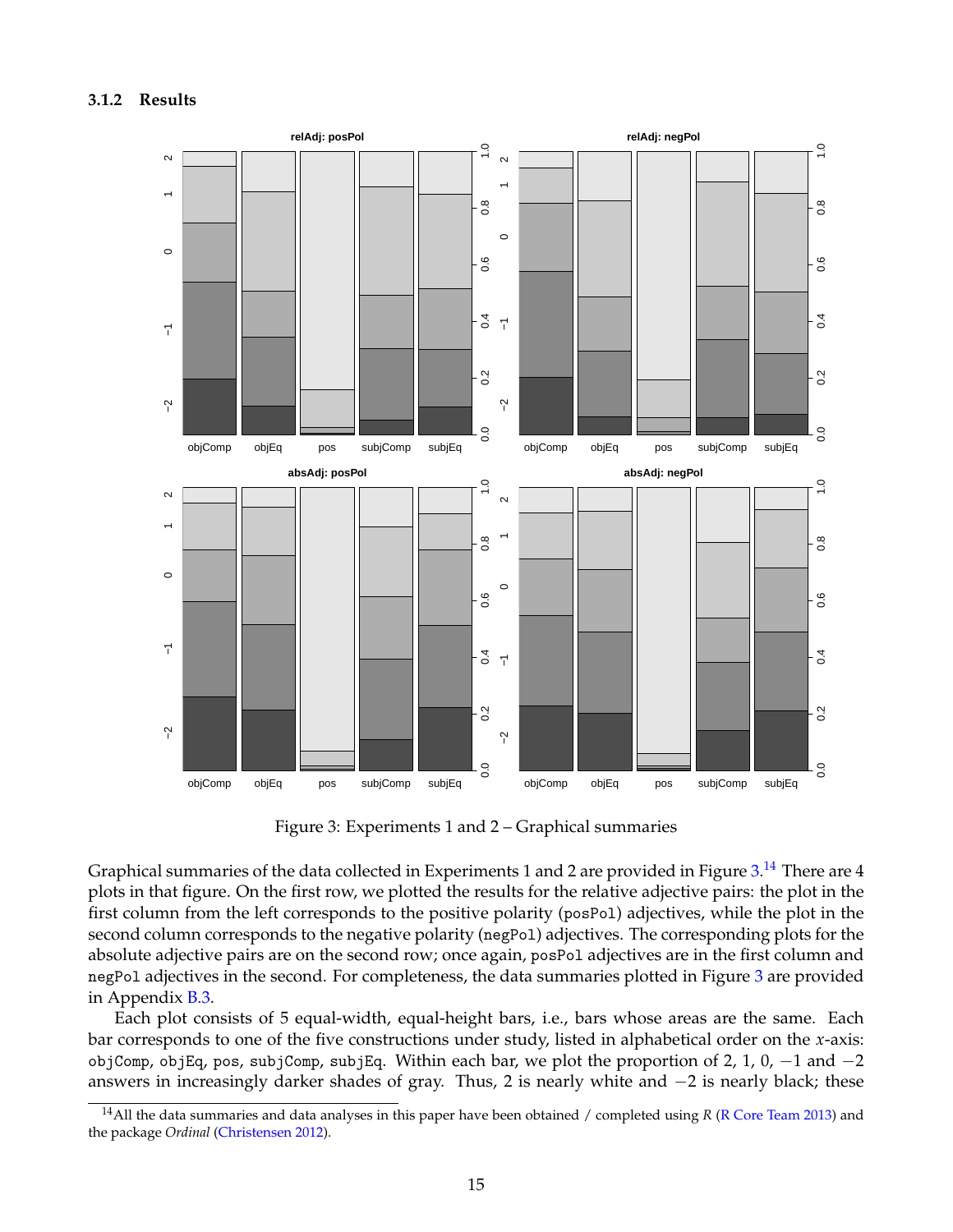values are specified on the *y*-axis on the left side of the plot. Within each bar, the area occupied by a particular shade of gray corresponds to the proportion of times the corresponding number has been selected by participants.

For example, if we focus on the top left plot (relAdj:posPol), we see that the pos construction has received an overwhelming number of 2 (strongly justified) answers. This is indicated by the very big area that is in the lightest shade of gray. The *y*-axis labels on the right side of each plot help us infer the actual proportion of 2 answers out of the total number of answers given for the relAdj & posPol & pos condition: we see that this proportion is more than 0.8, i.e., more than 80%. We also see that about 0.15 of the answers were 1, as indicated by the portion of the bar colored in a slightly darker shade of gray. Finally, there are very few 0,  $-1$  or  $-2$  answers. In contrast, the objComp bar of the same plot indicates that very few 2 or 1 answers have been selected for this construction, since most of the bar is occupied by the areas corresponding to  $0$ ,  $-1$  and  $-2$ .

These plots suggest a set of high-level but richly structured generalizations, taking 'evaluativity' as a proxy for 'acceptability of entailment to the positive construction':

#### <span id="page-15-0"></span>(27) **Generalizations based on the Exp. 1 & 2 data summaries**

- a. Adjective polarity:
	- **i.** There is no clear difference in evaluativity between posPol and negPol adjectives within either the relAdj class or the absAdj class (except for the objEq construction);
- b. Constructions:
	- **ii.** The pos construction is clearly the most evaluative: it has received an overwhelming number of 2 answers in all four plots;
	- **iii.** but the relAdj class is less evaluative than the absAdj class in the positive construction;
	- **iv.** The objComp construction is the least evaluative construction in all four plots while the subjComp construction is among the most evaluative;
	- **v.** The objEq and subjEq constructions are basically identical, both within the relAdj class and within the absAdj class; but the relAdj equative constructions are clearly more evaluative than the absAdj equative constructions; this is the inverse of the pattern we observed for pos constructions;
- c. Adjective class:
	- **vi.** whether the adjectives in the relAdj class are more or less evaluative than the ones in the absAdj class depends on construction type: the relAdj class is less evaluative than the absAdj class for pos constructions, more evaluative for eq constructions, and the two adjective classes exhibit about the same evaluativity level for comp constructions.

These generalizations are all underpinned by significant effects, as the data analysis in the immediately following subsection shows. We return to a discussion of these generalizations and their theoretical relevance in [§3.2.](#page-18-0)

#### **3.1.3 Statistical analysis: Ordinal probit regression models**

The data are not continuous but ordered categorical, i.e., the possible answers  $-2$ ,  $-1$ , 0, 1 and 2 are merely ordered labels rather than actual numbers – in much the same way that the grades *A*, *B*, *C*, *D* and *F* in the US grading system, or the different levels on a pain or happiness scale, are merely ordered labels.

Our task is to find out whether different adjective classes, different adjective polarities and different constructions are associated with different levels of evaluativity, while taking seriously the ordered categorical nature of our evaluativity data. To develop a better intuitive understanding of the question we are asking and the way we will quantify it, let us restrict our attention to relative adjectives (relAdj) in the positive construction (pos), and simply compare the posPol and negPol conditions, i.e., the positive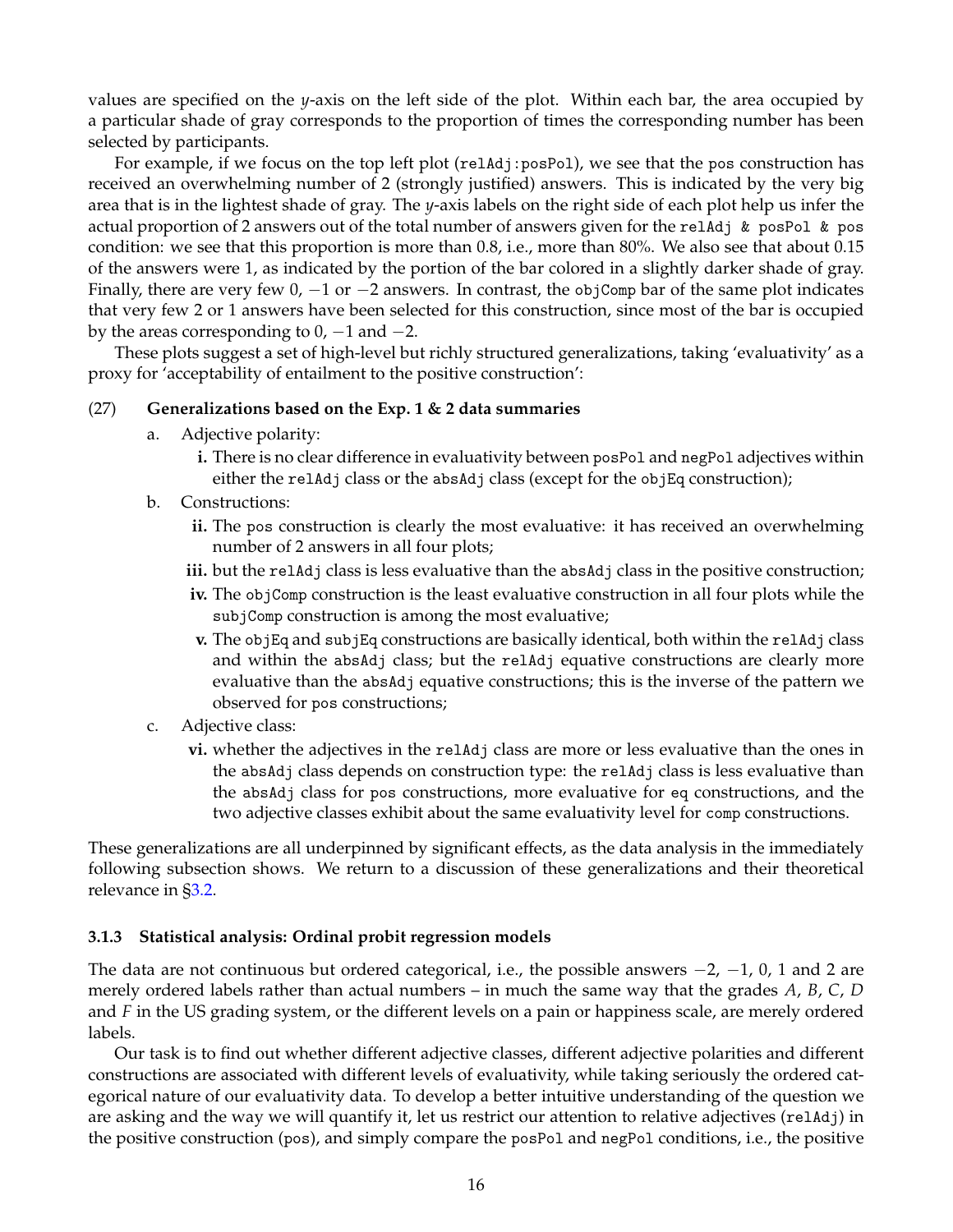polarity and the negative polarity adjectives. This is like trying to find out whether the level of scholarly ability of a group of Ohio students, for instance, is 'significantly' different from the corresponding level of scholarly ability of a group of Michigan students as measured by their letter grades on the same standardized test.

One of the standard ways of quantifying the difference between these hypothetical Michigan and Ohio students while being faithful to the categorical nature of the letter grades is to say that the grades give us an imperfect image of the underlying, unobserved continuous scholarly ability of the two groups of students. This scholarly ability, just like weight and height, is assumed to have a normal (Gaussian) distribution. To answer the question of whether Ohio and Michigan students differ in ability, then, we would use their respective grades to estimate the mean/center of the normal distributions underlying their respective scholarly abilities. If the estimated means of the normal distributions are very close to each other, we will conclude that the two groups of students are most likely identical in scholarly ability. If the estimated means are clearly apart, we will conclude that the two groups have different scholarly ability. This type of statistical model is called an ordinal probit model: 'ordinal' because we deal with ordered categorical data and 'probit' because we assume that the underlying continuous ability has a normal (Gaussian) distribution.

We apply the same statistical model to the results of Experiments 1 and 2, for the same reasons. The estimates are listed in Appendix [B.4](#page-45-1) and plotted below in Figure [4.](#page-17-0) Each plot compares two curves corresponding to the probability densities of two different factors. The comparison between the posPol and negPol conditions for relative adjectives (relAdj) in the positive construction (pos) is plotted in the top leftmost plot of Figure [4.](#page-17-0) The comparison between the posPol and negPol conditions is similar to the hypothetical comparison between Michigan and Ohio students outlined above. On the *x*-axis we plot the abstract continuous (−∞,+∞) evaluativity scale. The probability density curve corresponding to the posPol condition is plotted as a continuous line, while the density curve corresponding to the negPol condition is plotted as a dashed line. The means of the two distributions are 0 and −0.2, as listed in the plot. The two triangles on the *x*-axis indicate where these means are located: we see that the two triangles are basically on top of each other, indicating that the posPol and negPol conditions are not really distinct. This means that, in Experiment 1, subjects did not treat sentences like *John is short* and sentences like *John is tall* as different with respect to their evaluativity.

The four vertical dotted lines in the plot are the thresholds separating the areas under a density curve into five regions: (*i*) a −2 region, which is the area under the curve that is to the left of the first threshold, i.e., to the left of the leftmost dotted line; (*ii*) the −1 region, which is the area under the curve between the first threshold and the second threshold; (*iii*) the 0 region, which is the area under the curve between the second and the third threshold; (*iv*) the 1 region, which is the area under the curve between the third and the fourth threshold; and finally (*v*) the 2 region, which is the area under the curve to the right of the fourth (rightmost) threshold.

Figure [4](#page-17-0) provides plots for both adjective classes – relAdj in the first column, absAdj in the second column – and for all five construction types – pos in the first row, objComp in the second row, objEq in the third row, subjComp in the fourth row, and finally subjEq in the fifth row. Note that the thresholds (the dotted vertical lines) are in the exact same place in all the plots: their placement is estimated based on the whole data and their position is the one that fits/accounts for the data the best.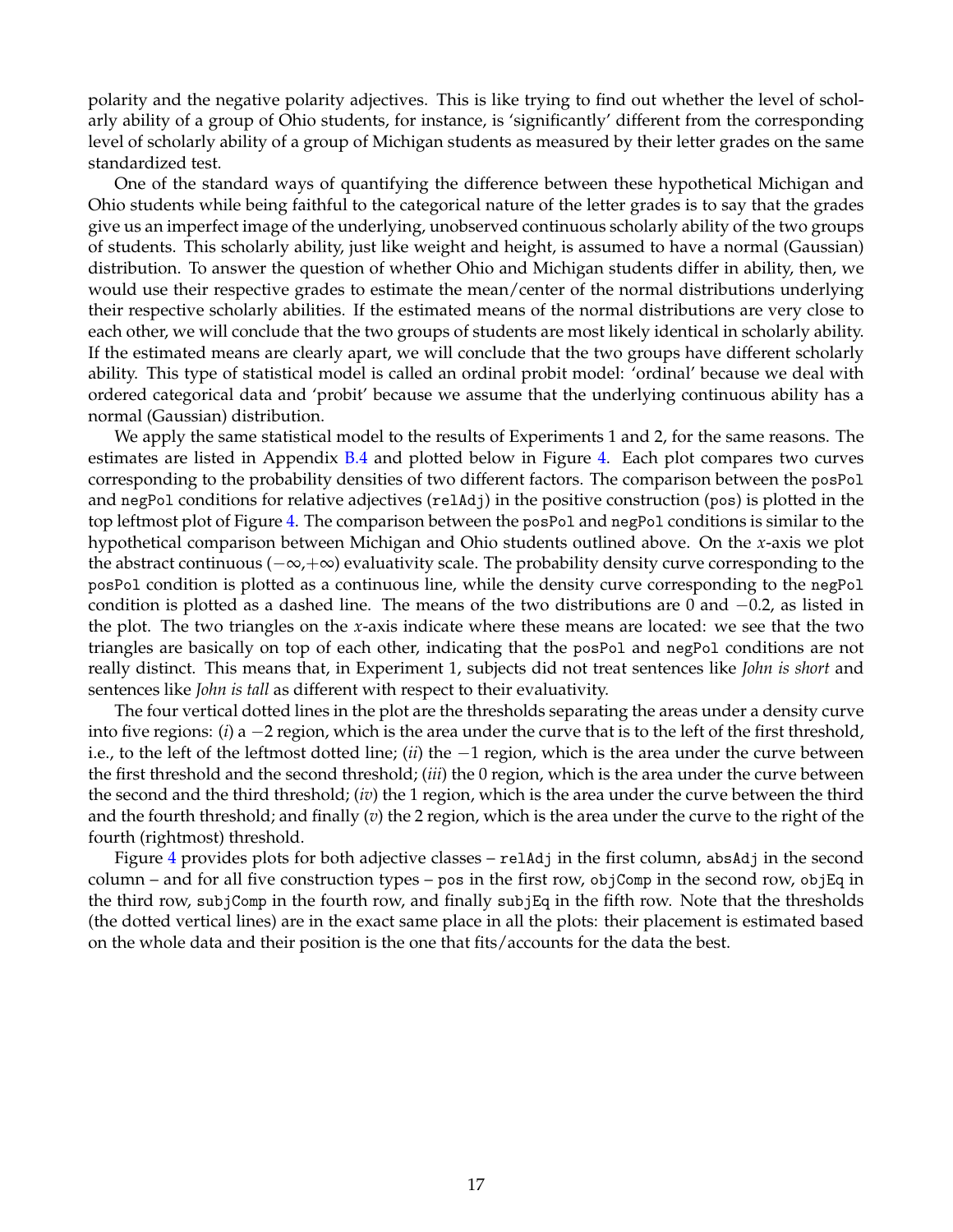![](_page_17_Figure_0.jpeg)

<span id="page-17-0"></span>Figure 4: Experiments 1 and 2 – Plot of MLEs of the best mixed-effects ordinal probit model. The *x* axis is the abstract continuous ( $-\infty, +\infty$ ) evaluativity scale (only the ( $-10, 10$ ) range is plotted). The probability density curve corresponding to posPol is plotted as a continuous line; the density curve corresponding to negPol is plotted as a dashed line. The four vertical dotted lines are thresholds separating the areas under a density curve into five regions: (*i*) the −2 region: the area under the curve that is to the left of the leftmost dotted line; (*ii*) the −1 region: the area between the first and second threshold; (*iii*) the 0 region: the area between the second and third threshold; (*iv*) the 1 region: the area between the third and fourth threshold; (*v*) the 2 region: the area to the right of the fourth (rightmost) threshold. These areas give the probabilities of the five possible outcomes −2, −1, 0, 1 and 2; they are listed in each plot for both posPol (on the left) and negPol (on the right).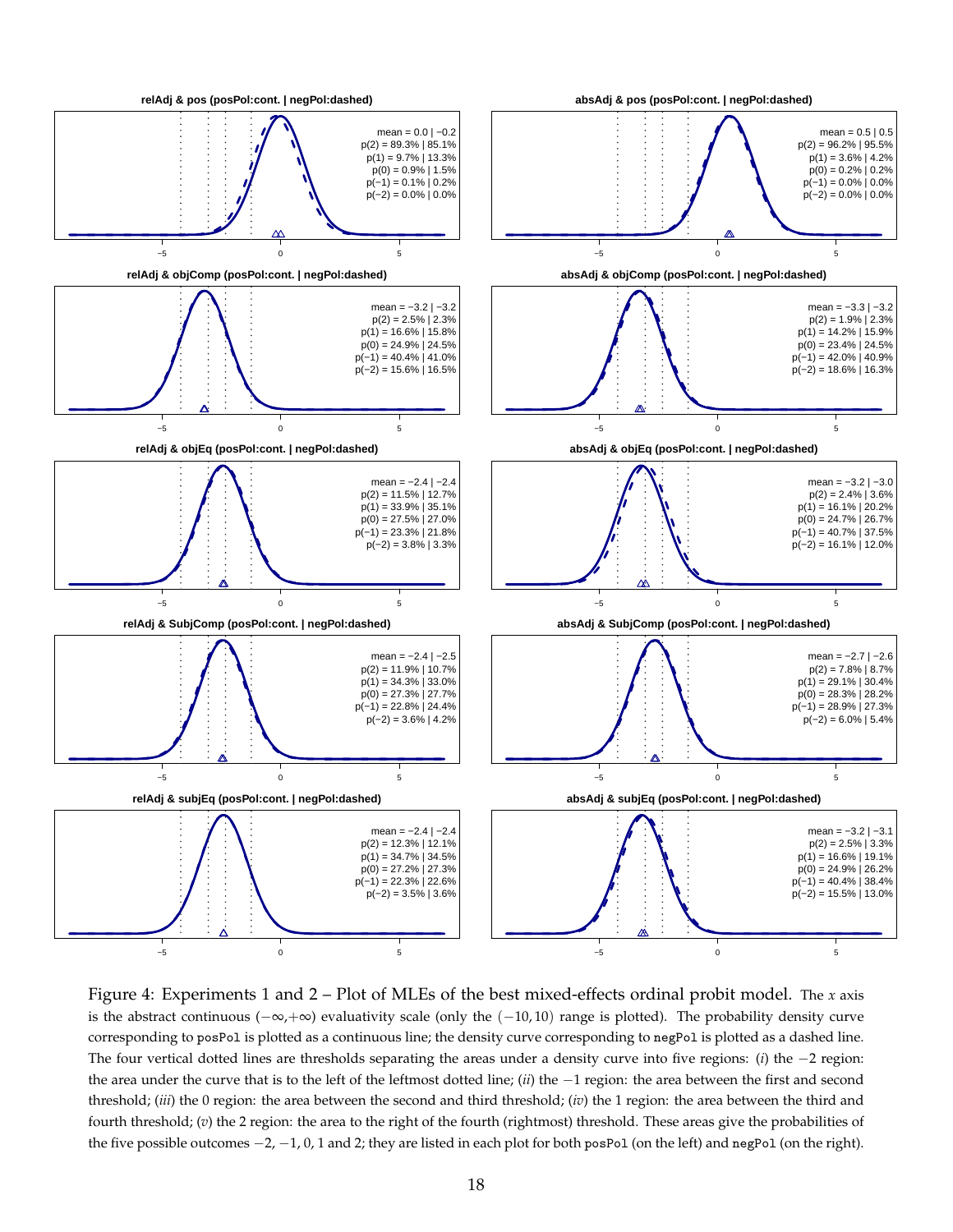Once estimated, the thresholds are fixed, so probabilities, i.e., the areas of the five regions under a curve, can vary only if the mean/center of the curve (represented as a triangle in Figure [4\)](#page-17-0) moves to the left or to the right. The further to the right a density curve is, the more evaluative the corresponding condition. This is because moving a curve to the right increases the area of the rightmost regions, i.e., the probability of getting a 2 or a 1 answer. The further to the left a density curve is, the less evaluative the corresponding condition. This is because moving a curve to the left increases the area of the leftmost regions, i.e., the probability of getting a  $-2$  or a  $-1$ .

As listed in the top leftmost plot in Figure [4,](#page-17-0) the probability of getting an answer of 2 for a positive construction with a positive antonym in the relative adjective condition is very high, namely 89.3%; this is because region 2 (the region to the right of the rightmost threshold) covers most of the area under the continuous (posPol) curve. The dashed (negPol) curve is slightly displaced to the left because its mean is −0.2, so its corresponding region 2 covers slightly less of the full area – only 85.1% percent. Thus, the probability of getting an answer of 2 for the negPol condition is 85.1%, which is slightly less than the corresponding probability of 89.3% for the posPol condition.

Technically speaking, the model whose maximum likelihood estimates (MLEs) are plotted in Figure [4](#page-17-0) is a mixed-effects ordinal probit regression model, with fixed effects for adjective class, construction type, adjective polarity and all their 2-way interactions (but not the 3-way interaction between adjective polarity, adjective class and construction type), and intercept random effects for subjects and items. Likelihood ratio tests (LRTs) determined this to be the best model, i.e., the model that strikes the best balance between complexity (number of estimated parameters) and data fit. As we already indicated, the MLEs, their standard errors and corresponding *p*-values (if less than 0.05) are provided in Appendix [B.4;](#page-45-1) these estimates provide support for the generalizations we listed in [\(27\).](#page-15-0) The same appendix also provides more details about the LRTs we conducted. Finally, to intuitively see how close the model fits the data, we encourage the reader to compare the estimated (model-based) probabilities provided in Figure [4](#page-17-0) and the corresponding empirical probabilities listed in Appendix [B.3.](#page-45-0)

Analyzing evaluativity in terms of ordinal probit models assumes that the ordered categorical responses provide an imperfect image of an underlying continuous evaluativity dimension in the same way that grades provide an imperfect image of an underlying continuous scholarly ability. If this seems undesirable, the reader is encouraged to think of the underlying continuous probability distribution as a mathematical tool that enables us to statistically analyze our data while respecting its ordered categorical nature – in much the same way that we can think of possible-world semantics as a tool to analyze intensional phenomena in natural language without necessarily attributing psychological reality to possible worlds.

#### <span id="page-18-0"></span>**3.2 Discussion**

The generalizations presented in [§3.1.2](#page-14-2) (see [\(27\)\)](#page-15-0) are supported by the ordinal probit model above. In what follows, we discuss these results and their theoretical consequences. We begin in [§3.2.1](#page-18-1) by discussing the (perhaps surprising) lack of a polarity effect. In [§3.2.2](#page-19-0) we discuss the unsurprising strong evaluativity of the positive construction, and in [§3.2.3](#page-20-0) we discuss the relative/absolute distinction that was the focus of this study. We end by discussing the comparison construction effects, which form the basis for Experiment 3.

#### <span id="page-18-1"></span>**3.2.1 The lack of a polarity effect**

Recall that relative antonyms are reported to differ in their evaluativity in a complicated way (see Table [1](#page-8-3) in [§2.2.2\)](#page-6-2). An adjective and its antonym are reported to pattern together with respect to evaluativity in two out of three tested degree constructions: the positive construction (where both antonyms are evaluative) and the comparative construction (where neither antonym is evaluative). An antonym and its adjective are expected to contrast in evaluativity only in the equative construction.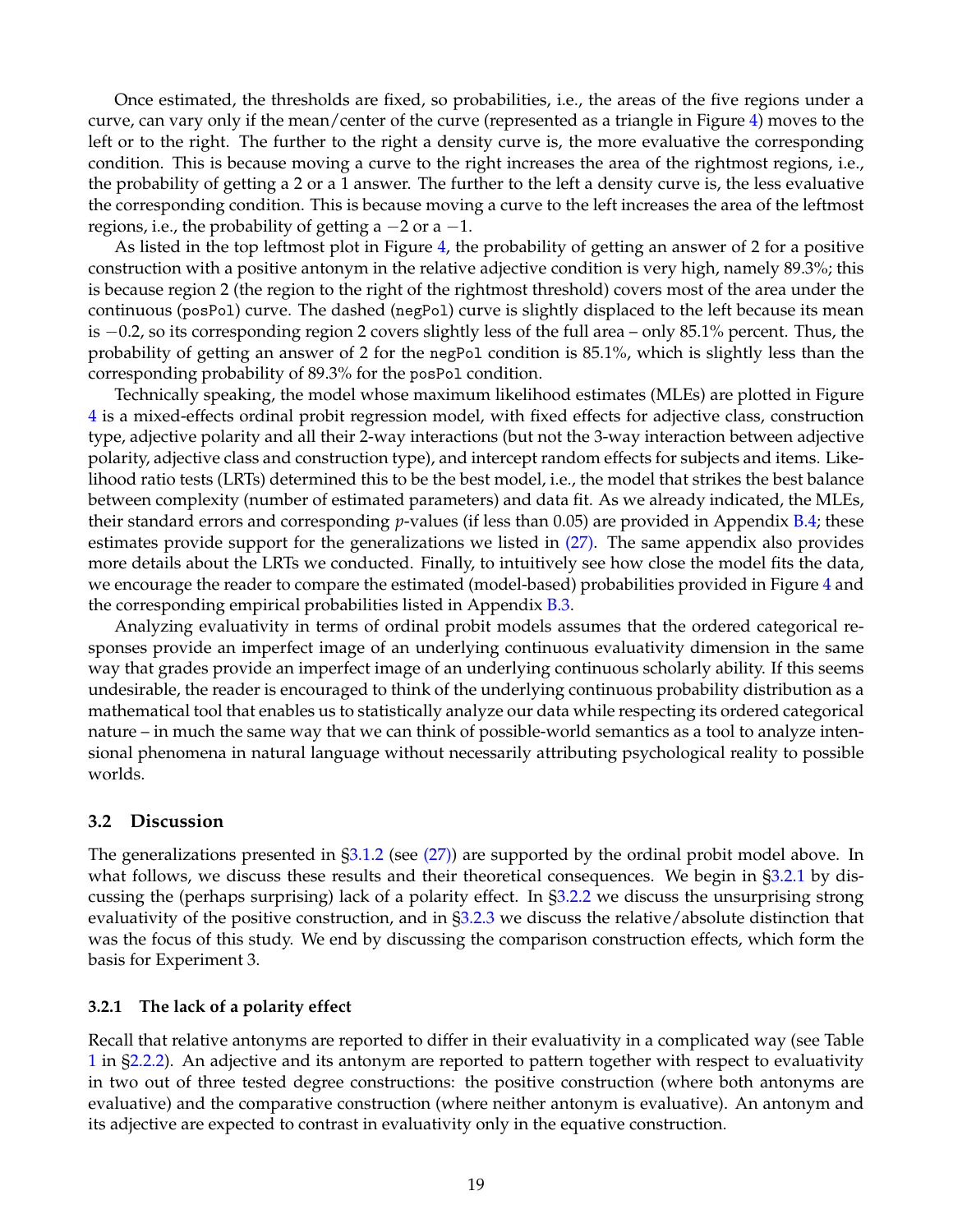The first generalization reported above for Experiments 1 and 2 is that there is no main effect of adjectival polarity, for either the relative or absolute adjective pairs. We see a borderline significant main effect of polarity for relative adjectives in the positive construction (i.e. in the Experiment 1 data), but it goes in the unexpected direction: negative polarity antonyms seem to be less evaluative than their positive polarity counterparts. But because this effect is only borderline significant (the *p*-value is close to but slightly larger than  $0.05$ ; see appendix  $B.4$ ), and no such effect was observed in the pilot experiment (see appendix [A\)](#page-35-4), we will conservatively take this effect to be noise and will not discuss it further.

The lack of a polarity effect is consistent with the across-the-board intuitions reported in Table 1 (with equative constructions being the sole exception). Numerically, we see that this contrast is reflected in our Experiment 2 data (i.e., for absolute adjectives) – see the slight displacement to the right of the dashed density curves in the absAdj & objEq and absAdj & subjEq plots in Figure [4.](#page-17-0) But this provides almost no evidence for or against the contrast reported in the theoretical literature. Follow-up experiments focused on polarity contrasts in equative and (possibly separately) positive constructions are needed before we can decide if our experimental task was not discriminating enough to detect the effect or if there is actually no effect.

#### <span id="page-19-0"></span>**3.2.2 The strength of evaluativity across constructions**

For both relative and absolute adjectives, the positive construction tested as significantly more evaluative than the other constructions. One way to quantify this is to look at how probable it is to receive a rating of 2 or 1. For the positive construction, if we sum over  $p(2)$  and  $p(1)$ , we get very close to 100% probability, i.e., the positive construction is basically certain to receive a rating of 2 or  $1^{15}$  $1^{15}$  $1^{15}$  For all the other constructions, this probability is much lower: it never exceeds 20% for objComp and it is at most in the high 40%'s for the other 3 constructions. The overwhelming strength of the effect for the positive construction makes it more difficult to compare the potential evaluativity of the more complex comparison constructions.

There are a few plausible explanations for the strength of this effect. It is possible, as is traditionally assumed, that only the positive construction is evaluative [\(Bartsch and Vennemann](#page-32-1) [1972,](#page-32-1) [Cresswell](#page-32-2) [1976,](#page-32-2) [Kennedy](#page-33-8) [1999\)](#page-33-8), and the perceived evaluativity of any other construction is insignificant or mistaken. Our statistical analysis does not present strong evidence against this claim but suggests that other adjectival constructions are somewhat evaluative and that subjects are sensitive to differences in evaluativity exhibited by these other constructions.

But if we take seriously the hypothesis that non-positive constructions are to some extent evaluative, how can we explain the large asymmetry in evaluativity between these constructions and the positive one? In particular, in view of the previous linguistic literature, we expected equative constructions (at least with negative polarity adjectives) to be basically as evaluative as the positive construction.

One possible explanation for the much stronger evaluativity of the positive construction is that its evaluativity is at-issue / truth-conditional while the evaluativity for the other constructions is presupposed / not at-issue. It's possible that the Bierwisch Test primarily targets at-issue evaluativity, and cooperative experimental subjects – who are sensitive to the distinction between asserted and presupposed content – respond accordingly.

An alternative explanation is that the strength of evaluativity for positive constructions is the result of the particular methodology employed here: positive constructions trivially pass the Bierwisch Test (the Bierwisch Test amounts to a test of whether  $p \Rightarrow p$ ), while other constructions can only pass the test non-trivially. Thus, it is possible that the strength of the effect of evaluativity in the positive construction is an artifact of this methodological asymmetry.

But we see a significant difference between relative and absolute adjectives in the positive construction: absolute positive constructions are more evaluative than relative positive constructions – see Figure

<span id="page-19-1"></span><sup>&</sup>lt;sup>15</sup>The breakdown for the four conditions is as follows: for relAdj & posPol,  $p(2)$  and  $p(1)$  total 99%; for relAdj & negPol, they total 98.4%; for absAdj & posPol, they total 99.8%; and for absAdj & negPol they total 99.7%.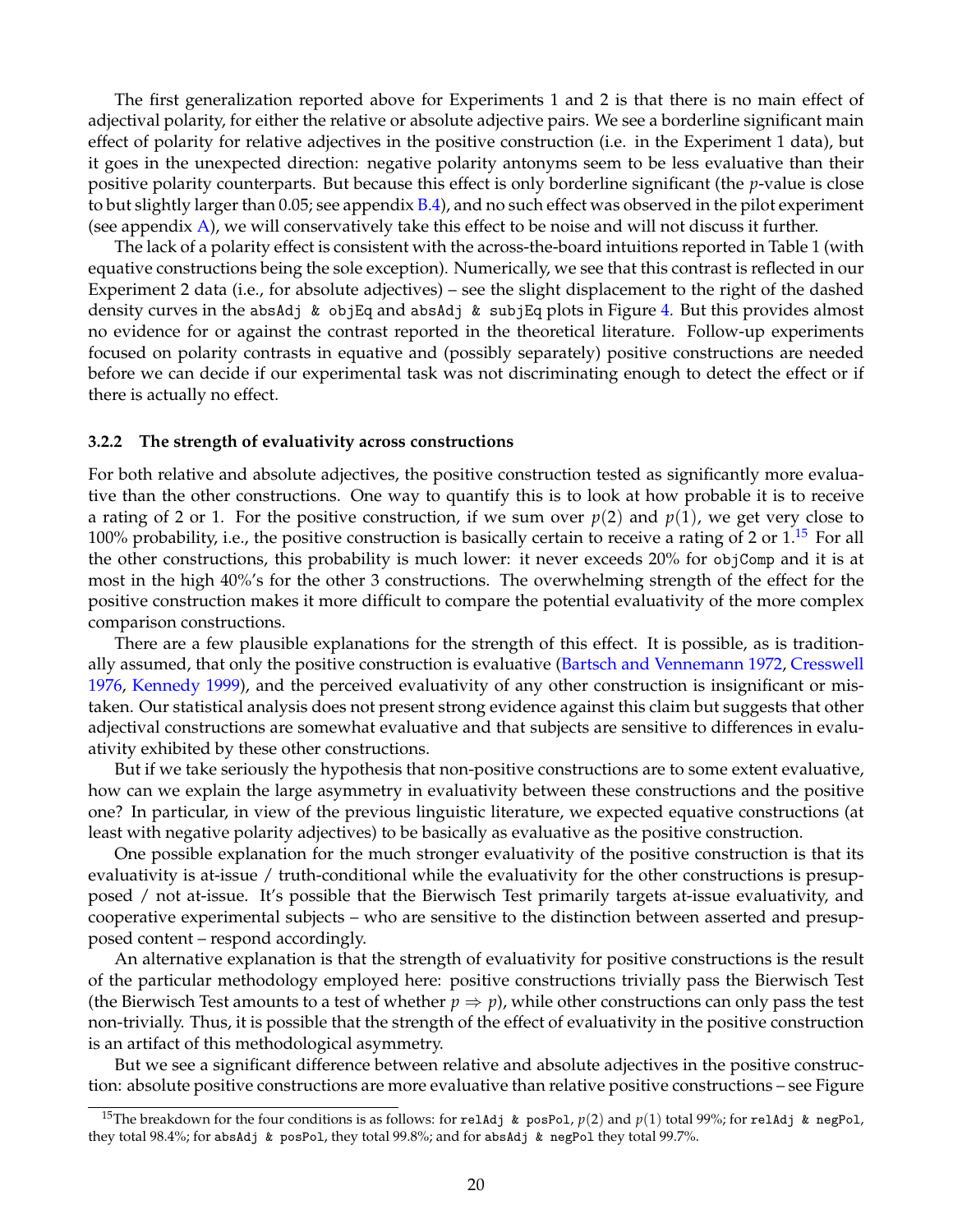[4](#page-17-0) above, where the absAdj means for the pos construction are about 0.5, while the means for relAdj & pos are 0 or thereabouts. And this makes the methodological asymmetry explanation (on its own) unlikely: the fact that there is a significant difference between absAdj and relAdj indicates that subjects were not treating the Bierwisch Test as a trivial inference in the case of the positive construction; instead, the contrast between absolute and relative adjectives reflects independently observed differences between the types of standards employed by the two types of adjectives [\(Rotstein and Winter](#page-34-2) [2004,](#page-34-2) [Kennedy and](#page-33-1) [McNally](#page-33-1) [2005\)](#page-33-1).

#### <span id="page-20-0"></span>**3.2.3 The relative/absolute distinction**

The Kennedy/McNally theory is that relative and absolute adjectives differ with respect to the structure of the scale they're associated with. In particular, that the scales associated with relative adjectives (tallness, heaviness) are unbounded, while the scales associated with absolute adjectives (opacity, transparency) are bounded, intrinsically, at one or more ends of the scale.

In part based on these observations, and in part based on an investigation of the interaction between these adjectival classes and vagueness, [Kennedy](#page-33-14) [\(2007\)](#page-33-14) argues that relative adjectives invoke contextually valued standards, while the standards invoked by absolute adjectives are their lexicalized bounds. This is his Principle of Interpretive Economy [\(19\).](#page-6-1) Because relative adjectives have no conventional meaning that could correspond to a standard, the standards invoked by relative adjectives (but not absolute adjectives) vary from context to context. If this is right, then an account of the experimental results that emphasizes the role of context (or a lack of context) predicts that relative and absolute adjectives will behave differently. And this is in fact what we see.

In the positive construction condition, in which subjects were asked whether  $p \Rightarrow p$ , the entailment pattern between positive constructions with absolute adjectives was judged more acceptable than the entailment pattern between positive constructions with relative adjectives ( $\beta = 0.53$ ,  $SE = 0.20$ ,  $p =$  $0.008$  – see the main effect for absAdj in the model estimates reported in Appendix [B.4\)](#page-45-1). That is, subjects were more likely to assent to [\(28-a\)](#page-20-1) than [\(28-b\).](#page-20-2)

- <span id="page-20-2"></span><span id="page-20-1"></span>(28) a. Bert's book is complete.  $\Rightarrow$  Bert's book is complete.
	- b. Linda's car is fast.  $\Rightarrow$  Linda's car is fast.

The raw data is as follows: for relAdj&posPol, 84% of the ratings were 2 and 13% of the ratings were 1, while for absAdj&posPol, 93% of the ratings were 2 and 5% of the ratings were 1 (for more information, including the actual counts, see the table in Appendix  $B.3$ ). This is a remarkable result if subjects are treating the positive construction only as an instance of trivial entailment.<sup>[16](#page-20-3)</sup> The putative difference between relative and absolute adjectives in terms of their context sensitivity can help explain the difference, though: because the standards invoked by absolute adjectives are just their bounds, absolute positive constructions are not context-sensitive in the way that relative ones are. That is, if it's the case that Bert's book is complete in one context, it's complete in all contexts. But this is not necessarily the case if Helen's book is good.

This strongly suggests that subjects are aware of contextual sensitivity in these constructions, and that they are less likely to accept the Bierwisch Test in the case of a contextually sensitive positive construction than they do in the case of a contextually insensitive construction. Importantly, it also suggests that subjects are considering contextual variability when they are asked about the reliability of a sentence's entailment, even when their judgments are elicited with respect to a specific context.

<span id="page-20-3"></span><sup>&</sup>lt;sup>16</sup>A reviewer wonders if these results are instead some methodological artifact. It is true that binary category membership (like for the predicate *is a prime number*) is manifested as gradable in experiments that use a Likert scale [\(Armstrong et al.](#page-32-17) [1983,](#page-32-17) [Hansen and Chemla](#page-33-19) [2013\)](#page-33-19). But the reported differing degrees to which e.g. a number is considered prime is generally viewed as representative of our intuitions about category membership. We see no reason to think otherwise here. Our goal is to explain why and how the context-sensitivity of this methodology resulted in subjects differentiating in this way between relative and absolute adjectives.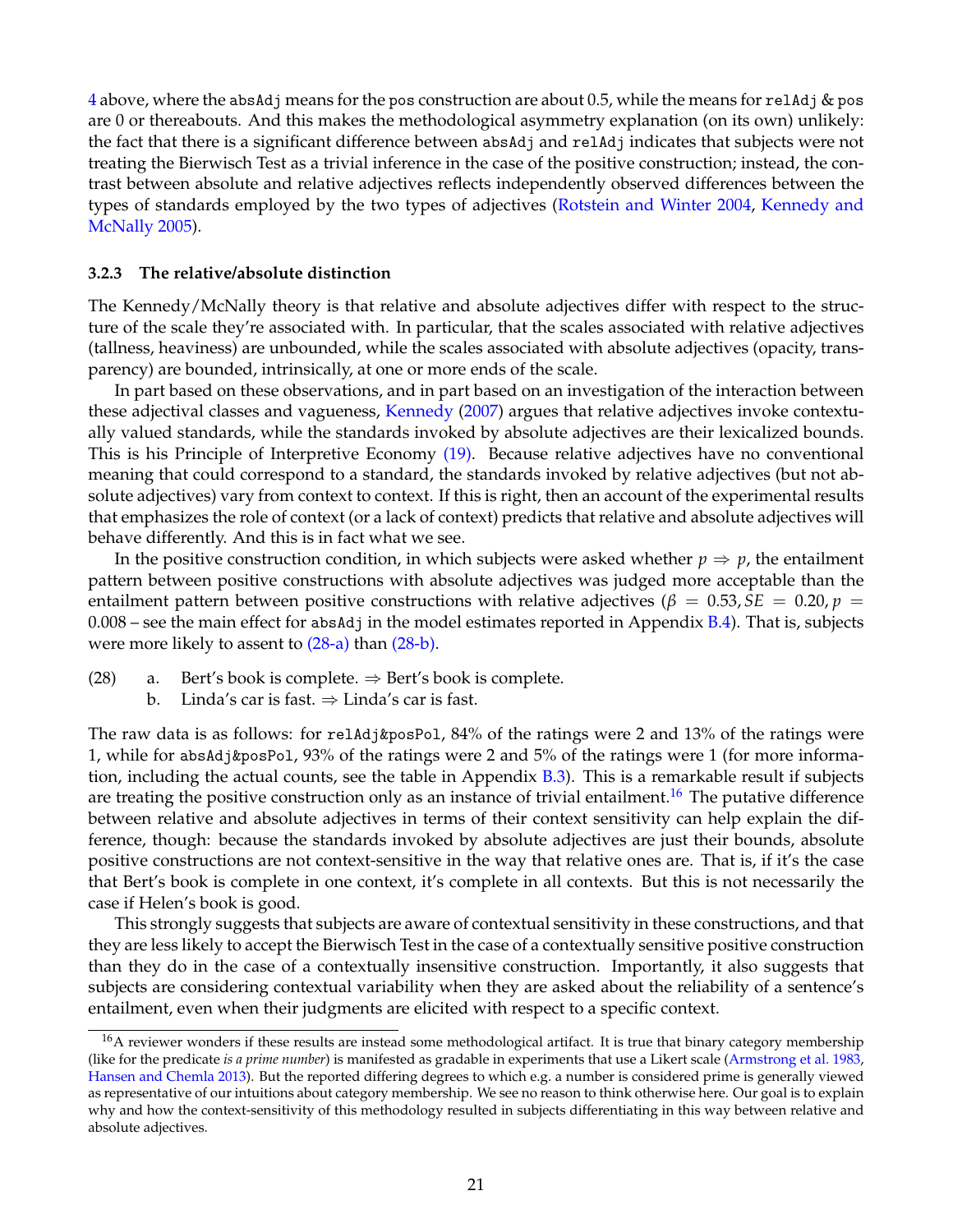Other constructions also show evidence of a difference between relative and absolute adjectives. While subjects did not treat relative and absolute adjectives differently in comparatives, they did treat them differently in equatives: equatives with relative adjectives were judged to be more evaluative than equatives with absolute adjectives. This means that the entailment pattern exemplified in [\(29-a\)](#page-21-0) was judged as significantly more acceptable than the entailment pattern exemplified in [\(29-b\),](#page-21-1) for both subjects and objects of equatives.

- <span id="page-21-1"></span><span id="page-21-0"></span>(29) a. Bill's cactus is as tall as Amy's cactus.  $\Rightarrow$  Bill's/Amy's cactus is tall.
	- b. Joe's recitation of the poem is as perfect as Danielle's recitation of the poem.  $\Rightarrow$  Joe's/Danielle's recitation of the poem is perfect.

Recall from [§2.1](#page-2-10) a reported asymmetry between the subjects and objects of equatives: projection tests determined that the evaluativity presupposed by equative constructions seemed to be associated with the objects, but not the subjects, of equatives. Despite this asymmetry, the truth conditions of an equative equate one height with another, which effectively transfers the evaluativity of one individual to the other individual. This is confirmed by the near equality of the subjEq and objEq conditions.

In sum, subjects clearly differentiated between relative and absolute adjectives, but they did so in a complicated way. They treated absolute adjectives as significantly more evaluative in positive constructions, but relative adjectives as significantly more evaluative in equatives. And they didn't differentiate between relative and absolute adjectives in comparatives. It seems plausible that this result evaded prior notice because, unlike reports of speaker's intuitions about evaluativity, the experimental task we designed was both fine-grained and precise enough to determine if two evaluative constructions differ in their degree of evaluativity (or the degree to which speakers feel comfortable characterizing evaluativity as a reliable entailment of a construction across contexts).

It is not clear how to reconcile these two differences between relative and absolute adjectives. One prominent difference between positive constructions and equatives is that the former involves one individual and its measure, while the latter involves two individuals and their measures. The Kennedy/McNally theory predicts a positive construction formed with an absolute adjective to be evaluative because the standard of comparison invoked is the adjective's maximum. But it's possible that the introduction of two relevant individuals makes the interpretation of an absolute-adjective equative more vulnerable to contextual considerations, thereby weakening the relationship between the absolute adjective's maximum and evaluativity in the context of evaluation.

In particular, it might be that in the case of absolute adjectives, there is a (pragmatic) competition between two different equative strategies, the coordination strategy in [\(30-a\)](#page-21-2) [\(Haspelmath and Buchholz](#page-33-20) [1998\)](#page-33-20) and the familiar degree-quantifier strategy in [\(30-b\).](#page-21-3)

- <span id="page-21-3"></span><span id="page-21-2"></span>(30) a. The glass and the vase are empty.
	- b. The glass is as empty as the vase.

While [\(30-a\)](#page-21-2) equates individuals with respect to an absolute property, the degree-quantifier strategy in [\(30-b\)](#page-21-3) equates degrees of emptiness. In the case of absolute properties (and thereby maximal standards), the choice between these two constructions might bear on the evaluativity of the sentence: an utterance of [\(30-b\)](#page-21-3) might be taken to implicate that the maximum standard is not met in the context of interpretation.

In conclusion, it's clear that subjects calculate evaluativity differently for relative and absolute adjectives. In the case of positive constructions, which are overwhelmingly judged to be evaluative, they seem to do so in a way that is predicted by the Kennedy/McNally approach: positive constructions formed with absolute adjectives are even more likely than those formed with relative adjectives to be judged as evaluative. This is presumably because the evaluativity of these constructions is conventionalized or lexicalized in a way that it is not for relative adjectives. However, the (less evaluative) equative constructions displayed the opposite trend. While we have only speculated about this potential dif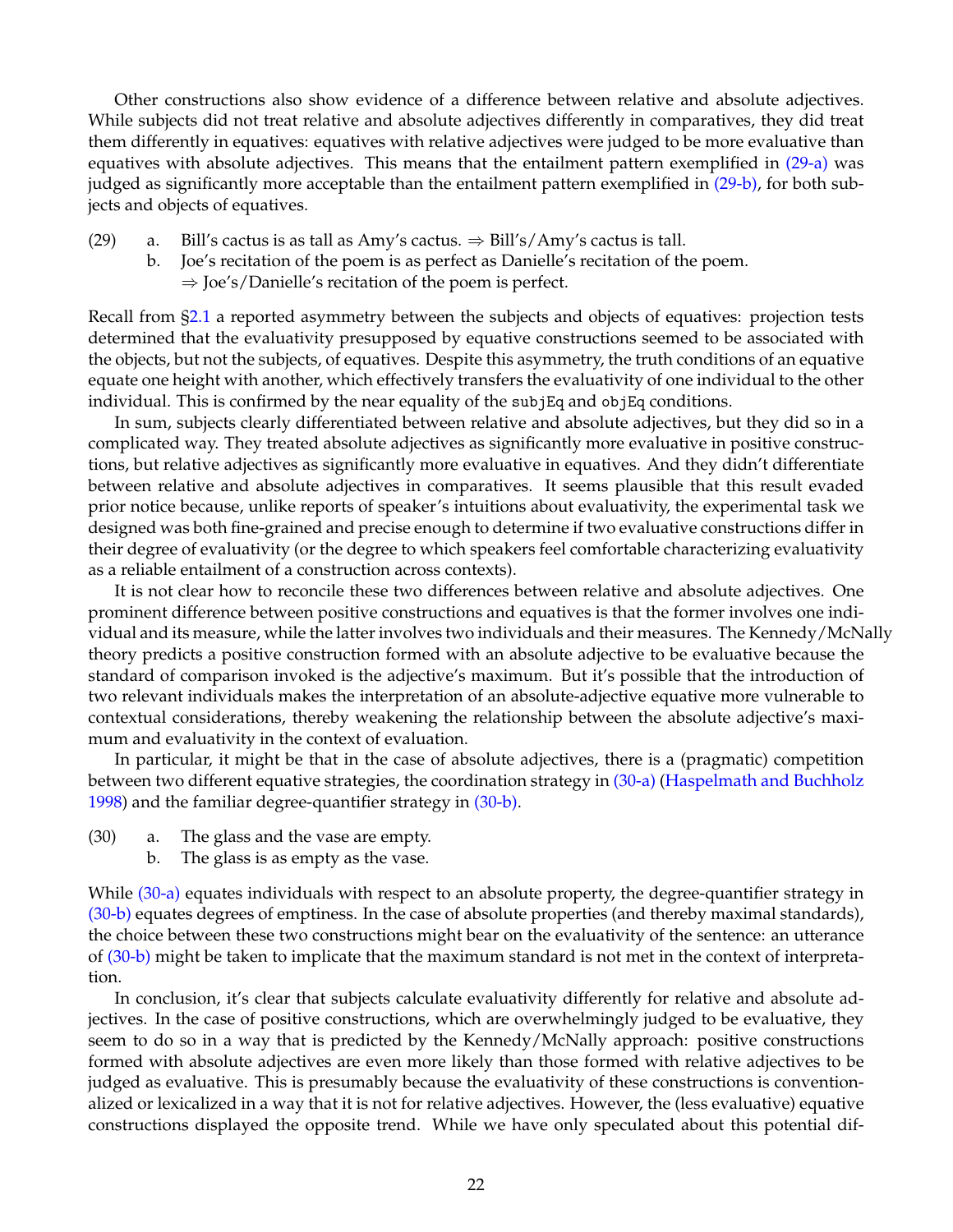ference between positive constructions and equatives, these curiosities about the role of context in this experiment and in the calculation of evaluativity generally – as well as the result about comparative constructions discussed immediately below in [§3.2.4](#page-22-0) – forms the basis for Experiment 3, discussed in [§4.](#page-26-0)

### <span id="page-22-0"></span>**3.2.4 Evaluativity in comparison constructions**

This section discusses one final major result of Experiments 1 and 2. Despite the dwarfing effect of the positive construction, there is still reason to think that subjects treated the two comparison constructions – comparatives and equatives – as evaluative, at least to some extent.

Across adjective types, participants judged the subject position of a comparative to be more evaluative than the object position (or the subject/object positions in equatives). Specifically, the subject position of comparatives entails the corresponding positive construction to a significantly larger extent than the object position of comparatives:  $p(2) + p(1)$  is around 40% for subjComp and less than 20% for  $objComp.$  This means that subjects were significantly more likely to accept the entailment in  $(31-a)$  than the one in [\(31-b\)](#page-22-2) (or the entailments for either argument of the equative).

<span id="page-22-5"></span><span id="page-22-1"></span>(31) John is taller than Bill.

- a.  $\Rightarrow$  John is tall.
- b.  $\Rightarrow$  Bill is tall.

<span id="page-22-2"></span>This result is in direct conflict with intuitions reported in the theoretical literature, illustrated in [\(32\)](#page-22-3) (and discussed in [§2.1\)](#page-2-10).

<span id="page-22-3"></span>(32) a. John is shorter than Bill.  $\Rightarrow$  John/Bill is short.

b. John is shorter than Bill, but they're both tall.

But, interestingly, this result is consistent with some preliminary experimental investigations of evaluativity in the psychology and experimental linguistics literature. Psychologists interested in deductive reasoning as a cognitive process in children and adults have tested the processing and interpretation of comparatives [\(Piaget](#page-34-22) [1928,](#page-34-22) [Donaldson](#page-33-21) [1963,](#page-33-21) [Clark](#page-32-18) [1969a,](#page-32-18)[b,](#page-32-19) [Flores D'Arcais](#page-33-22) [1970,](#page-33-22) [Clark](#page-32-20) [1972,](#page-32-20) [Higgins](#page-33-23) [1977\)](#page-33-23). For example, although [Clark'](#page-32-18)s focus was on the speed at which the subjects correctly deduced transitive relationships encoded in multiple comparative constructions, he also tested for evaluativity (which he referred to as 'contrastiveness'), focusing almost exclusively on *better* and *worse* compara-tives.<sup>[17](#page-22-4)</sup>

[Clark](#page-32-18) observed that for a comparative of the form '*A* is *P*-er than *B*,' subjects are likely to conclude that *A* is *P*, but not that *B* is *P* (p397). In other words, subjects are more likely to interpret a comparative as characterizing the external argument as evaluative. This claim is strengthened by work in [Flores D'Arcais](#page-33-22) [\(1970\)](#page-33-22) (who argues that this 'positional asymmetry' is restricted to comparatives formed with positive antonyms). The result seems especially clear in the testing of children. [Clark](#page-32-18) reports an earlier study conducted by [Piaget,](#page-34-22) in which children were presented with the following problem:

(33) Edith is fairer than Suzanne; Edith is darker than Lili. Which of the three has the darkest hair?

Piaget's description of their responses is as follows:

"It is as though [the child] reasoned as follows: Edith is fairer than Suzanne so they are both fair; and Edith is darker than Lili so they are both dark. Therefore Lili is dark, Suzanne is fair, and Edith is between the two. In other words, owing to the interplay of the relations included in the test, the child, by substituting the judgment of membership (Edith and Suzanne are

<span id="page-22-4"></span> $17$ We refer to these results as 'preliminary' because they tend not to control for known complications of evaluativity in the current linguistics literature, namely the difference between analytic and synthetic morphology, relative and absolute adjectives, etc. See [Rett](#page-34-3) [\(2008b,](#page-34-3) [2015\)](#page-34-4) for an overview of these issues.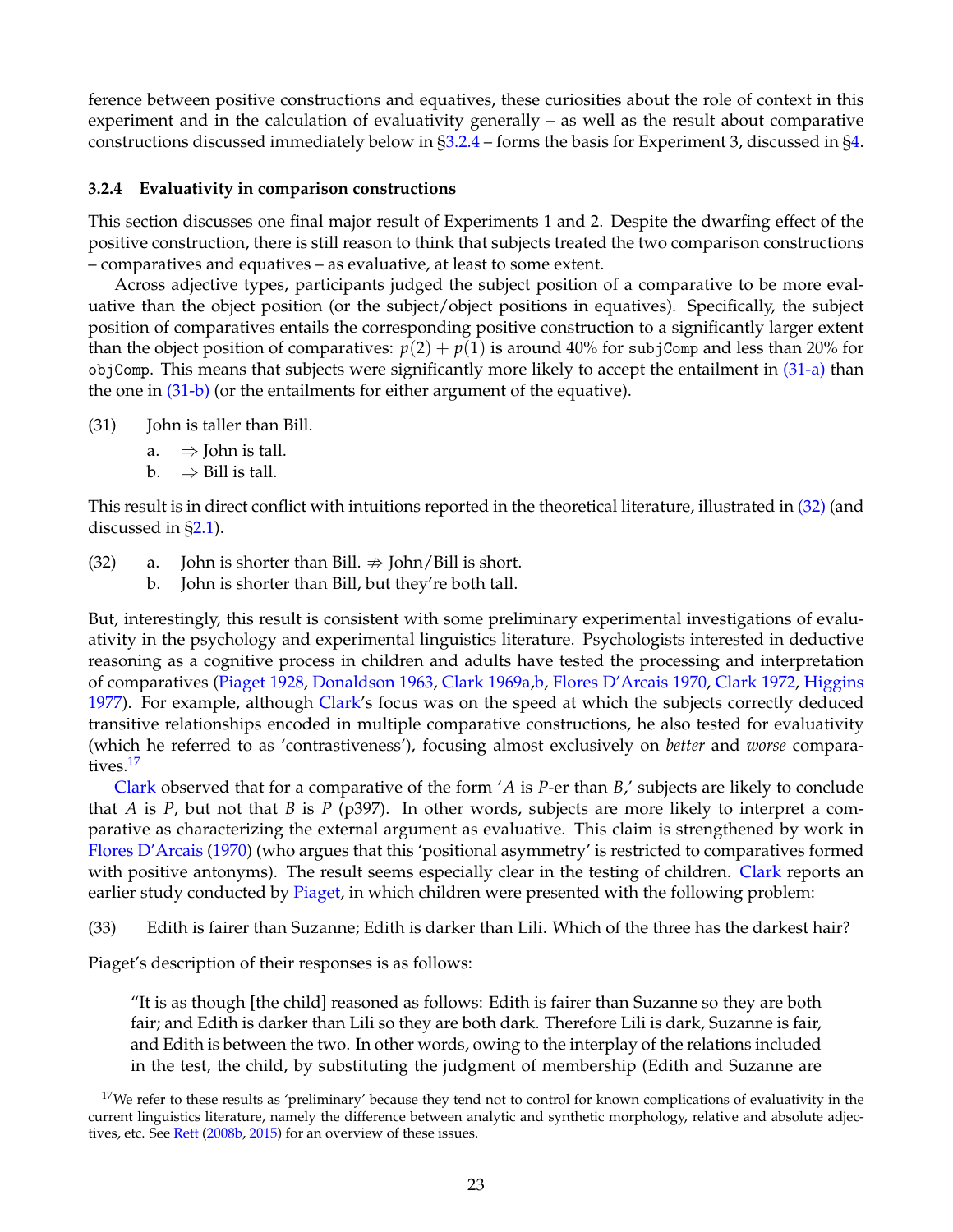"fair," etc.) for the judgment of the relation (Edith is "fairer than" Suzanne), comes to a conclusion which is exactly opposite of ours." [\(Piaget](#page-34-22) [1928:](#page-34-22) 87)

Even more striking, the evaluativity in comparatives is so compelling that when the children were presented with a series of comparatives that differed in polarity, they were forced to contradictory conclusions.

The children in [Donaldson's](#page-33-21) [\(1963\)](#page-33-21) studies often made other errors as a result of their comprehension of propositions as base strings. For example, children were given the following [. . . ] problem: "Dick is shorter than Tom. Dick is taller than John. Which of these three boys is tallest?" Even though the problem explicitly states that there are three boys, many children assumed there were four. They said there were two Dicks – a tall one and a short one – following the analysis of the base strings. One girl's solution to the above problem was, "This Dick [second premise] is tallest, John is next tallest, Tom is third and then it's Dick [first premise]". [\(Clark](#page-32-19) [1969b:](#page-32-19) 399)

This sort of error is apparently very frequent: it accounts for about 70% of errors in [Donaldson'](#page-33-21)s study.

In contrast, [Higgins](#page-33-23) [\(1977\)](#page-33-23) observed no difference in evaluativity between the subject and object position. (Like the others, he does not test for evaluativity in any other adjectival construction, although he did expand his stimuli to include relative and extreme adjectives, like *obese*.) But his method departs from the Bierwisch Test: instead of asking about the meaning of a sentence, he asks about its acceptability (whether it "sounds right") in contexts in which the evaluativity is implausible, e.g. for sentences like *A feather is heavier than a snowflake*. In every case, judgments of acceptability relied on the subjects' world knowledge in addition to their linguistic knowledge. It therefore seems reasonable to attribute the contrast between his results and the others' to the fact that others used some version of the Bierwisch Test, while Higgins tested for evaluativity by seeing which constructions were (in)compatible with contextually insensitive real world knowledge of evaluative properties.

Getting back to the present study: the results of Experiments 1 and 2 suggest that participants consider the subjects of comparatives to be evaluative, in contrast to the objects of comparatives and even to (either argument of) equative constructions. These results directly contradict intuitions reported in the linguistics literature and run up against theories designed to predict those intuitions.<sup>[18](#page-23-0)</sup> They do, however, seem to replicate some limited previous experiments in the psychology literature – in particular those in [Piaget](#page-34-22) [\(1928\)](#page-34-22), [Clark](#page-32-18) [\(1969a](#page-32-18)[,b,](#page-32-19) [1972\)](#page-32-20) and [Flores D'Arcais](#page-33-22) [\(1970\)](#page-33-22) – but arguably only those running some experimental variant of the Bierwisch Test.

What accounts for this surprising result? On one hand, it's possible that the reported intuitions – although widespread – are mistaken. On the other hand, it's possible that the Bierwisch Test, at least in the context of the comparative construction, does not appropriately target evaluativity. In what follows, we present a hypothesis along the lines of this second possibility; in particular, that participants in Experiments 1 and 2 judged the subjects of comparatives to be evaluative because they interpreted comparatives – but not equatives – as creating a context in which the most salient contextual standard is the measure of the individual denoted by the object. Subjects necessarily exceed this measure in comparatives (which encode the  $>$  relation), but not in equatives (which encode the  $\geq$  relation). Accordingly, the subject positions of comparatives are thus judged to be evaluative, but with respect to the object argument, not some other contextual standard. Experiment 3 was designed to directly test this hypothesis, which we expand upon below.

Our hypothesis is in a way expected given the analysis of adjectival vagueness in [Barker](#page-32-3) [\(2002\)](#page-32-3) as a set of contextual restrictions on degree variables, which is incrementally updated in discourse. He

<span id="page-23-0"></span> $18$ For example, [Barker](#page-32-3) [\(2002:](#page-32-3) 2) (who equates evaluativity with the ability to have a metalinguistic interpretation) says explicitly: "Measure phrases and comparatives have no metalinguistic side-effects: declaring that Bill is six feet tall, or that Bill is six inches taller than Feynman, reveals nothing about what counts as tall. On the analysis here, the impossibility of using measure phrases or comparatives to negotiate vague standards follows from the truth conditions of the constructions."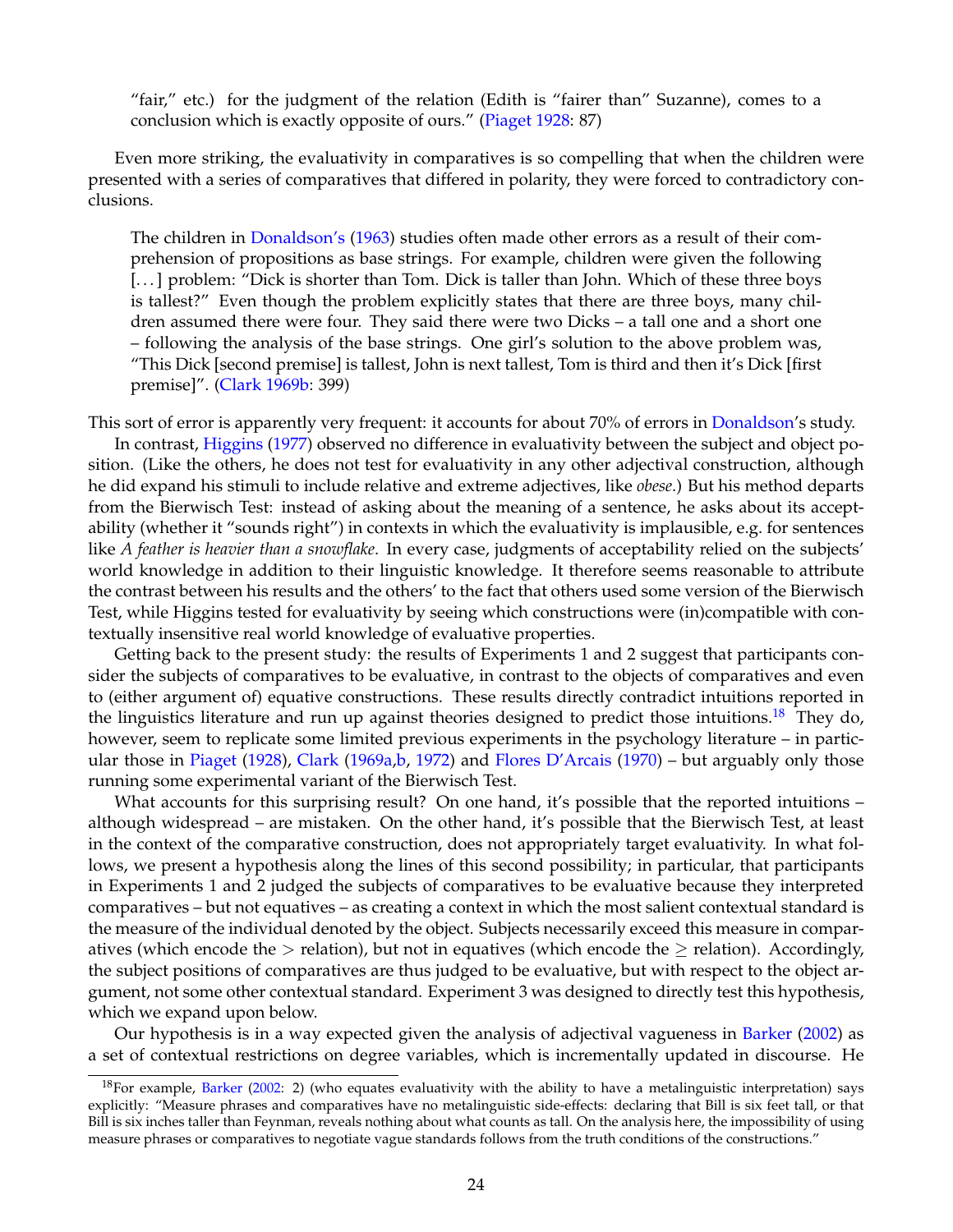argues that in addition to having presuppositional and assertive content, these 'vague' constructions carry a third type of entailment – sharpening – which he defines as "what happens to the status of vague predicates as discourse constrains possible ways of resolving that vagueness" (p. 4; see also [Kamp](#page-33-2) [1975,](#page-33-2) [Klein](#page-33-0) [1980,](#page-33-0) [Pinkal](#page-34-23) [1989\)](#page-34-23). The sharpening components of a construction can also be thought of as metalinguistic meaning.

For example: in a context in which it's clear what the relevant standards of tallness are, the positive construction *John is tall* carries descriptive meaning; it counts as contributing information about John's height. In contrast, Barker describes a context in which Feynman's height is clear, but an interlocutor is interested in knowing what counts as tall in the U.S. In such a context, the positive construction – by virtue of its being evaluative – has a metalinguistic contribution; it carries information about the relevant standard of tallness, rather than Feynman's height. As Barker says:

"In fact, assuming that *tall* means roughly 'having a maximal degree of height greater than a certain contextually-supplied standard', I haven't even provided you with any new information about the truth conditions of the word *tall*. All I have done is given you guidance concerning what the prevailing relevant standard for tallness happens to be in our community; in particular, that standard must be no greater than Feynman's maximal degree of height" [\(Barker](#page-32-3) [2002:](#page-32-3) 2).

As Barker presents it, an evaluative construction (or, more generally, a context-sensitive construction) is descriptive in a context in which the contextual standard is known, but meta-linguistic or sharpening in a context in which the contextual standard is unknown.<sup>[19](#page-24-0)</sup>

This dichotomy seems relevant for reconciling the intuitions reported in the theoretical literature – that the comparative is not evaluative, while the equative is – with the experimental results presented here and in the prior psychology literature that the subject of the comparative is evaluative.

In the theoretical literature, evaluativity judgments are often reported in a particular context; in [§2.1,](#page-2-10) we presented them in a context in which John is either extremely tall or extremely short. In experimental studies, on the other hand, evaluativity judgments are extracted in the absence of any contextual information that could inform the speaker about the relevant standard of e.g. tallness. In the absence of any other information about the context of evaluation, the subject can only infer from the comparative in [\(31\)](#page-22-5) that (*i*) the context of evaluation contains two individuals, John and Bill; (*ii*) those individuals are strictly ordered with respect to their height; and (*iii*) John's height exceeds Bill's height. The Bierwisch Test relies on the participants' ability to reason about the meaning of sentences across contexts, but it's possible that subjects instead treated this minimal context as the only relevant context of evaluation. And it seems plausible that in a world in which there are only two individuals, and those individuals are strictly ordered with respect to height, one individual will count as tall, and the other one as not tall (see [van Rooij](#page-34-24) [2011\)](#page-34-24).

In contrast, equatives do not strictly order individuals with respect to a dimension of measurement. Therefore, if the above 'sharpening' hypothesis is correct – that is, if subjects are treating the object of comparatives as the relevant standard in the context of interpretation – we also expect that equatives should *not* exhibit a positional asymmetry with respect to evaluativity since equatives do not strictly order their two individuals. And this is in fact what we see: within each of the two relAdj and absAdj class, subjEq and objEq constructions are very similar.

It is then possible that a comparative uttered in a context with a clear standard is not evaluative (its descriptive use), while a comparative uttered in a context with no clear "prevailing standard" is (its metalinguistic use). In the latter context, implicit comparatives like the degree comparatives studied here would function more like explicit comparatives [\(\(34-a\),](#page-25-0) discussed in [Kennedy](#page-33-24) [2009,](#page-33-24) [Sawada](#page-34-25) [2009,](#page-34-25) [Kubota and Matsui](#page-33-25) [2010\)](#page-33-25) or conjoined comparatives [\(\(34-b\),](#page-25-1) discussed in [Stassen](#page-34-26) [1985\)](#page-34-26).

<span id="page-24-0"></span> $19$ Although [Barker](#page-32-3) [\(2002:](#page-32-3) 10) cautions that this is an idealized perspective: "in the normal situation, an utterance of a sentence like [*Feynman is tall*] simultaneously operates at both a descriptive and a metalinguistic level."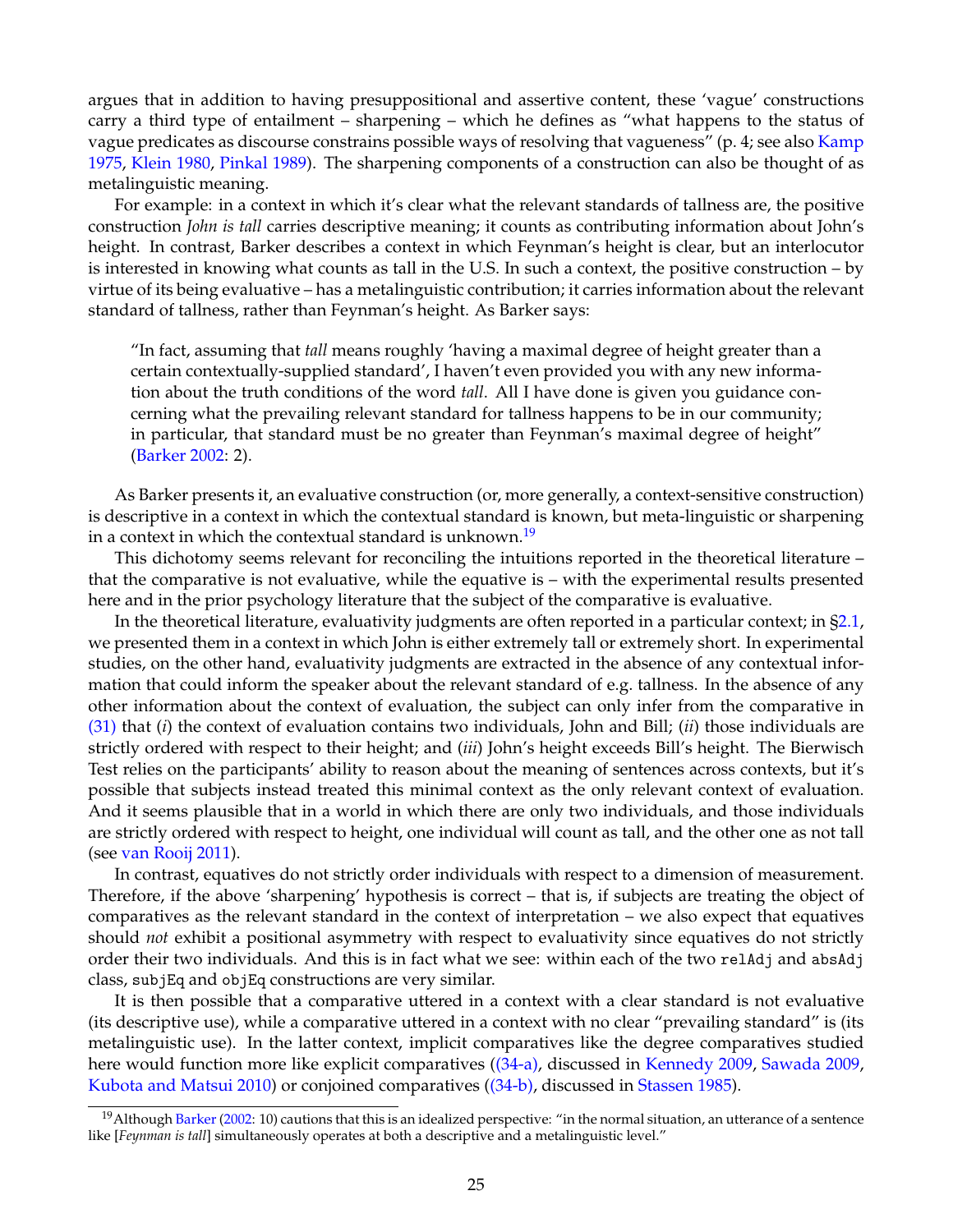- <span id="page-25-1"></span><span id="page-25-0"></span>(34) a. Relative/Compared to Bill, John is tall.
	- b. John is tall and Bill is short/not tall.

In fact, as a reviewer points out, there is independent experimental evidence that subjects are willing to partition ad-hoc comparison classes for the purpose of interpreting evaluative constructions in the absence of explicit information about the standard. [Syrett et al.](#page-34-14) [\(2010\)](#page-34-14) demonstrates this for children's and adult's interpretation of positive constructions; [Tribushinina](#page-35-5) [\(2011\)](#page-35-5), [Tribushinina and Gillis](#page-35-6) [\(2012\)](#page-35-6) demonstrate the same for children's use of degree modifiers. The present study can be taken as evidence that this process is at work outside of evaluative constructions: a variety of degree constructions are interpreted as informing subjects about the nature of the comparison class and, in so doing, the nature of the relevant standard of comparison.

It is important to note that [Barker](#page-32-3) [\(2002\)](#page-32-3) expressly assumes that degree comparatives are not evaluative, even in the sense we're suggesting, and [Kennedy](#page-33-24) [\(2009\)](#page-33-24), [Sawada](#page-34-25) [\(2009\)](#page-34-25) and [Kubota and Matsui](#page-33-25) [\(2010\)](#page-33-25) all consider evaluativity to be a characteristic difference between explicit (degree) comparatives (which allegedly lack it) and implicit comparatives like [\(34-a\)](#page-25-0) (which are evaluative for the subject, *John* in this case).

Experiment 3, to which we turn in the next section, is designed to test the extent to which the 'sharpening' hypothesis is a plausible explanation of the discrepancy between the traditional description of evaluativity in the theoretical literature and our experimental results (or the experimental results in the psycholinguistic literature). If Experiment 3 supports our sharpening hypothesis, it seems that the traditional description of evaluativity is not exactly right / is lacking in nuance. In particular, evaluativity might be detectable in contexts of evaluation with no clearly defined standard (like comparatives) if our measurement procedure is sensitive enough, i.e. not exclusively based on introspective judgments.

#### **3.3 Interim summary**

Experiments 1 and 2 comprise a comprehensive study of evaluativity across representative degree constructions and adjective classes. The experimental method employed here is an adaptation of the Bierwisch Test: a Detective utters a degree construction (e.g. *Martha is as strong as Bertha*) and asks participants to rank on a 5-point Likert scale how justified his interlocutor is in concluding that a corresponding positive construction (e.g. *Bertha is strong*) is true.

While this test amounted to something that looked like a trivial entailment in the case of the positive construction – i.e., a judgment about whether  $p$  entails  $p$  – our results in this condition varied significantly across adjective class, suggesting that participants may have relied heavily on contextual cues to differentiate between different uses of the same construction within a single context. This is one of several ways in which Experiments 1 and 2 revealed significant considerations of context in participants' judgments of the entailments of an utterance.

In addition to illuminating the role of context in judgments of evaluativity, the experimental design added a level of nuance to the study of evaluativity not present in theoretical reports of speaker intuition: its introduction of a Likert scale into the Bierwisch Test allowed for participants to report graded notions of evaluativity. The result is a study of evaluativity that is not categorical (although this doesn't entail that we need a notion of evaluativity that isn't categorical; [Hansen and Chemla](#page-33-19) [2013\)](#page-33-19). These gradable responses are particularly useful in comparing the behavior of different adjectival classes within a particular construction – like the positive construction – which has been claimed to be evaluative regardless of adjective type. It also has the potential to better reflect different types or sources of evaluativity. In particular, we were additionally interested in examining the distribution of evaluativity across degree constructions (in particular, comparatives and equatives) and across adjective classes (in particular, relative and absolute adjectives).

With respect to the relative/absolute distinction, the experiment produced two interesting results: first, that participants judged absolute-adjective positive constructions to be significantly more eval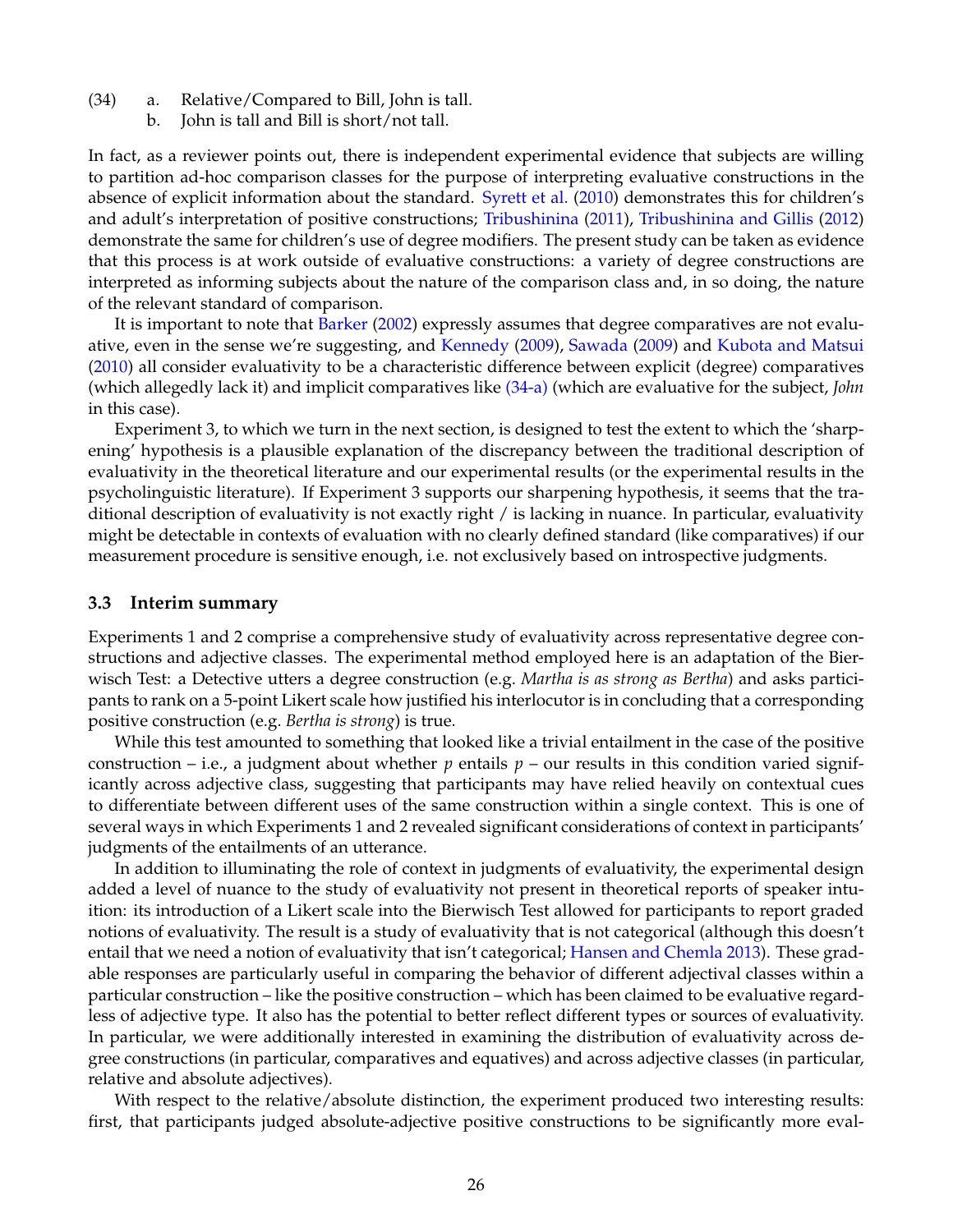uative than relative-adjective positive constructions; and second, that they judged relative-adjective equatives to be significantly more evaluative than absolute-adjective equatives. While the proposal in [Kennedy and McNally](#page-33-1) [\(2005\)](#page-33-1) predicts these classes of adjectives to behave differently with respect to evaluativity, we know of no theory which predicts a construction-specific difference.

Perhaps the most striking result of Experiments 1 and 2 is the relative evaluativity of the subject position of comparative constructions. In the linguistic literature, both positions of the equative are reported to be evaluative, in contrast to the comparative where neither position is claimed to be evaluative. But in our experiments, the subject of the comparative was judged to be more evaluative than either argument of the equative, which in turn were judged to be more evaluative than the object of the comparative.

While this result does not seem to be compatible with the intuitions reported in the theoretical literature, it is consistent with some early experiments in the psycholinguistic literature (in particular, those who employ some version of the Bierwisch Test). In [§3.2.4,](#page-22-0) we hypothesized that this unexpected result is the consequence of an unforeseen interference of the null context in which the stimuli was presented. In particular, that participants used the comparative (but not the equative) to determine the relevant standard of evaluation. A context consisting only of two strictly ordered individuals is quite naturally divided into a positive and negative extension (the subject and object, respectively), while a context consisting of only two non-strictly ordered individuals is not so naturally divided.

If this is right, it seems as though we have reason to differentiate between two types of evaluativity that can be associated with a given construction: evaluativity that is intrinsic to the construction (part of its descriptive content, either at-issue or not-at-issue) and evaluativity that arises in particular contexts as the result of the construction's descriptive content plus contextual considerations. The former is the traditional notion of evaluativity, while the latter looks somewhat like what [Barker](#page-32-3) [\(2002\)](#page-32-3) referred to as the metalinguistic use of evaluative constructions. The evaluativity conferred on the subject of a comparative is like [Barker'](#page-32-3)s metalinguistic use of positive constructions in that it serves to value the standard of comparison. It is, however, unlike metalinguistic uses of positive constructions in that comparatives, in contrast to positive constructions, are generally not considered to be evaluative in other contexts.

This is therefore an interesting result in a number of respects: if our explanation is correct, the apparent evaluativity of the subject position of comparatives has the potential to shed light on the how context-sensitive expressions are valued and restricted (in [Barker'](#page-32-3)s words, sharpened) from context to context. In addition to informing the study of evaluativity, a better understanding of the interpretation of context-sensitive expressions could be extended to other context-sensitive phenomena as well as models of discourse and context update.

# <span id="page-26-0"></span>**4 Evaluativity and context-sensitivity**

In this section, we report the results of an experiment explicitly designed to test the hypothesis presented above: namely, that the reported evaluativity of the subject of comparatives is the result of the effect the comparative has on shaping / sharpening the relevant context of evaluation (rather than the evaluativity intrinsic to this construction). Experiment 3 is a version of Experiments 1 and 2 in which three rather than two individuals are introduced, and there is a strict ordering between these three individuals. We conclude in [§5](#page-29-0) by discussing the broader implications of this entire series of experiments and directions for future work.

#### **4.1 Method**

The main goal of Experiment 3 was to test whether the evaluativity of comparative constructions was sensitive to the context implicitly set up by the comparative in a way that equative constructions are not. In particular, we wanted to test two competing hypotheses about the evaluativity associated with the subject of the comparative in Experiments 1 and 2: *(i)* subjects of comparatives were considered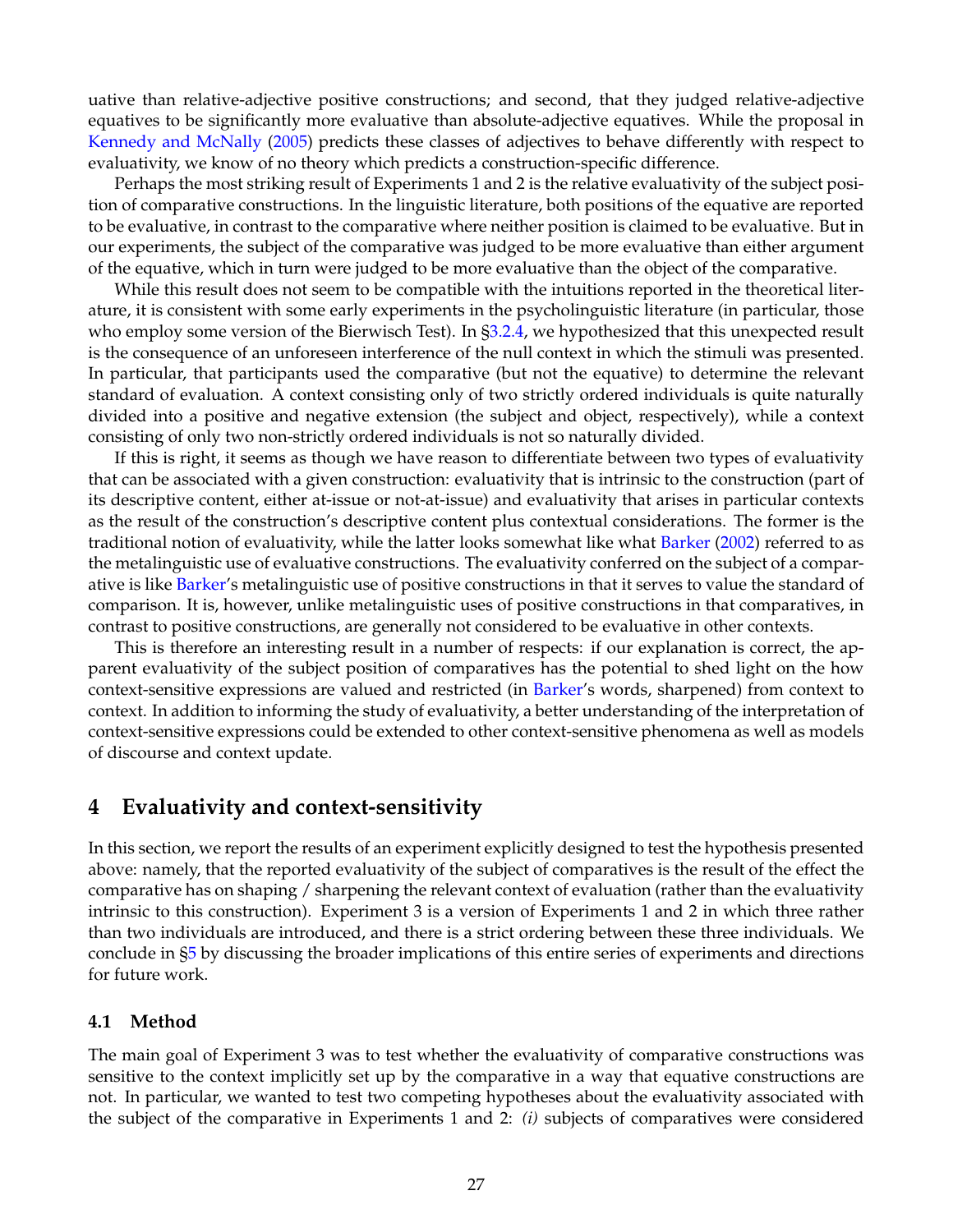evaluative because the subject position of comparatives is intrinsically evaluative, like the positive construction; or *(ii)* subjects of comparatives were considered evaluative because of a contextual effect of the comparison class implicitly set up by the comparative: namely, two entities strictly ordered with respect to the scale contributed by the adjective, the higher of which must *per force* count as exceeding the contextual standard. To test these competing hypotheses, we added a second comparison construction to the stimuli, as in [\(35\).](#page-27-0)

- <span id="page-27-1"></span><span id="page-27-0"></span>(35) The Detective reported to the Police Chief: "Maria is taller than Sophie and Sophie is taller than Joe."
	- a. First subject targeted (subjComp1): The Chief concluded from this that Maria is tall.
	- b. Second subject targeted (subjComp2): The Chief concluded from this that Sophie is tall.

<span id="page-27-2"></span>While Experiments 1 and 2 tested evaluativity in the subject and object positions of a single comparison construction, Experiment 3 tested evaluativity in the subject positions of each of the two conjoined comparison constructions: [\(35-a\)](#page-27-1) shows an example that tests the subject of the first comparative, while [\(35-b\)](#page-27-2) shows an example that tests the subject of the second comparative (which in every case was also the object of the first comparative).

The first hypothesis (evaluativity is intrinsic to the subject position of comparatives) predicts that there should be no difference between the evaluativity of [\(35-a\)](#page-27-1) and the evaluativity of [\(35-b\)](#page-27-2) above, modulo the discourse effects (if any) associated with the fact that the subject in [\(35-a\)](#page-27-1) linearly precedes the subject in [\(35-b\).](#page-27-2) In contrast, the second hypothesis (evaluativity due to the implicitly constructed comparison class) predicts that only [\(35-a\),](#page-27-1) but not [\(35-b\),](#page-27-2) should exhibit clear evaluativity effects.

To factor out the presumed effects of linear precedence, and to have a general baseline against which to assess the evaluativity of subjects in comparatives, we also presented participants with equatives in the same kind of three-entity contexts:

- <span id="page-27-5"></span><span id="page-27-3"></span>(36) The Detective reported to the Police Chief: "Maria is as tall as Sophie and Sophie is as tall as Joe."
	- a. First subject targeted (subjEq1): The Chief concluded from this that Maria is tall.
	- b. Second subject targeted (subjEq2): The Chief concluded from this that Sophie is tall.

<span id="page-27-4"></span>We expect to see no difference between [\(36-a\)](#page-27-3) and [\(36-b\)](#page-27-4) under either of our two hypotheses since the presence of a strict ordering of the kind induced by comparatives but not equatives is a necessary precondition for both hypotheses.

Since the effect of subjComp relative to objComp was most clearly visible for relative adjectives, Experiment 3 focuses only on this adjectival class. Experiment 3 stimuli were formed with basically the same relative adjectives and types of entities as the Experiment 1 stimuli.

Each of the 32 items was passed through 8 conditions: 2 adjectives polarities (posPo1, negPo1)  $\times$  4 construction types (subjComp1 [\(35-a\),](#page-27-1) subjComp2 [\(35-b\),](#page-27-2) subjEq1 [\(36-a\),](#page-27-3) subjEq2 [\(36-b\)\)](#page-27-4). Every participant saw each of these items exactly once, either with the posPol or the negPol adjective, and in one of the 4 construction types, for a total of 32 stimuli (excluding fillers). The adjective polarity & construction type combination was randomly selected for every one of the 32 items and rotated for every participant (Latin square design). Except for the fact that the Detective's reports involve a conjunction of comparison constructions, the method for Experiment 3 was identical to the method for Experiments 1 and 2.

In addition to the 32 experimental stimuli, there were 64 fillers that involved similarly 'transitive' scenarios involving three entities. The fillers came in pairs: the first member of the pair was expected to yield a high rating (justified conclusion), and the second member was expected to yield a low rating (unjustified conclusion). An example is given below:

(37) a. *John gave some money to Margaret and Margaret gave some money to Mike.* ⇒ *Margaret got some money from John*.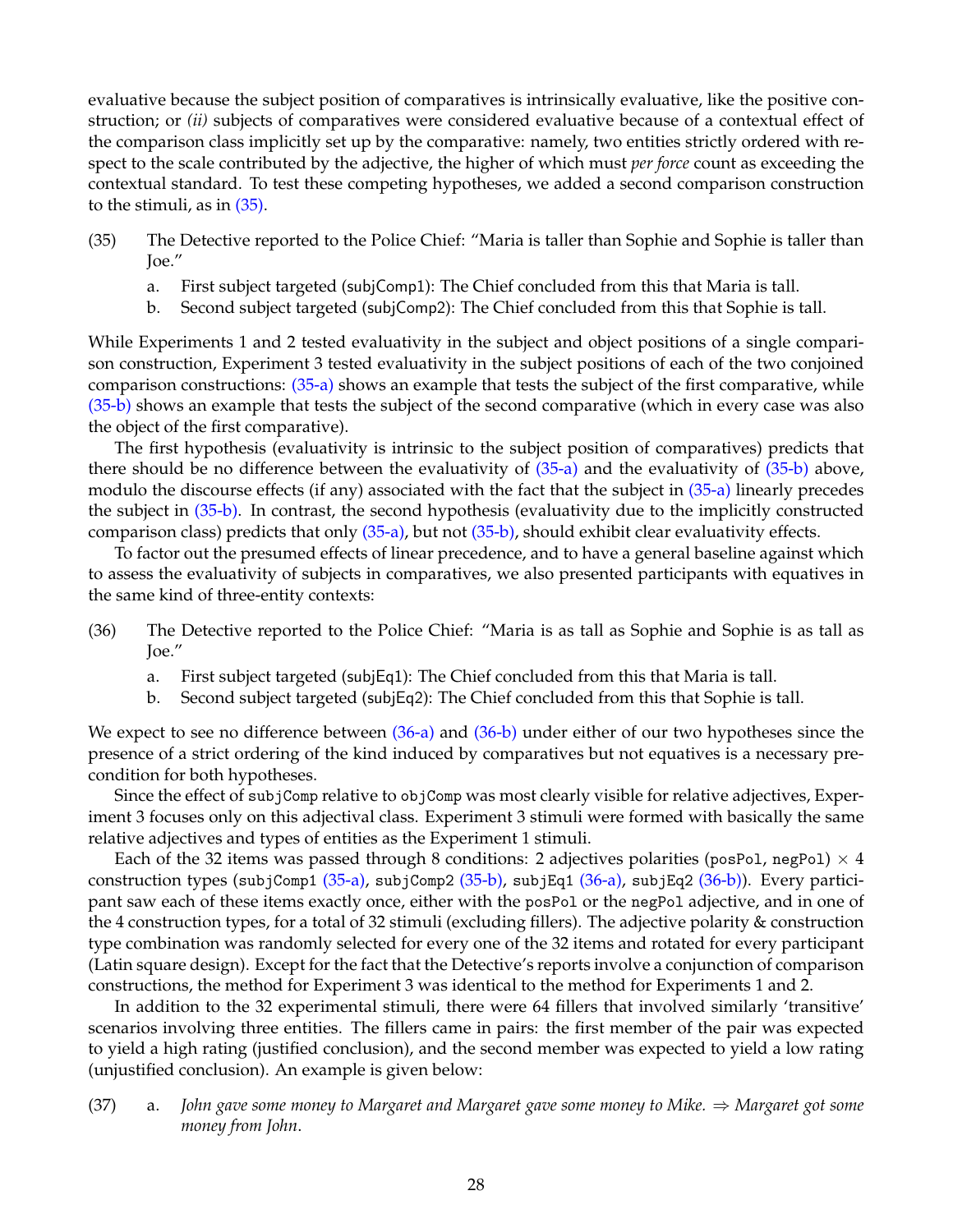b. *John gave some money to Margaret and Margaret gave some money to Mike.* ⇒ *Mike got some money from John*.

Thus, every participant responded to 96 stimuli (32 experimental stimuli + 64 fillers), the order of which was randomized for every participant. 45 participants (undergraduate students from UCSC) completed the study online on a UCSC-hosted installation of the IBEX platform. Since Experiment 3 did not use the (uncontroversial) positive construction as baseline / control, we used the fillers to filter out 2 participants that did not properly complete the experiment. The final number of participants is 43, for a total of  $43 \times 32 = 1376$  observations.

# **4.2 Results**

Graphical summaries of the data collected in Experiment 3 are provided in Figure [5](#page-28-0) below. There are 2 plots in that figure. The leftmost plot corresponds to the positive polarity (posPol) adjectives, while the rightmost plot corresponds to the negative polarity (negPol) adjectives. For completeness, the data summaries plotted in Figure [5](#page-28-0) are provided in Appendix [C.2.](#page-47-0)

![](_page_28_Figure_4.jpeg)

Figure 5: Experiment 3 – Graphical summaries

<span id="page-28-0"></span>These plots suggest that the prediction made by our second hypothesis (evaluativity due to the implicitly constructed comparison class) is correct – see  $(38-a)$  below:

- <span id="page-28-1"></span>(38) a. The subjComp1 condition is more evaluative than subjComp2 condition (and also more evaluative than both equative constructions).
	- b. Once again, there seems to be no difference between positive and negative polarity adjectives across comparison constructions.

These generalizations are confirmed by the statistical analysis presented in the next section.

# **4.3 Statistical analysis and brief discussion**

We estimate the same kind of models as before: mixed-effects ordinal probit regression models with intercept-only random effects for subjects and items. An LRT test shows that the full-fixed-effect structure model (main effects plus all two-way interactions) does not significantly reduce deviance relative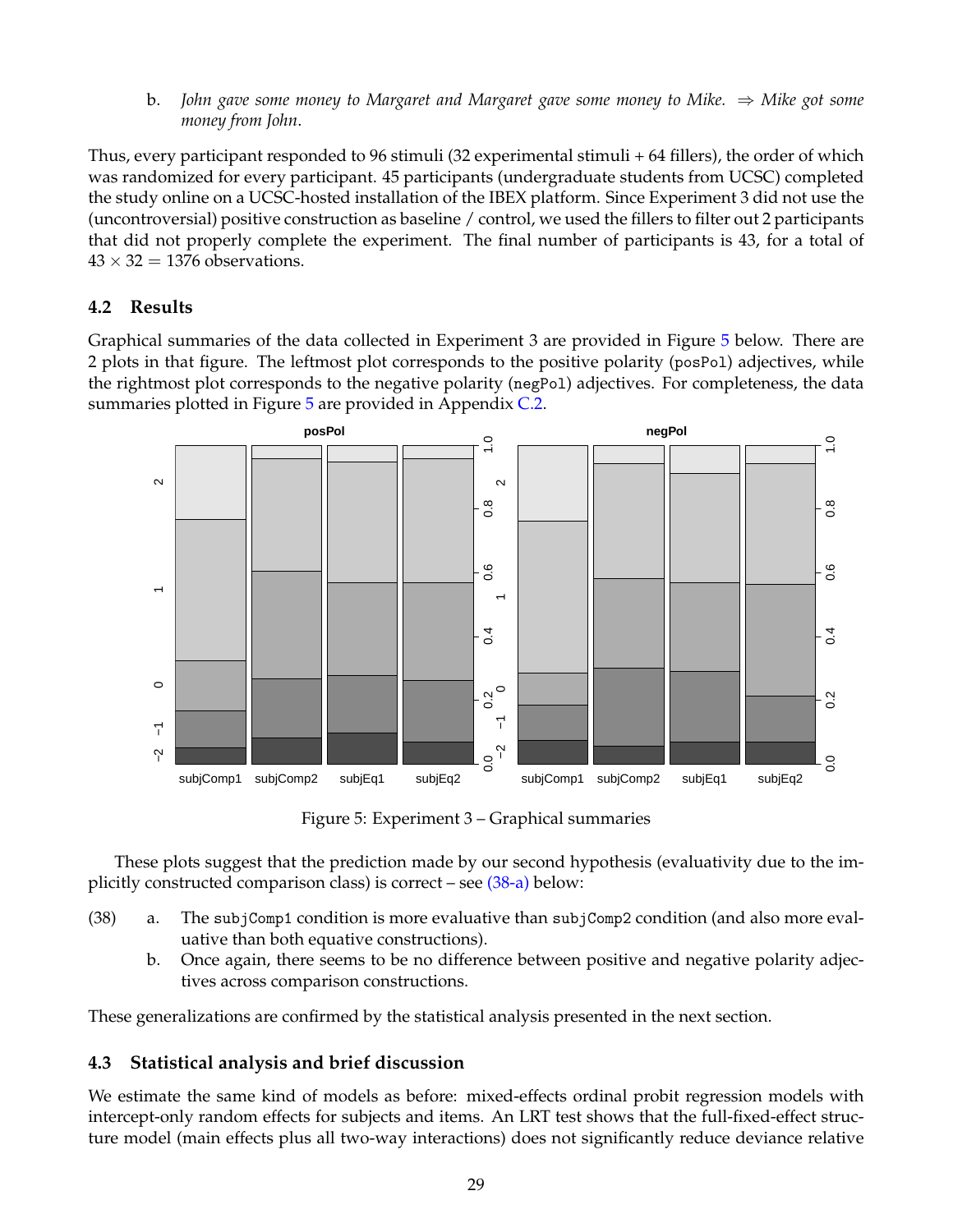to the main-effects only model ( $\chi^2 = 0.3$ ,  $df = 3$ ,  $p = 0.96$ ). We will therefore discuss the main-effects model from now on.

The estimates are listed in Appendix  $C_0$  and plotted in Figure [6.](#page-29-1) We can clearly see that there really is no difference between posPol and negPol adjectives for any construction type, and that the means for subjComp1 (around  $0.9 - 1$ ) are higher than the all the other means (which are all around  $0 - 0.2$ ). In particular, there is a statistically significant difference between subjComp2 and subjComp1 ( $\beta = 0.93$ ,  $SE =$ 0.089,  $p < 2 \times 10^{-16}$ ).

Thus, our hypothesis that subjects are more evaluative than objects in comparatives because participants implicitly construct a comparison class as they interpret comparatives uttered out-of-the-blue is supported by our follow-up Experiment 3.

![](_page_29_Figure_3.jpeg)

<span id="page-29-1"></span>Figure 6: Experiment 3 – Plot of MLEs of the best mixed-effects ordinal probit model.

### <span id="page-29-0"></span>**5 General discussion and conclusions**

The goal of the present project was to quantify the distribution of evaluativity across adjectival constructions and classes. The results of Experiments 1 and 2 confirmed that positive constructions (e.g. *John is tall*) are overwhelmingly evaluative. They also confirmed that there is a fundamental difference between relative and absolute adjectives in terms of evaluativity, although the difference is not consistent across constructions: relative adjectives are significantly more evaluative in equative constructions, while absolute adjectives are significantly more evaluative in positive constructions. There is, as far as we know, no current theory of the relative/absolute distinction or of evaluativity that provides a clear and straightforward explanation of this difference.

Due to the fairly wide-ranging nature of the experimental investigation, we have been unable to draw more specific conclusions about, for instance, differences in evaluativity within the class of absolute adjectives, or the effect of adjectival polarity on the evaluativity of equative constructions. Since Experiments 1 and 2 have laid the groundwork for these more detailed investigations, we hope to follow up soon with more targeted studies addressing these issues.

The second half of this paper focused on the subject position of comparatives. Traditionally, neither argument of the comparative is characterized as evaluative: *John is taller than Mary* is intuitively true and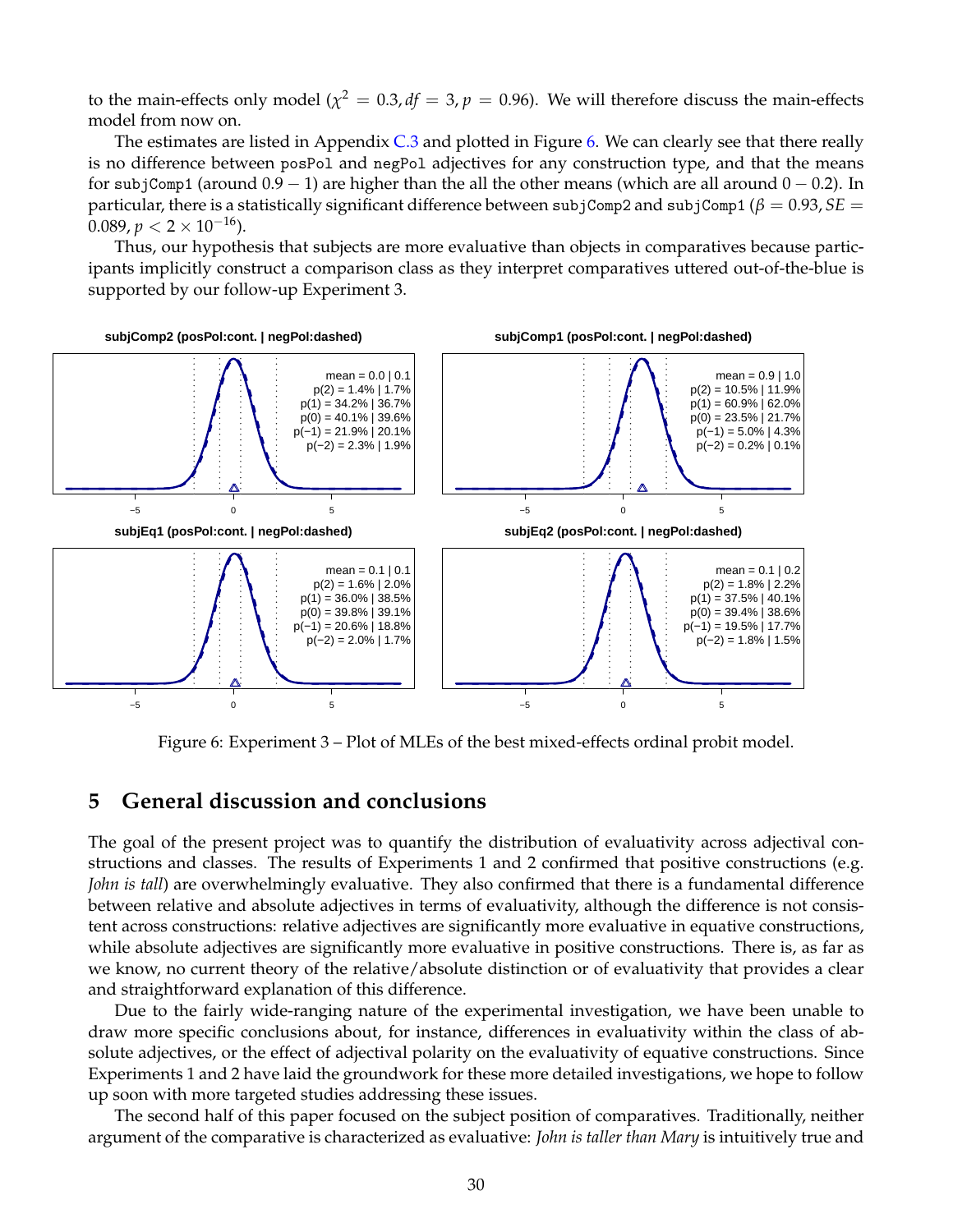felicitous in contexts in which John or Mary fail to count as tall. In direct opposition to this reported intuition, the results of Experiments 1 and 2 showed that participants consistently endorsed an inference from comparatives (e.g.  $(39-a)$ ) to the conclusion that the subject of the comparison qualifies as significantly *Adj* [\(\(39-b\)\)](#page-30-1). They did not do so for the objects of comparatives, and they did so only to a lesser extent for the subjects and objects of equatives.

<span id="page-30-2"></span><span id="page-30-1"></span><span id="page-30-0"></span>(39) a. John is taller than Mary.

b. John is tall.

We pointed out that this particular result is not entirely unfamiliar: several experimental studies in the psychology literature also report (in some form or another) that the subject of comparatives is evaluative [\(Clark](#page-32-18) [1969a](#page-32-18)[,b,](#page-32-19) [1972,](#page-32-20) [Flores D'Arcais](#page-33-22) [1970\)](#page-33-22). In contrast to at least one other study [\(Higgins](#page-33-23) [1977\)](#page-33-23), it seems to be the case that experiments reporting evaluativity for the subjects of comparatives (including our own Experiments 1 and 2) have in common a particular methodology: some variant of the Bierwisch Test.

To explain this result, particularly in light of our own intuitions and reports in the theoretical literature, we entertained two competing hypotheses. First, that the theoretical literature and the intuitions it reports have been mistaken: the subject position of comparatives really is associated with evaluativity, similar to the positive construction. And second, our 'sharpening' hypothesis, which contends that the evaluativity of subjects in comparatives is a consequence of the interaction between the descriptive content of the comparatives and the null context in which we presented our stimuli. In other words, the sharpening hypothesis contends that subjects assent to the inference from [\(39-a\)](#page-30-0) to [\(39-b\)](#page-30-1) because they are using the content of the premise – the truth conditions of the comparative – to help determine (or sharpen) the contextual standard relevant for the calculation of evaluativity.

The second (sharpening) hypothesis is more explanatory than the first: it explains the asymmetry between the two arguments of the comparative (recall that the object of a comparative is the least evaluative of all the constructions and positions we tested), and it also explains why participants are more willing to assent to the inference in [\(39\)](#page-30-2) than they are for the subjects of equatives (e.g. *John is as tall as Mary*... *John is tall*). Equatives encode a non-strict ordering between individuals, so participants cannot use the truth conditions of equatives as a potential source of information about who or what counts as tall in the context of interpretation.

To test these two hypotheses, we ran a third experiment which differed from the first two in that its premise was a conjunction of two comparatives (and two equatives), as in  $(35)$  and  $(36)$ . Instead of testing the subject and object of a single comparative, we tested the evaluativity of the subjects of the first and second comparison construction. If the subject of comparatives were intrinsically evaluative (the first hypothesis), we would expect these two subjects to be equally evaluative. If, instead, the results from Experiments 1 and 2 reflected participants' reasoning about the significance of the comparative for the purposes of calculating evaluativity, we would expect the subject of the first comparative to be more evaluative than the subject of the second comparative. This is because the former is clearly tall in a context of three individuals, while the latter is potentially in the 'extension gap' between the extension of *tall* and *not tall* in that context.

And this is, in fact, what we found. The subjComp1 condition was significantly more evaluative than the subjComp2, subjEq1 and subjEq2 conditions. Specifically, the evaluativity effect associated with the subjects of comparatives in Experiments 1 and 2 was neutralized when the context of interpretation included three strictly ordered individuals instead of two, at least for the individual that fell in the middle of the ordering. We thereby conclude that the 'evaluativity' associated with the subject position of comparatives in Experiments 1 and 2 reflected what participants were inferring about the context of evaluation, rather than that the subject position of comparatives is intrinsically evaluative (like it seems to be for the positive construction).

We will close by discussing three interesting consequences of this result. As discussed in [§3.2.4,](#page-22-0)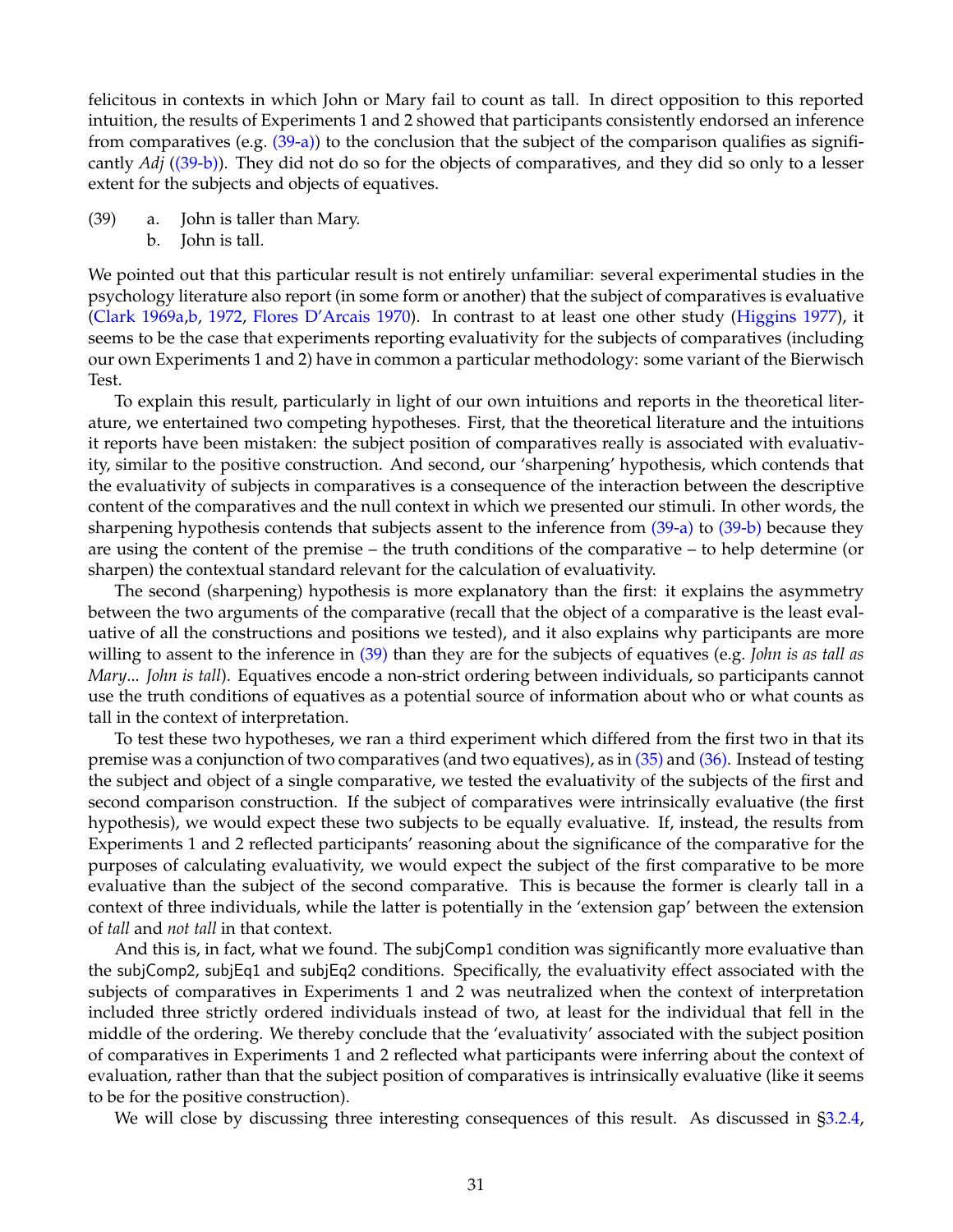the observation that evaluative constructions can be used to inform about the nature of the contextual standard in addition to about how individuals measure up to the contextual standard has been made in the previous literature. [Barker](#page-32-3) [\(2002\)](#page-32-3) referred to this use of evaluative constructions as 'metalinguistic', as opposed to their standard, descriptive use. At first glance, it seems as though the work in [Barker](#page-32-3) [2002](#page-32-3) gives us a good way of describing participants' treatment of subjects of comparatives in Experiments 1 and 2.

However, Barker's observations are subtly and interestingly different from the results highlighted here. His theory characterizes an adjectival construction (he focused on the positive construction) as receiving either a descriptive or metalinguistic interpretation in a particular context. If we're right, it seems as though the descriptive interpretation of an expression can in principle be used to affect the contextual content of that expression, contrary to Barker's predictions. In effect, this suggests that a sentence can simultaneously receive a descriptive and a metalinguistic interpretation. We hope to explore this further; a better understanding of the interaction of a sentence's compositional and contextual meaning will clearly serve to inform semantic theories of context-sensitivity.

A second interesting consequence of this study is the possibility that evaluativity is a gradable property rather than a categorical one. This is not a necessary interpretation of our results (see [Hansen and](#page-33-19) [Chemla](#page-33-19) [2013](#page-33-19) for discussion of this issue with respect to other categorical semantic notions)<sup>[20](#page-31-0)</sup> but pending a careful investigation of this vs. alternative hypotheses, we want to outline some of its consequences. The positive construction was overwhelmingly more likely to pass the Bierwisch Test than any other construction or position; but even within the positive construction, there was a significant difference between those formed with absolute adjectives (more evaluative) and relative adjectives (less evaluative). This runs contrary to standard intuitions reported in the theoretical literature, in which adjectival constructions are classified as either evaluative or non-evaluative [\(Bierwisch](#page-32-0) [1989,](#page-32-0) [Rett](#page-34-3) [2008b,](#page-34-3) [2015\)](#page-34-4).

But the gradient nature of evaluativity also seems to be incompatible with many accounts of contextsensitive phenomena generally. Broadly speaking, accounts of context-sensitivity in linguistic semantics and philosophy of language fall into two categories: semantic accounts in which context-sensitive constructions contain an 'unarticulated constituent' that corresponds, in the construction's denotation, to a free variable that is valued by context [\(Stanley and Szabo](#page-34-27) [2002,](#page-34-27) among others); and pragmatic accounts, which argue that contextual information is instead filled in by rational interlocutors trying to comprehend the speaker's meaning [\(Sperber and Wilson](#page-34-28) [1986,](#page-34-28) [Cappelen and Lepore](#page-32-21) [2005,](#page-32-21) among others).

Semantic accounts of context-sensitivity have received particular attention for at least two reasons. First, they are closely related to 'contextualist' accounts of vagueness [\(Kamp](#page-33-26) [1981\)](#page-33-26), which have been proposed to account for problems related to vagueness (e.g. the Sorites Paradox). Second, unlike pragmatic accounts, they predict that words/constructions are sharply divided into two categories: those that are context-sensitive (and whose denotations include a contextually-valued variable), and those that are not. If there is in fact experimental evidence that context-sensitive phenomena like evaluativity vary in the degree to which they are context-sensitive, this evidence seems to be *prima facie* incompatible with semantic theories of context-sensitivity.

Finally, the results reported here highlight the need for a careful, theoretically informed interpretation of experimental results that pays attention to the initial context of interpretation as well as to how the experimental stimuli themselves update this context. When we adopted the Bierwisch Test as the core of methodology in Experiments 1 and 2, we intended to avoid complications of context by presenting each stimulus in a null and thereby (presumably) neutral context. However, our results show that even if the discourse-initial null context was neutral, the actual context of interpretation for the stimuli ended up not being neutral because the descriptive content of the stimuli themselves is able to simultaneously draw

<span id="page-31-0"></span> $^{20}$ We are grateful to an anonymous reviewer for this observation, and for mentioning the interesting alternative hypothesis that while evaluativity itself might not gradable, the likelihood of interpreting an adjective as evaluative could be – and this likelihood could be affected by a variety of factors: the salience of a potential comparison class, multidimensionality, relatedness to a clear measurement scale (e.g., *tall* vs. *easy*), frequency in general, and frequency of use in contexts with salient measurement scales in particular.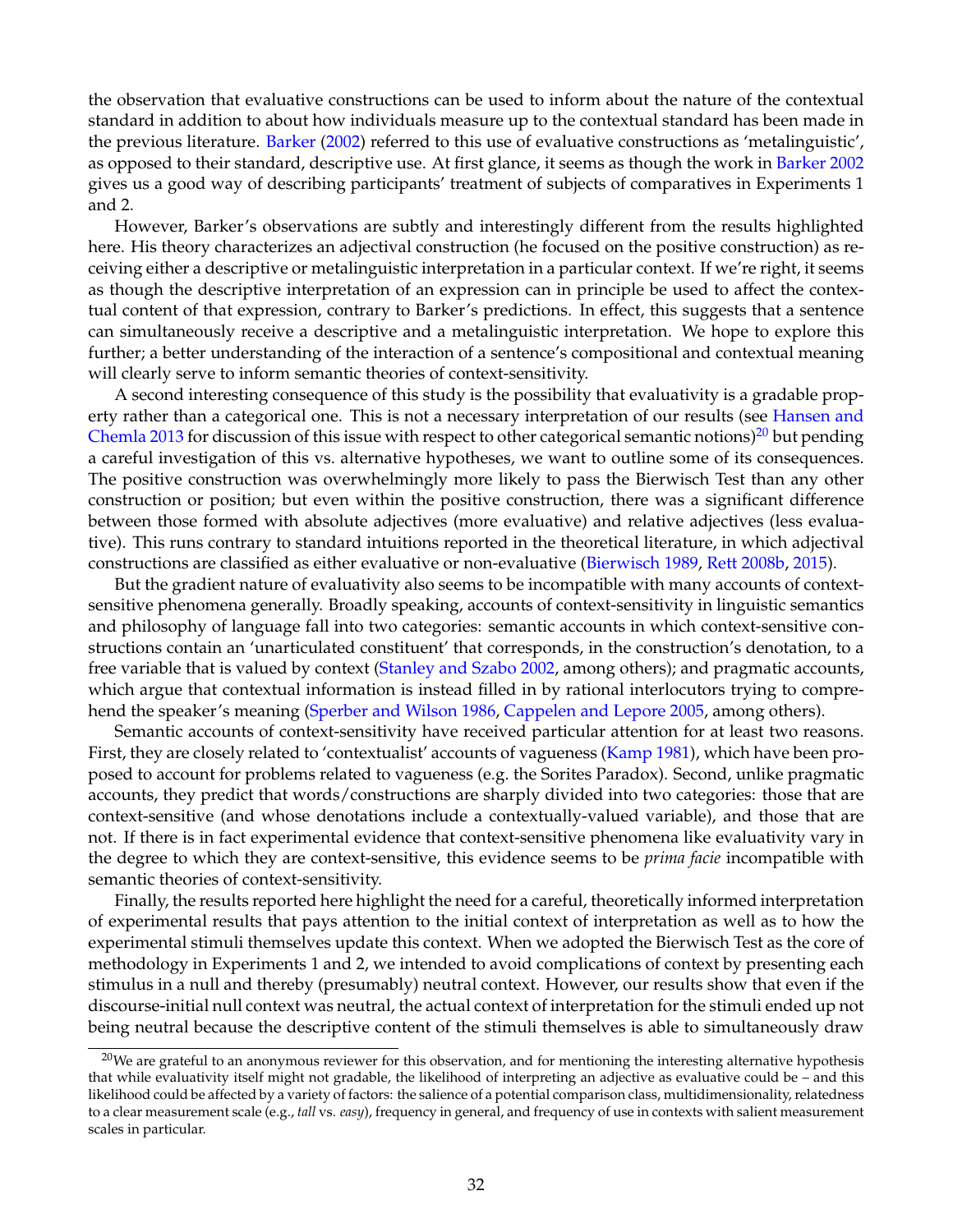from and affect / update the context. Paying attention to the incremental dynamics of interpretation crucially enabled us to understand the fine-grained effects provided by our experimental studies, which were at first glance contradicting the coarser generalizations reported in the previous literature that were based on informally collected introspective judgments.

# **References**

- <span id="page-32-17"></span>Armstrong, S., Gleitman, L., and Gleitman, H. (1983). What some concepts might not be. *Cognition*, 13:263–308.
- <span id="page-32-8"></span>Bale, A. (2008). A universal scale of comparison. *Linguistics and Philosophy*, 31:1–55.
- <span id="page-32-3"></span>Barker, C. (2002). The dynamics of vagueness. *Linguistics and Philosophy*, 25:1–36.
- <span id="page-32-4"></span>Barner, D. and Snedeker, J. (2008). Compositionality and statistics in adjective acquisition: 4-year-olds interpret *tall* and *short* based on the size distributions of novel noun referents. *Child Development*, 79:594–608.
- <span id="page-32-1"></span>Bartsch, R. and Vennemann, T. (1972). The grammar of relative adjectives and comparison. *Linguistische Berichte*, 20:19–32.
- <span id="page-32-0"></span>Bierwisch, M. (1989). The semantics of gradation. In Bierwisch, M. and Lang, E., editors, *Dimensional Adjectives: Grammatical Structure and Conceptual Interpretation*, pages 71–237. Springer-Verlag.
- <span id="page-32-13"></span>Bochnak, M. R. and Bogal-Allbritten, E. (2014). Investigating gradable predicates, comparison, and degree constructions in underrepresented languages. In Bochnak, M. R. and Matthewson, L., editors, *Methodologies in Semantic Fieldwork*. Oxford University Press.
- <span id="page-32-12"></span>Bogal-Allbritten, E. (2013). Decomposing notions of adjectival transitivity in Navajo. *Natural Language Semantics*, 21:277–314.
- <span id="page-32-11"></span>Bogal-Allbritten, E. (2015). Slightly coerced: Processing evidence for adjectival coercion by minimizers. In *Proceedings of the 48th Meeting of the Chicago Linguistic Society (CLS 48): Parasession on Meaning and Cognition*. Chicago: CLS Publications.
- <span id="page-32-7"></span>Breakstone, M. (2012). Inherent evaluativity. In Aguilar, A., Chernilovskaya, A., and Nouwen, R., editors, *Proceedings of Sinn und Bedeutung 16*. MITWPL.
- <span id="page-32-5"></span>Burnett, H. (2012). *The Grammar of Tolerance: On Vagueness, Context-Sensitivity, and the Origin of Scale Structure*. PhD Thesis, UCLA.
- <span id="page-32-21"></span>Cappelen, H. and Lepore, E. (2005). *Insensitive Semantics*. Wiley-Blackwell.
- <span id="page-32-16"></span>Christensen, R. H. B. (2012). ordinal—regression models for ordinal data. R package version 2012.09-11 http://www.cran.r-project.org/package=ordinal/.
- <span id="page-32-18"></span>Clark, H. (1969a). Influence of language on solving three-term series problems. *Journal of Experimental Psychology*, 82:205–215.
- <span id="page-32-19"></span>Clark, H. (1969b). Linguistic processes in deductive reasoning. *Psychological Review*, 76:387–404.
- <span id="page-32-20"></span>Clark, H. (1972). Difficulties people have answering the question, "Where is it?". *Journal of Verbal Learning and Verbal Behavior*, 11:265–277.
- <span id="page-32-6"></span>Cobreros, P., Égré, P., Ripley, D., and van Rooij, R. (2012). Tolerant, classical, strict. *Journal of Logic*, 41:347–385.
- <span id="page-32-2"></span>Cresswell, M. (1976). The semantics of degree. In Partee, B., editor, *Montague Grammar*. Academic Press.
- <span id="page-32-14"></span>Cruse, D. A. (1976). Three classes of antonyms in English. *Lingua*, 38:281–292.
- <span id="page-32-9"></span>Cruse, D. A. (1980). Antonyms and gradable complementaries. In Kastovsky, D., editor, *Perspektiven der Lexikalischen Semantik: Beiträge zum Wuppertaler Semantikkolloquium vom 2U3, Dec. 1977 ˝* , pages 14–25. Bouvier.
- <span id="page-32-10"></span>Cruse, D. A. (1986). *Lexical Semantics*. Cambridge University Press.
- <span id="page-32-15"></span>Cummins, C. and Katsos, N. (2010). Comparative and superlative quantifiers: Pragmatic effects of comparison type. *Journal of Semantics*, 27:271–305.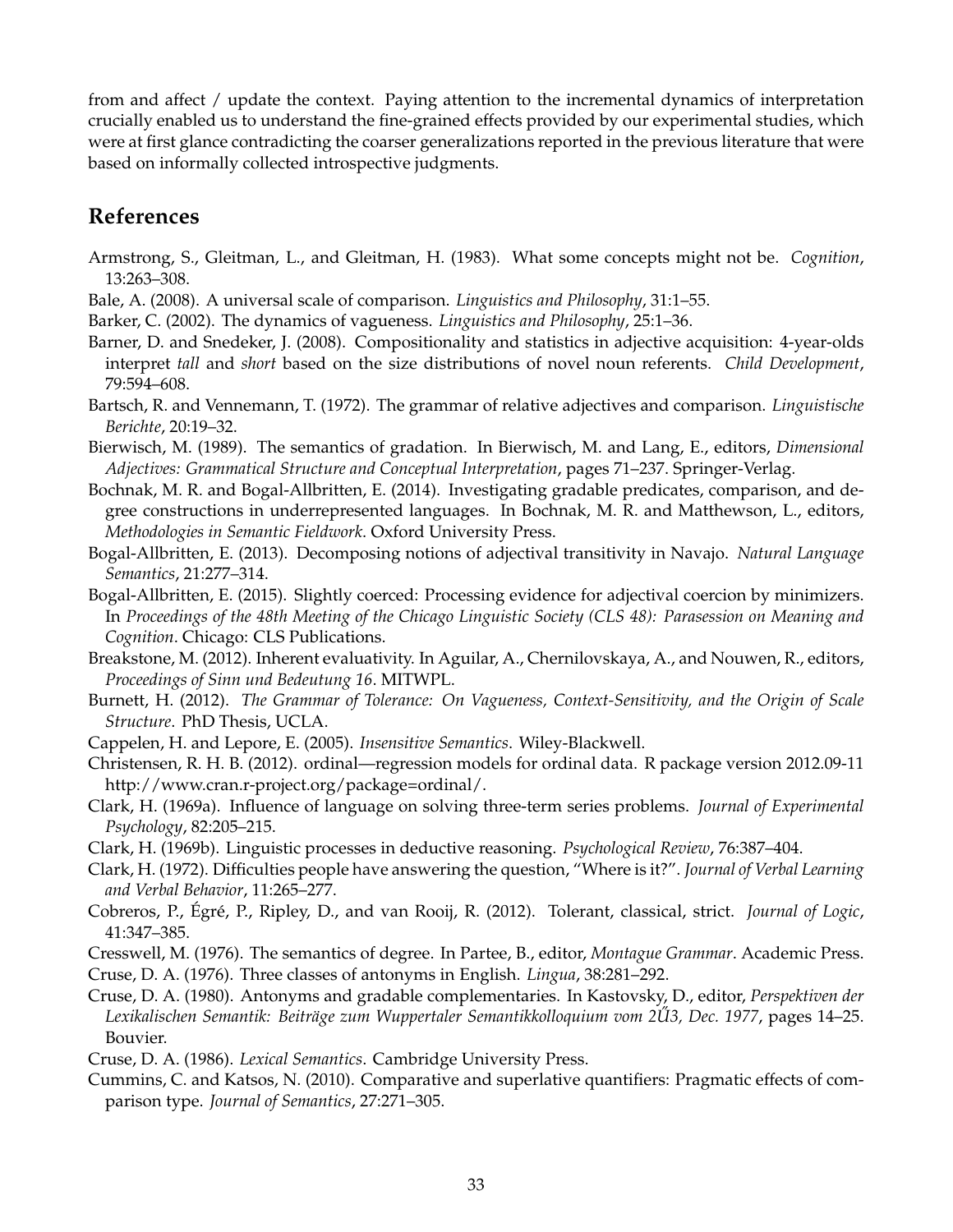- <span id="page-33-12"></span>Doetjes, J. (2012). On the (in)compatibility of non neutral adjectives and measure phrases. In Guevara, A., Chernilovskaya, A., and Nouwen, R., editors, *Proceedings of SuB 16*. MITWPL.
- <span id="page-33-7"></span>Doetjes, J., Constantinescu, C., and Součková, K. (2009). A neo-Kleinian approach to comparatives. In Cormany, E., Ito, S., and Lutz, D., editors, *Proceedings of SALT XIX*, pages 124–141. CLC Publications.
- <span id="page-33-21"></span>Donaldson, M. (1963). *A study of children's thinking*. Tavistock.
- <span id="page-33-4"></span>Doran, R., Baker, R., McNabb, Y., Larson, M., and Ward, G. (2009). On the non-unified nature of scalar implicature: an empirical investigation. *International Review of Pragmatics*, 1:211–248.
- <span id="page-33-22"></span>Flores D'Arcais, G. B. (1970). Linguistic structure and focus of comparison in processing of comparative sentences. In Flores D'Arcais, G. B. and Levelt, W. J. M., editors, *Advances in Psycholinguistics*. North-Holland.
- <span id="page-33-13"></span>Grano, T. (2012). Mandarin *hen* and universal markedness in gradable adjectives. *Natural Language and Linguistic Theory*, 30:513–565.

<span id="page-33-19"></span>Hansen, N. and Chemla, E. (2013). Experimenting on contextualism. *Mind and Language*, 28:286–321.

<span id="page-33-20"></span>Haspelmath, M. and Buchholz, O. (1998). Equative and similative constructions in the languages of Europe. In van der Auwera, J., editor, *Adverbial constructions in the languages of Europe*, pages 277–334. Mouton de Gruyter.

- <span id="page-33-9"></span>Hellan, L. (1981). *Towards an Integrated Analysis of Comparatives*. Narr, Tübingen.
- <span id="page-33-23"></span>Higgins, E. T. (1977). The varying presuppositional nature of comparatives. *Journal of Psycholinguistic Research*, 6:203–222.
- <span id="page-33-10"></span><span id="page-33-2"></span>Horn, L. (1972). *On the Semantic Properties of the Logical Operators in English*. PhD thesis, UCLA.
- Kamp, H. (1975). Two theories of adjectives. In Keenan, E., editor, *Formal Semantics of Natural Language*, pages 123–155. Cambridge University Press.
- <span id="page-33-26"></span>Kamp, H. (1981). The paradox of the heap. In Mönnich, U., editor, *Aspects of philosophical logic*. Reidel.
- <span id="page-33-15"></span>Kamp, H. and Rossdeutscher, A. (1994). Drs-construction and lexically driven inferences. *Theoretical linguistics*, 20:165–235.
- <span id="page-33-18"></span>Katsos, N. (2008). The semantics/pragmatics interface from an experimental perspective: The case of scalar implicature. *Synthese*, 165:385–401.
- <span id="page-33-8"></span>Kennedy, C. (1999). *Projecting the Adjective: The syntax and semantics of gradability and comparison*. Garland Press.
- <span id="page-33-14"></span>Kennedy, C. (2007). Vagueness and grammar: The semantics of relative and absolute gradable predicates. *Linguistics and Philosophy*, 30:1–45.
- <span id="page-33-24"></span>Kennedy, C. (2009). Modes of comparison. In *CLS 43 Proceedings*, pages 141–165.
- <span id="page-33-16"></span>Kennedy, C. and Levin, B. (2008). Measure of change: the adjectival core of degree achievements. In McNally, L. and Kennedy, C., editors, *Adjectives and Adverbs: Syntax, Semantics and Discourse*. Oxford University Press.
- <span id="page-33-1"></span>Kennedy, C. and McNally, L. (2005). Scale structure, degree modification and the semantic typology of gradable predicates. *Language*, 81(2):345–381.
- <span id="page-33-3"></span>Kim, C., Xiang, M., and Kennedy, C. (2013). Context dependence and shiftability in two classes of gradable adjectives. XPrag poster, Utrecht.
- <span id="page-33-0"></span>Klein, E. (1980). A semantics for positive and comparative adjectives. *Linguistics and Philosophy*, 4:1–45.
- <span id="page-33-6"></span>Klein, E. (1982). The interpretation of adjectival comparatives. *The Journal of Linguistics*, 18:113–136.
- <span id="page-33-25"></span>Kubota, Y. and Matsui, A. (2010). Modes of comparison and Question under Discussion: Evidence from 'contrastive comparison' in Japanese. In Li, N. and Lutz, D., editors, *Proceedings of SALT 20*, pages 57–75. CLC Publications.
- <span id="page-33-11"></span>Lehrer, A. (1985). Markedness and antonymy. *Journal of Linguistics*, 21:397–429.
- <span id="page-33-5"></span>McNabb, Y. (2012). Standard fixing and context manipulation: an experimental investigation of degree modification. In Aguilar-Guevara, A., Chernilovskaya, A., and Nouwen, R., editors, *Proceedings of Sinn und Bedeutung*, volume 16. MITWPL.
- <span id="page-33-17"></span>McNally, L. (2011). The relative role of property type and scale structure in explaining the behavior of gradable adjectives. *Lecture notes in computer science*, 6517:151–168.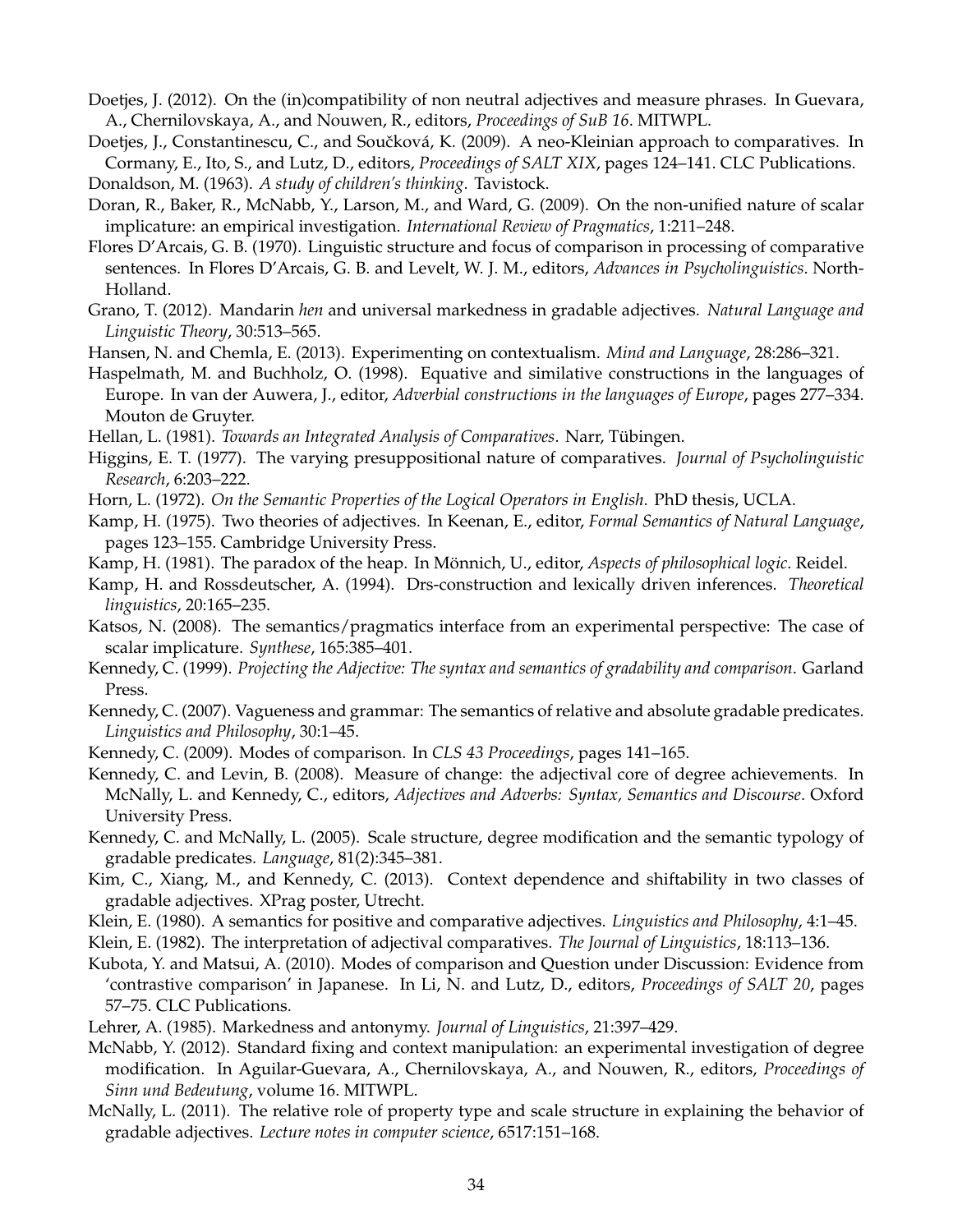- <span id="page-34-17"></span>Morzycki, M. (2009). Degree modification of gradable nouns: size adjectives and adnominal degree morphemes. *Natural Language Semantics*, 17:175–207.
- <span id="page-34-16"></span>Morzycki, M. (2012). Adjectival extremeness: degree modification and contextually restricted scales. *Natural Language and Linguistic Theory*, 30:567–609.

<span id="page-34-10"></span>Neeleman, A., van de Koot, H., and Doetjes, J. (2004). Degree expressions. *The Linguistic Review*, 21:1–66.

<span id="page-34-15"></span>Paradis, C. (2001). Adjectives and boundedness. *Cognitive Linguistics*, 12(1):47–65.

- <span id="page-34-7"></span>Paradis, C. and Willners, C. (2006). Antonymy and negation – the boundedness hypothesis. *Journal of Pragmatics*, 38:1051–1080.
- <span id="page-34-22"></span>Piaget, J. (1928). *Judgment and reasoning in the child*. Paul Kegan.
- <span id="page-34-23"></span>Pinkal, M. (1989). Imprecise concepts and quantification. In Bartsch, R., van Benthem, J., and van Emde Boas, P., editors, *Semantics and contextual expression*, pages 221–265. Foris.
- <span id="page-34-12"></span>Potts, C. (2012). Conventional implicature and expressive content. In Maienborn, C., von Heusinger, K., and Portner, P., editors, *Semantics: an international handbook of natural language meaning*, volume 3, pages 2516–2536. Mouton de Gruyter.
- <span id="page-34-21"></span>R Core Team (2013). *R: A Language and Environment for Statistical Computing*. R Foundation for Statistical Computing, Vienna, Austria.
- <span id="page-34-1"></span>Rett, J. (2008a). Antonymy and evaluativity. In Gibson, M. and Friedman, T., editors, *Proceedings of SALT XVII*. CLC Publications.
- <span id="page-34-3"></span>Rett, J. (2008b). *Degree Modification in Natural Language*. PhD thesis, Rutgers University.
- <span id="page-34-11"></span>Rett, J. (2014). Modified numerals and measure phrase equatives. *Journal of Semantics*. online first, doi: 10.1093/jos/ffu004.
- <span id="page-34-4"></span>Rett, J. (2015). *The Semantics of Evaluativity*. Oxford University Press.
- <span id="page-34-9"></span>van Rooij, R. (2008). Comparatives and quantifiers. In Bonami, O. and Cabredo Hofherr, P., editors, *Empirical issues in formal syntax and semantics*, volume 7, pages 423–444. Centre national de la recherche scientifique (CNRS).
- <span id="page-34-24"></span>van Rooij, R. (2011). Implicit versus explicit comparatives. In Egré, P. and Klinedinst, N., editors, *Vagueness and language use*, volume 7, pages 51–72. New York: Palgrave MacMillan.
- <span id="page-34-2"></span>Rotstein, C. and Winter, Y. (2004). Total adjectives vs. partial adjectives: Scale structure and higher-order modifiers. *Natural Language Semantics*, 12:259–288.
- <span id="page-34-19"></span>Sassoon, G. (2012a). A slightly modified economy principle: stable properties have nonstable standards. In Cohen, E., editor, *Proceedings of the Israel Association of Theoretical Linguistics (IATL)*, volume 27. MITWPL.
- <span id="page-34-20"></span>Sassoon, G. W. (2012b). A typology of multidimensional adjectives. *Journal of Semantics*, Advance Access Aug. 9 2012, doi:10.1093/jos/ffs012:1–46.
- <span id="page-34-6"></span>Sassoon, G. W. and Zevakhina, N. (2012). Granularity shifting: Experimental evidence from degree modifiers. In *Proceedings of SALT 22*. University of Chicago.
- <span id="page-34-25"></span>Sawada, O. (2009). Pragmatic aspects of implicit comparison: an economy-based approach. *Journal of Pragmatics*, 41:1079–1103.
- <span id="page-34-13"></span>Schwarzschild, R. (2012). Directed scale segments. In Chereches, A., editor, *Proceedings of SALT XXII*, pages 65–82. CLC Publications.
- <span id="page-34-5"></span>Seuren, P. (1984). The comparative revisited. *Journal of Semantics*, 3:109–141.
- <span id="page-34-8"></span>Solt, S. and Gotzner, N. (2012). Experimenting with degree. In Chereches, A., editor, *Proceedings of SALT 22*.
- <span id="page-34-0"></span>von Stechow, A. (1984). Comparing semantic theories of comparison. *Journal of Semantics*, 3:1–77.
- <span id="page-34-28"></span>Sperber, D. and Wilson, D. (1986). *Relevance*. Basil Blackwell.
- <span id="page-34-27"></span>Stanley, J. and Szabo, Z. (2002). On quantifier domain restriction. *Mind and Language*, 15:219–61.
- <span id="page-34-26"></span>Stassen, L. (1985). *Comparison and Universal Grammar: an essay in universal grammar*. Basil Blackwell.
- <span id="page-34-14"></span>Syrett, K., Kennedy, C., and Lidz, J. (2010). Meaning and context in children's understanding of gradable adjectives. *Journal of Semantics*, 27:1–35.
- <span id="page-34-18"></span>Toledo, A. and Sassoon, G. (2011). Absolute vs. relative adjectives – variance within vs. between indi-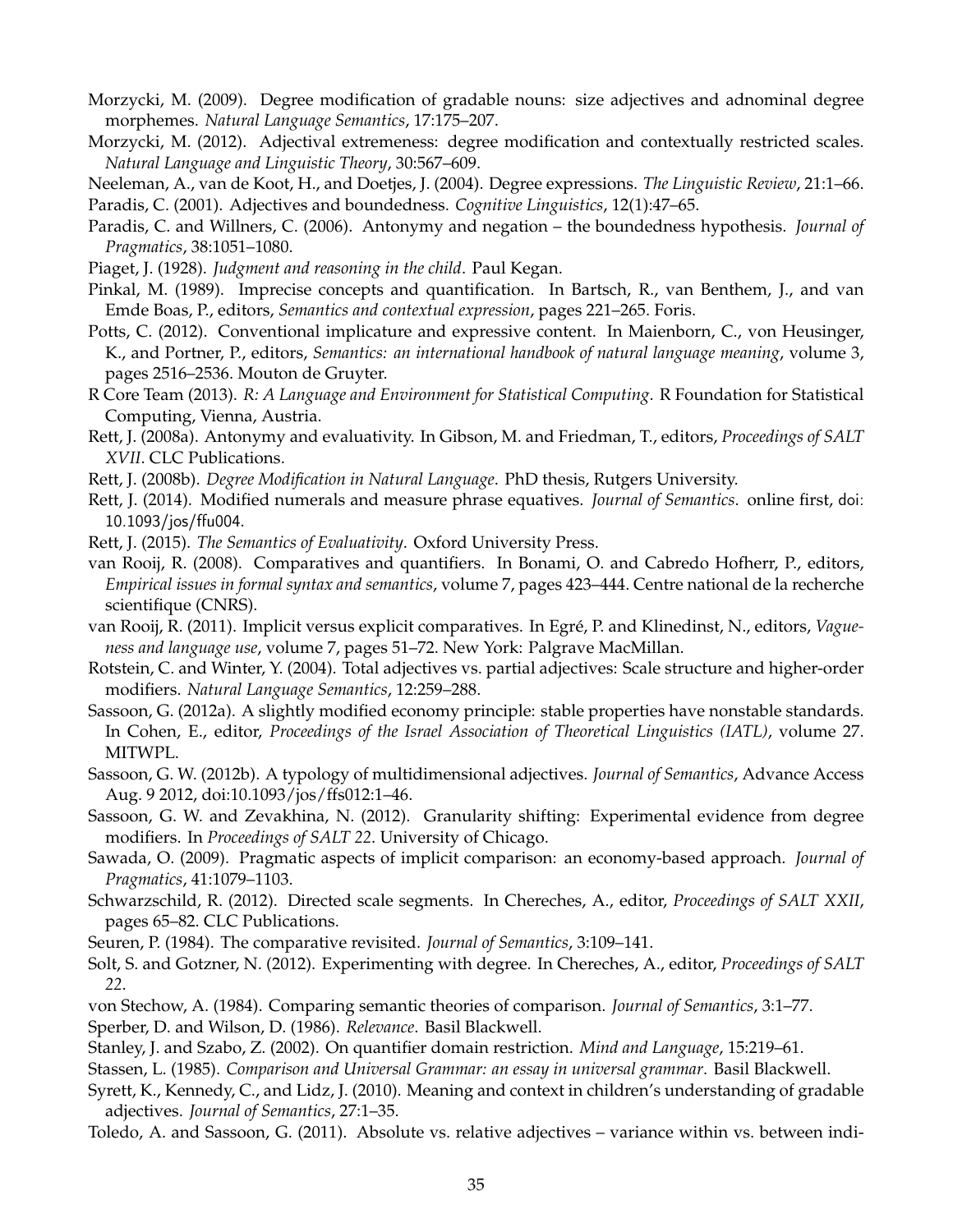viduals. In *Proceedings of SALT XXI*, pages 135–154. CLC Publications.

<span id="page-35-1"></span>Tonhauser, J., Beaver, D., Roberts, C., and Simons, M. (2013). Toward a taxonomy of projective content. *Language*, 89:66–109.

<span id="page-35-5"></span>Tribushinina, E. (2011). Piecemeal acquisition of boundedness. *Belgian Journal of Linguistics*, 25:93–116.

<span id="page-35-6"></span>Tribushinina, E. and Gillis, S. (2012). The acquisition of scalar structures: production of adjectives and degree markers by Dutch-speaking children and their caregivers.

- <span id="page-35-3"></span>Whorf, B. L. (1956). The relation of habitual thought and behavior to language. In *Language, Thought, and Reality*, pages 134–159. MIT Press.
- <span id="page-35-2"></span>Yoon, Y. (1996). Total and partial predicates and the weak and strong interpretations. *Natural Language Semantics*, 4:217–236.

<span id="page-35-0"></span>Zevakhina, N. and Geurts, B. (2011). Scalar diversity. Ms., National Research University at Nijmegen.

# <span id="page-35-4"></span>**A Pilot experiment**

The pilot experiment was designed as a broad initial foray into 3 dimensions of contrast: (*i*) construction type (positive, comparative, equative), (*ii*) adjective polarity (positive vs. negative polarity), and (*iii*) adjectival class (relative, absolute, total/partial). The main focus was on construction type and adjective polarity. Adjectival class was treated as a covariate, and not as an experimental manipulation. In contrast, when we pool together the data from Experiments 1 and 2 discussed in the main text, adjectival class is an explicit (between subjects) experimental manipulation. The pilot examined 28 adjective pairs from all 3 adjective classes, listed in Table [5](#page-35-7) below according to their adjectival class:

|                | relative adjectives |             |           | absolute adjectives | total/partial adjectives |                   |  |
|----------------|---------------------|-------------|-----------|---------------------|--------------------------|-------------------|--|
|                | pos. pol.           | neg. pol    | pos. pol. | neg. pol.           | total/pos. pol.          | partial/neg. pol. |  |
| $\mathbf{1}$   | tall                | short       | complete  | incomplete          | clean                    | dirty             |  |
| $\overline{2}$ | dark                | light       | full      | empty               | $\rm{dry}$               | wet               |  |
| 3              | deep                | shallow     | opaque    | transparent         | flat                     | curved            |  |
| $\overline{4}$ | even                | uneven      | open      | closed              | healthy                  | sick              |  |
| 5              | expensive           | inexpensive | perfect   | imperfect           | smooth                   | bumpy             |  |
| 6              | fast                | slow        | visible   | invisible           | straight                 | bent              |  |
| 7              | good                | bad         |           |                     |                          |                   |  |
| 8              | hard                | easy        |           |                     |                          |                   |  |
| 9              | heavy               | light       |           |                     |                          |                   |  |
| 10             | high                | low         |           |                     |                          |                   |  |
| 11             | kind                | unkind      |           |                     |                          |                   |  |
| 12             | large               | small       |           |                     |                          |                   |  |
| 13             | long                | short       |           |                     |                          |                   |  |
| 14             | strong              | weak        |           |                     |                          |                   |  |
| 15             | thick               | thin        |           |                     |                          |                   |  |
| 16             | wide                | narrow      |           |                     |                          |                   |  |

Table 5: Pilot experiment – Adjective pairs

<span id="page-35-7"></span>For each of these adjective pairs, five distinct constructions where examined: positive pos (the control / reference condition), comparatives with subject-targeted evaluativity subjComp, comparatives with object-targeted evaluativity objComp, equatives with subject-targeted evaluativity subjEq, and finally equatives with object-targeted evaluativity objEq. These are exemplified below with the negPol adjective *short* (from the relAdj class):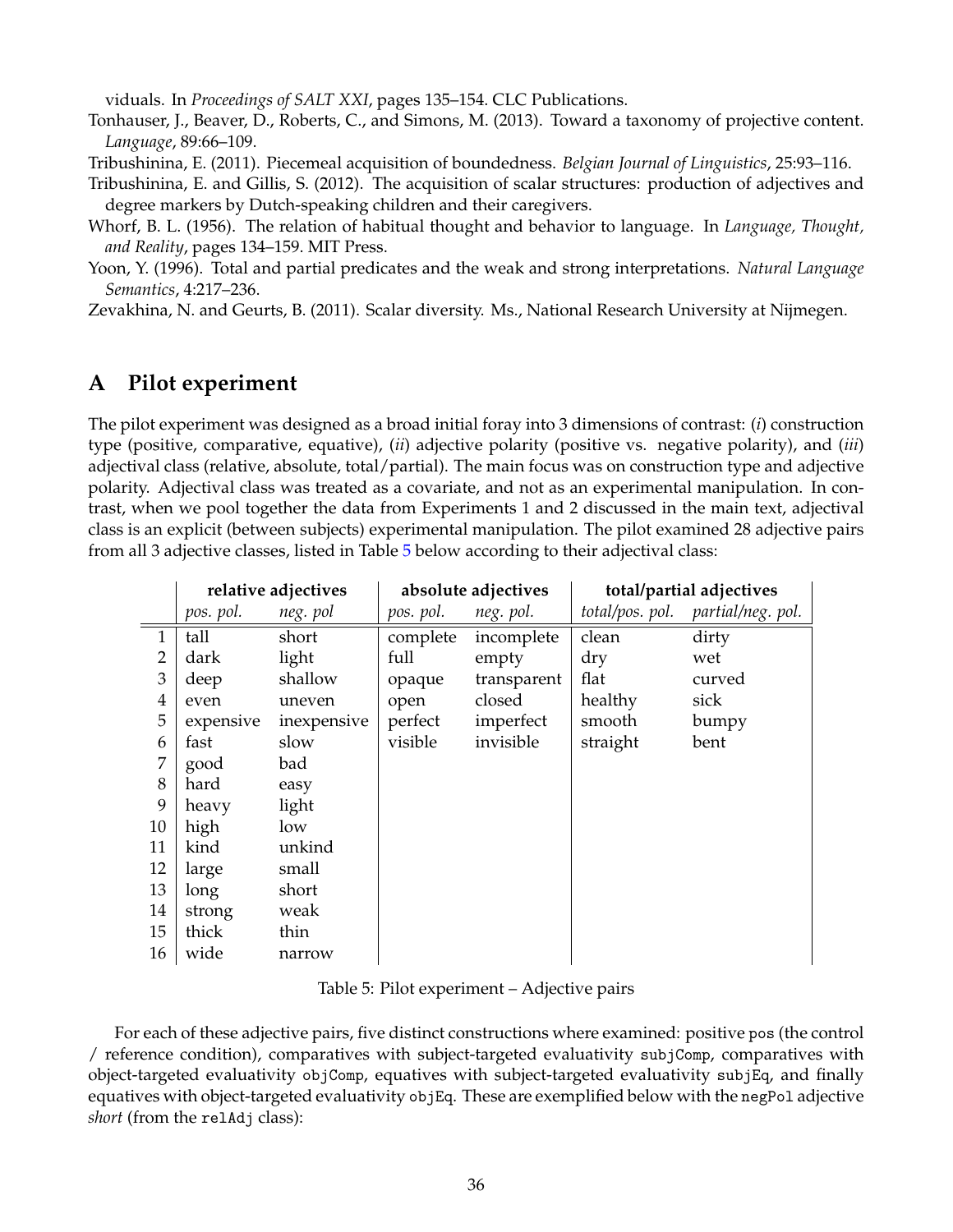- (40) a. pos: *Maria is short*
	- b. subjComp: *Maria is shorter than Sophie*
	- c. objComp: *Maria is shorter than Sophie*
	- d. subjEq: *Maria is as short as Sophie*
	- e. objEq: *Maria is as short as Sophie*

One item was constructed for each of the 28 posPol-negpol pairs above. Every participant saw each of these items twice, once with the posPol adjective and once with the negPol adjective, for a total of 56 stimuli (excluding fillers). Every stimulus item was in one of the 5 construction types listed above; the construction type was randomly selected for every one of the 56 stimuli and rotated for every participant (Latin square design). Thus, the two adjectives in a pair occurred in random order and with different constructions for every participant. And each participant was guaranteed to have (at least) 5 measurements with a posPol adjective and 5 with a negPol adjective for each of the 5 construction types. In addition to the 56 experimental stimuli, there were 58 fillers involving modal expressions. Thus, every participant responded to 114 stimuli (56 experimental stimuli + 58 fillers), the order of which was randomized for every participant. 117 participants (95 undergraduate students from UCSC and 22 undergraduate students from UCLA) completed the experiment online on a UCSC-hosted installation of the IBEX platform for course credit or extra-credit.

We examined the pattern of responses that the participants gave for the pos (positive) construction. This construction is the control and we expect an overwhelming amount of 2 or 1 responses for it from any given participant. If a participant has a consistent pattern of very low responses for the pos construction (relative to the majority of the other participants), it is likely that s/he did not complete the experiment properly and we should drop the data for that participant. 66 participants had mean responses of 2 (the absolute maximum), which is the normative, expected response behavior assuming absolutely no error on the part of the participants. The remaining 51 participants have mean responses less than 2 for the pos construction type, but only 11 of them have mean responses less than 1.25. Out of these 11 participants, 4 seem to have particularly conservative/cautious response patterns but they seem to have completed the experiment properly. We therefore only dropped the data of the 7 other participants.

We then examined the remaining 110 participants for repeated patterns of behavior that could not be detected by examining the low means for the pos construction. That is, we checked to see if any participants selected only 2 or 1 pretty much all the time throughout the experiment, which would strongly indicate that they did not complete the experiment properly. One participant has a clear extreme pattern of responses: 48 responses of 2 out of a total of 56. We dropped the data from this participant too. The final number of participants is 109 with 56 measurements per participant, for a total number of 6104 observations.

Figure [7](#page-37-0) provides plots for all three adjective classes – relAdj in the first column from the left, absAdj in the second column and tpAdj in the third column – and for all five construction types – pos in the first row, objComp in the second row, objEq in the third row, subjComp in the fourth row, and finally subjEq in the fifth row.

Several generalizations emerge. First, entailment to the positive construction is clearly the most acceptable for the pos construction, while all the other constructions much less acceptably entail the positive construction. The differences between these constructions are fairly small, with objComp clearly the least acceptable entailment pattern. Second, there is no significant difference between posPol and negPol adjectives except for tpAdj, where the posPol-negPol constrast is confounded with the totalpartial contrast. In general, total/posPol adjectives of the tpAdj class seem to behave more like relAdj, while partial/negPol adjectives seem to behave more like absAdj.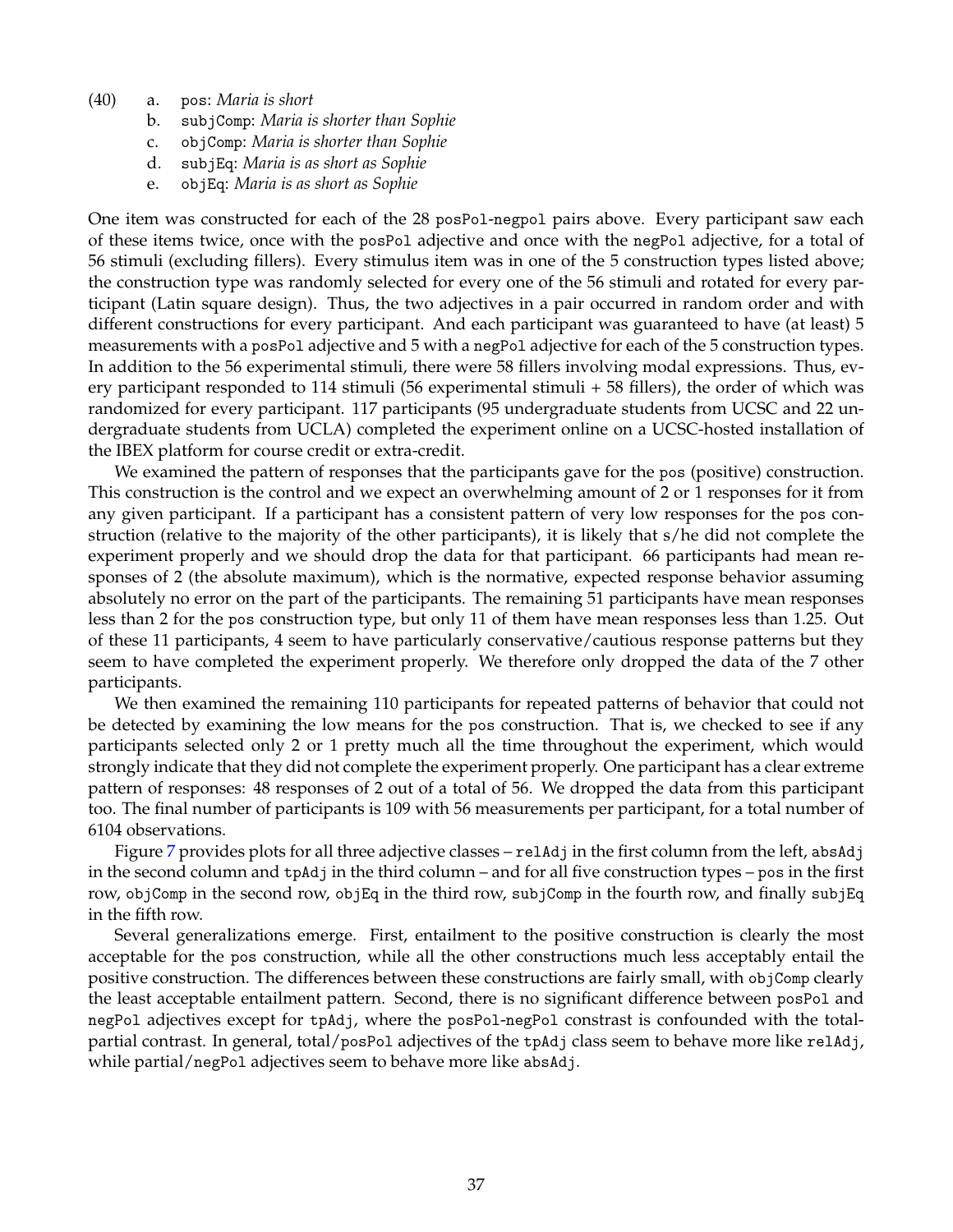![](_page_37_Figure_0.jpeg)

<span id="page-37-0"></span>Figure 7: Pilot experiment – Plot of MLEs of the best mixed-effects ordinal probit model.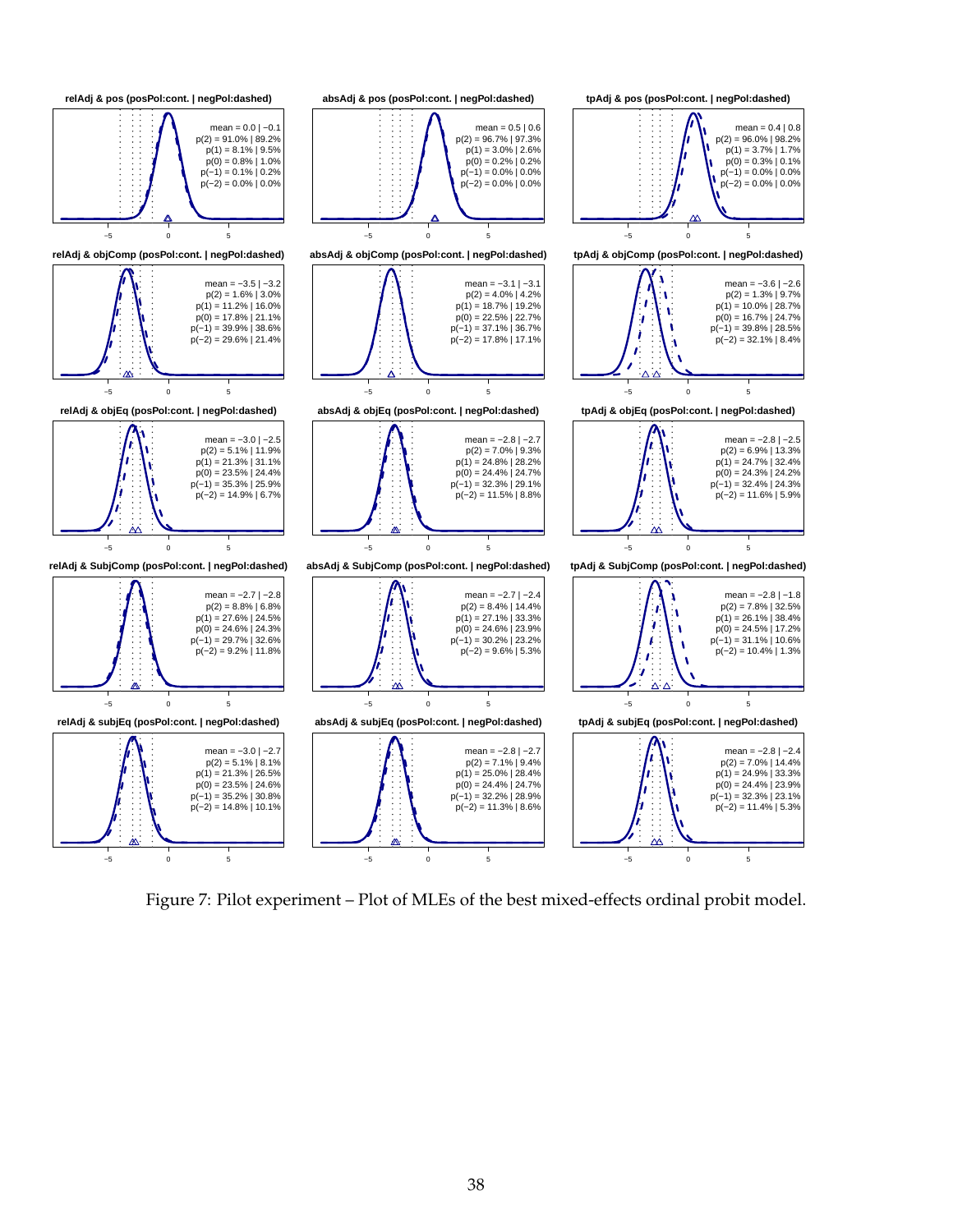| <b>Fixed effects</b>     | Estimate | Std. Error | $\bar{p}$ -value |
|--------------------------|----------|------------|------------------|
| negPol                   | $-0.10$  | 0.12       |                  |
| objComp                  | $-3.48$  | 0.11       | 0.00             |
| objEq                    | $-2.98$  | 0.11       | 0.00             |
| subjComp                 | $-2.69$  | 0.11       | 0.00             |
| subjEq                   | $-2.97$  | 0.11       | 0.00             |
| absAdj                   | 0.51     | 0.22       | 0.02             |
| tpAdj                    | 0.41     | 0.21       | 0.05             |
| negPol: objComp          | 0.36     | 0.15       | 0.02             |
| negPol: objEq            | 0.55     | 0.15       | 0.0001           |
| negPol: subjComp         | $-0.04$  | 0.15       |                  |
| negPol: subjEq           | 0.33     | 0.15       | 0.025            |
| negPol: absAdj           | 0.18     | 0.29       |                  |
| negPol: tpAdj            | 0.44     | 0.31       |                  |
| objComp: absAdj          | $-0.12$  | 0.23       |                  |
| objEq: absAdj            | $-0.35$  | 0.23       |                  |
| subjComp: absAdj         | $-0.53$  | 0.23       | 0.02             |
| subjEq:absAdj            | $-0.34$  | 0.23       |                  |
| objComp: tpAdj           | $-0.48$  | 0.23       | 0.035            |
| objEq:tpAdj              | $-0.26$  | 0.23       |                  |
| subjComp: tpAdj          | $-0.48$  | 0.23       | 0.04             |
| subjEq: tpAdj            | $-0.25$  | 0.23       |                  |
| negPol: objComp: absAdj  | $-0.41$  | 0.33       |                  |
| negPol: objEq: absAdj    | $-0.48$  | 0.33       |                  |
| negPol: subjComp: absAdj | 0.28     | 0.33       |                  |
| negPol: subjEq: absAdj   | $-0.25$  | 0.33       |                  |
| negPol: objComp: tpAdj   | 0.22     | 0.35       |                  |
| negPol: objEq: tpAdj     | $-0.52$  | 0.34       |                  |
| negPol: subjComp: tpAdj  | 0.67     | 0.35       | 0.05             |
| negPol: subjEq: tpAdj    | $-0.26$  | 0.34       |                  |
| Thresholds               | Estimate | Std. Error |                  |
| $-2 -1$                  | $-4.02$  | 0.12       |                  |
| $-1 0$                   | $-2.97$  | 0.12       |                  |
| 0 1                      | $-2.34$  | 0.12       |                  |
| 1 2                      | $-1.34$  | 0.11       |                  |
| <b>Random</b> effects    | Var      | Std.Dev    |                  |
| subj                     | 0.47     | 0.68       |                  |
| item                     | 0.02     | 0.15       |                  |

Table 6: Pilot experiment – MLEs for the best mixed-effects ordinal probit model (the reference level for adjective polarity is posPol, for adjective class is relAdj, and for construction type is pos)

Issues with the pilot experiment addressed in Experiments 1 and 2:

- adjective class was a covariate, i.e., it was not experimentally manipulated, so it is not clear how much we should conclude from the difference between relAdj and absAdj;
- every participant saw every one of the 28 items twice, once with the posPol adjective in an adjective pair, and once with the corresponding negPol adjective; while the two occurrences of the same item were always in different construction types (given our latin square design), this might have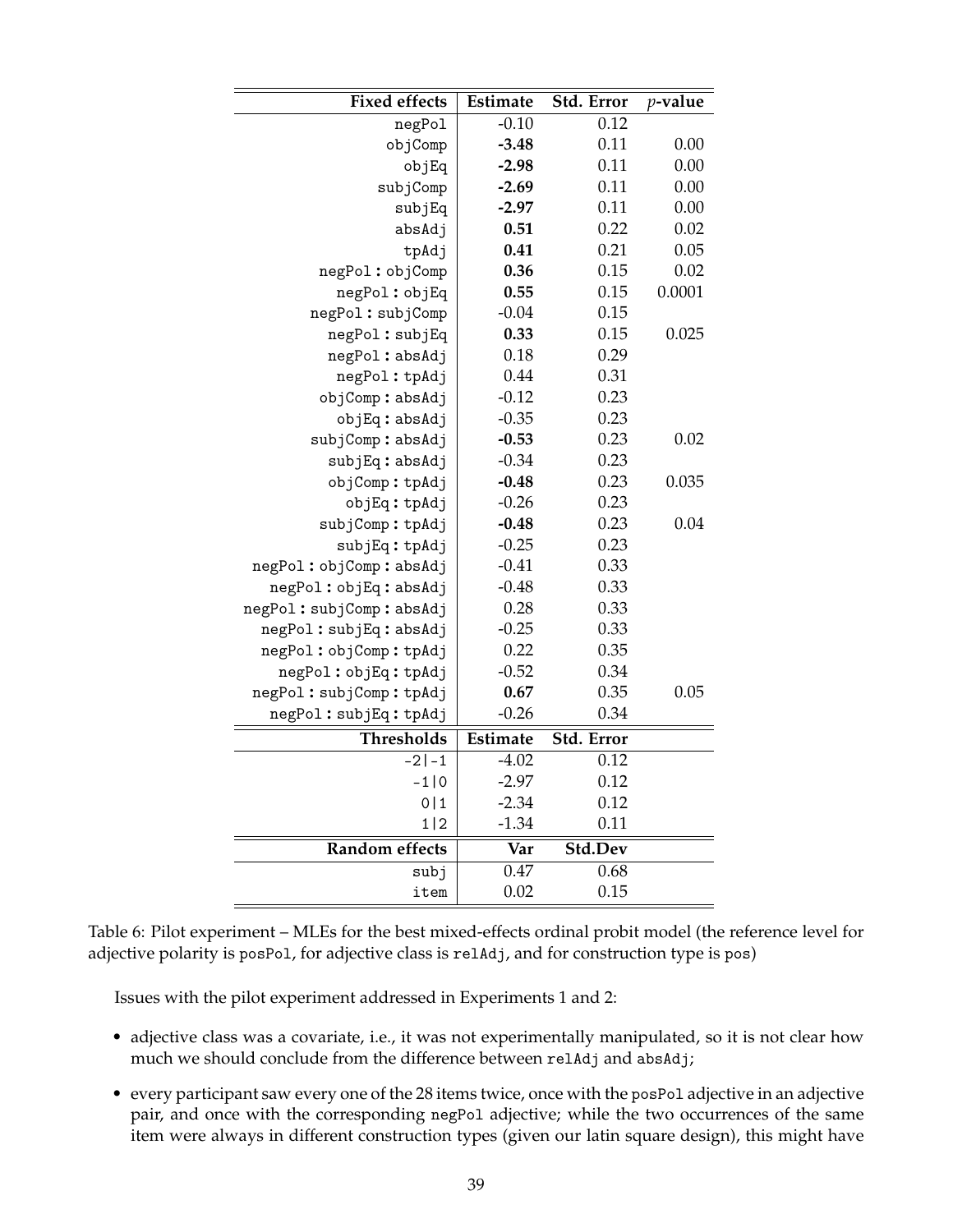dampened the effect of adjective polarity and might be the reason for the null effect of polarity in the pilot experiment;

• every adjective (pair) occurred in only one item, increasing the chance that the null adjective polarity effect or the observed difference between relative and absolute adjectives might be due to the items themselves rather than the adjectives under study; this issue is mitigated by the fact that we have item random effects in our ordinal probit model but is not eliminated.

# **B Experiments 1 and 2**

### **B.1 Items, Experiment 1**

For Experiments 1 and 2, we fully list the first item set and provide only the first two conditions for the remaining items.

- (1) a. The Detective reported to the Police Chief: "Maria is tall."
	- The Chief concluded from this that Maria is tall.
	- b. Maria is as tall as Sophie.  $\rightarrow$  Maria is tall.
	- c. Maria is as tall as Sophie.  $\rightarrow$  Sophie is tall.
	- d. Maria is taller than Sophie.  $\rightarrow$  Maria is tall.
	- e. Maria is taller than Sophie.  $\rightarrow$  Sophie is tall.
	- f. Maria is short.  $\rightarrow$  Maria is short.
	- g. Maria is as short as Sophie.  $\rightarrow$  Maria is short.<br>
	h. Maria is as short as Sophie.  $\rightarrow$  Sophie is short
	- Maria is as short as Sophie.  $\rightarrow$  Sophie is short.
	- i. Maria is shorter than Sophie.  $\rightarrow$  Maria is short.
	- j. Maria is shorter than Sophie.  $\rightarrow$  Sophie is short.
- (2) a. The oak sapling is tall.  $\rightarrow$  the oak sapling is tall.<br>b. The oak sapling is as tall as the cedar sapling.  $\rightarrow$ The oak sapling is as tall as the cedar sapling.  $\rightarrow$  the oak sapling is tall.
- (3) a. The zoo's koala is tall.  $\rightarrow$  the zoo's koala is tall.
- b. The zoo's koala is as tall as the zoo's bear cub.  $\rightarrow$  the zoo's koala is tall.
- (4) a. John's pea plant is tall.  $\rightarrow$  John's pea plant is tall. b. John's pea plant is as tall as his tomato plant.  $\rightarrow$  John's pea plant is tall.
- (5) a. Bill's cactus is tall.  $\rightarrow$  Bill's cactus is tall. b. Bill's cactus is as tall as Amy's cactus.  $\rightarrow$  Bill's cactus is tall.
- (6) a. The ceiling in the kitchen is tall.  $\rightarrow$  the ceiling in the kitchen is tall. b. The ceiling in the kitchen is as tall as the ceiling in the bathroom.  $\rightarrow$  the ceiling in the kitchen is tall.
- (7) a. The office's accountant is tall.  $\rightarrow$  the office's accountant is tall. b. The office's accountant is as tall as the office's secretary.  $\rightarrow$  the office's accountant is tall.
- (8) a. Jeremy's son is tall.  $\rightarrow$  Jeremy's son is tall. b. Jeremy's son is as tall as Dan's daughter.  $\rightarrow$  Jeremy's son is tall.
- (9) a. Peter's shirt is dark.  $\rightarrow$  Peter's shirt is dark. b. Peter's shirt is as dark as Hannah's shirt.  $\rightarrow$  Peter's shirt is dark.
- (10) a. The sky at dusk is dark.  $\rightarrow$  the sky at dusk is dark. b. The sky at dusk is as dark as it is at dawn.  $\rightarrow$  the sky at dusk is dark.
- (11) a. The sunglasses sold on the West Coast are dark.  $\rightarrow$  the sunglasses sold on the West Coast are dark. b. The sunglasses sold on the West Coast are as dark as those sold on the East Coast. → the sunglasses sold on the West Coast are dark.
- (12) a. Wendy's skin is dark.  $\rightarrow$  Wendy's skin is dark.
	- b. Wendy's skin is as dark as Bill's skin.  $\rightarrow$  Wendy's skin is dark.
- (13) a. Royal blue is dark.  $\rightarrow$  royal blue is dark. b. Royal blue is as dark as navy blue.  $\rightarrow$  royal blue is dark.
- (14) a. The television screen is dark.  $\rightarrow$  the television screen is dark. b. The television screen is as dark as the computer screen.  $\rightarrow$  the television screen is dark.
- (15) a. The ice in Greenland is dark.  $\rightarrow$  the ice in Greenland is dark.
	- b. The ice in Greenland is as dark as the ice in Norway.  $\rightarrow$  the ice in Greenland is dark.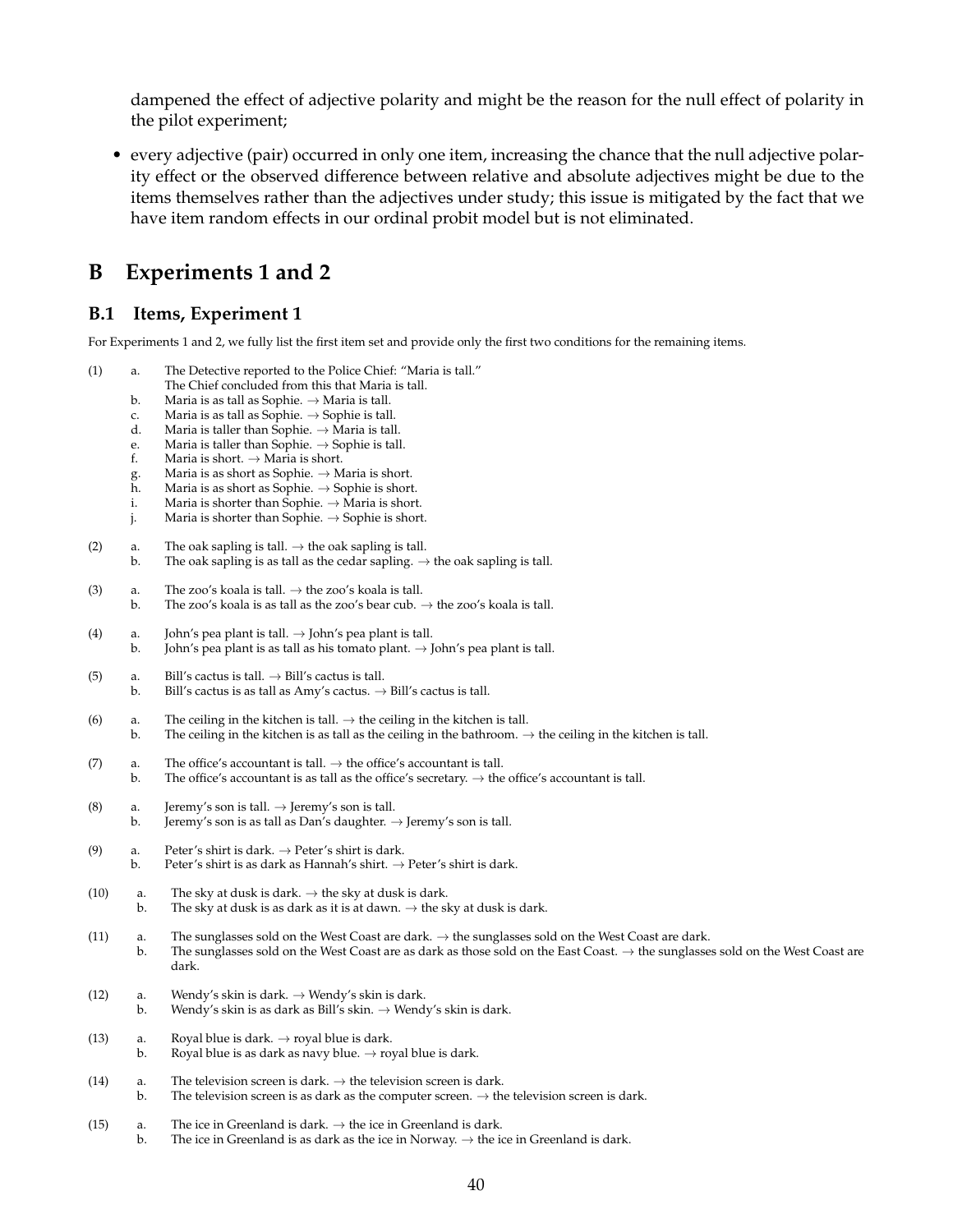(16) a. The pants are dark.  $\rightarrow$  the pants are dark. b. The pants are as dark now as they were before they were washed.  $\rightarrow$  the pants are dark. (17) a. The fee is expensive.  $\rightarrow$  the fee is expensive. b. The fee is as expensive as the tax.  $\rightarrow$  the fee is expensive. (18) a. Sarah's skateboard is expensive.  $\rightarrow$  Sarah's skateboard is expensive. b. Sarah's skateboard is as expensive as Will's skateboard.  $\rightarrow$  Sarah's skateboard is expensive. (19) a. A meat-lover's pizza is expensive.  $\rightarrow$  a meat-lover's pizza is expensive. b. A meat-lover's pizza is as expensive as a vegetarian pizza.  $\rightarrow$  a meat-lover's pizza is expensive. (20) a. Helen's tuition is expensive.  $\rightarrow$  Helen's tuition is expensive. b. Helen's tuition is as expensive as Betty's tuition.  $\rightarrow$  Helen's tuition is expensive. (21) a. The architecture class is expensive.  $\rightarrow$  the architecture class is expensive.<br>b. The architecture class is as expensive as the business class.  $\rightarrow$  the architecture The architecture class is as expensive as the business class.  $\rightarrow$  the architecture class is expensive. (22) a. The striped shirt is expensive.  $\rightarrow$  the striped shirt is expensive. b. The striped shirt is as expensive as the checked shirt.  $\rightarrow$  the striped shirt is expensive. (23) a. A bus fare is expensive.  $\rightarrow$  a bus fare is expensive.<br>b. A bus fare is as expensive as a subway fare.  $\rightarrow$  a bus A bus fare is as expensive as a subway fare.  $\rightarrow$  a bus fare is expensive. (24) a. The bridge toll is expensive.  $\rightarrow$  the bridge toll is expensive. b. The bridge toll is as expensive as the tunnel toll.  $\rightarrow$  the bridge toll is expensive. (25) a. Linda's skates is fast.  $\rightarrow$  Linda's skates is fast. b. Linda's skates is as fast as Tom's skates.  $\rightarrow$  Linda's skates is fast. (26) a. Rodney's bike is fast.  $\rightarrow$  Rodney's bike is fast. b. Rodney's bike is as fast as Joe's bike.  $\rightarrow$  Rodney's bike is fast. (27) a. Jim's desktop computer is fast.  $\rightarrow$  Jim's desktop computer is fast. b. Jim's desktop computer is as fast as Tara's laptop computer.  $\rightarrow$  Jim's desktop computer is fast. (28) a. Waltzes are fast.  $\rightarrow$  waltzes are fast. b. Waltzes are as fast as sambas.  $\rightarrow$  waltzes are fast. (29) a. Professor Harris's lecture pace is fast.  $\rightarrow$  Professor Harris's lecture pace is fast. b. Professor Harris's lecture pace is as fast as Professor Wu's lecture pace. → Professor Harris's lecture pace is fast. (30) a. The songs on the first album are fast.  $\rightarrow$  the songs on the first album are fast. b. The songs on the first album are as fast as the songs on the second album.  $\rightarrow$  the songs on the first album are fast. (31) a. Buses in Jim's hometown are fast.  $\rightarrow$  buses in Jim's hometown are fast. b. Buses in Jim's hometown are as fast as buses in Linda's hometown. → buses in Jim's hometown are fast. (32) a. Desert wind is fast.  $\rightarrow$  desert wind is fast. b. Desert wind is as fast as sea wind.  $\rightarrow$  desert wind is fast. (33) a. Paul's test is hard.  $\rightarrow$  Paul's test is hard. b. Paul's test is as hard as Isabel's test.  $\rightarrow$  Paul's test is hard. (34) a. Meeting people online is hard these days.  $\rightarrow$  meeting people online is hard these days. b. Meeting people online is as hard as meeting people in person these days.  $\rightarrow$  meeting people online is hard these days. (35) a. Picking locks is hard these days.  $\rightarrow$  picking locks is hard these days. b. Picking locks is as hard as cracking safes.  $\rightarrow$  picking locks is hard. (36) a. California's driving exam is hard.  $\rightarrow$  California's driving exam is hard. b. California's driving exam is as hard as Washington's driving exam. → California's driving exam is hard. (37) a. Meeting Gordon is hard.  $\rightarrow$  meeting Gordon is hard. b. Meeting Gordon is as hard as meeting Samantha.  $\rightarrow$  meeting Gordon is hard. (38) a. French is hard.  $\rightarrow$  French is hard. b. French is as hard as Spanish.  $\rightarrow$  French is hard. (39) a. Ballroom dancing is hard.  $\rightarrow$  ballroom dancing is hard. b. Ballroom dancing is as hard as hip-hop dancing.  $\rightarrow$  ballroom dancing is hard.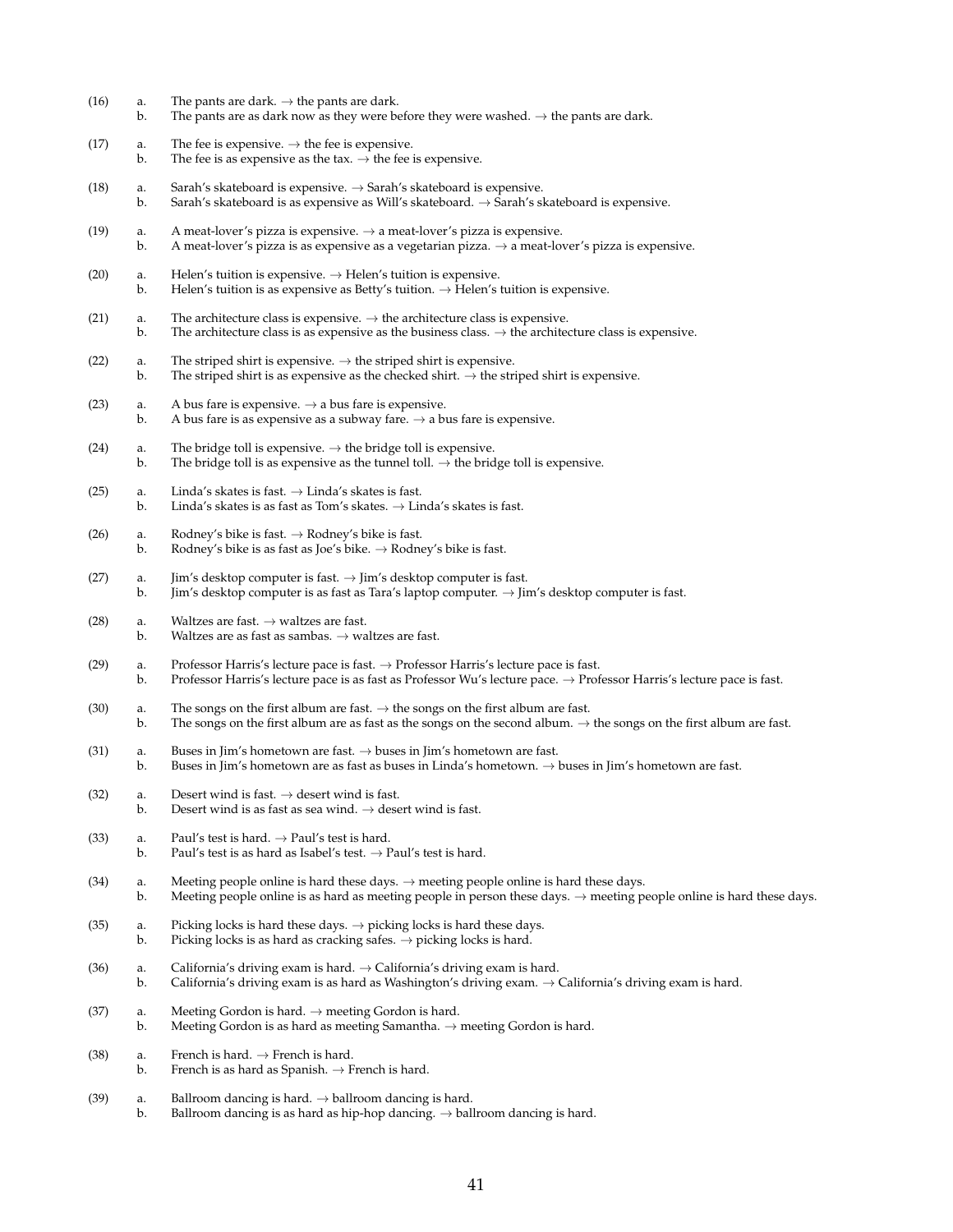| (40) | a.<br>b. | Living near the highway is hard. $\rightarrow$ living near the highway is hard.<br>Living near the highway is as hard as living near the train station. $\rightarrow$ living near the highway is hard.                 |
|------|----------|------------------------------------------------------------------------------------------------------------------------------------------------------------------------------------------------------------------------|
| (41) | a.<br>b. | Bob's bike is heavy. $\rightarrow$ Bob's bike is heavy.<br>Bob's bike is as heavy as Juan's bike. $\rightarrow$ Bob's bike is heavy.                                                                                   |
| (42) | a.<br>b. | Wood frames are heavy. $\rightarrow$ wood frames are heavy.<br>Wood frames are as heavy as plastic frames. $\rightarrow$ wood frames are heavy.                                                                        |
| (43) | a.<br>b. | Sandy's flower pots are heavy. $\rightarrow$ Sandy's flower pots are heavy.<br>Sandy's flower pots are as heavy as Tom's flower pots. $\rightarrow$ Sandy's flower pots are heavy.                                     |
| (44) | a.<br>b. | Jane's necklace is heavy. $\rightarrow$ Jane's necklace is heavy.<br>Jane's necklace is as heavy as Kim's necklace. $\rightarrow$ Jane's necklace is heavy.                                                            |
| (45) | a.<br>b. | George's glass is heavy. $\rightarrow$ George's glass is heavy.<br>George's glass is as heavy as Valerie's glass. $\rightarrow$ George's glass is heavy.                                                               |
| (46) | a.<br>b. | Mark's bag is heavy. $\rightarrow$ Mark's bag is heavy.<br>Mark's bag is as heavy as Julia's bag. $\rightarrow$ Mark's bag is heavy.                                                                                   |
| (47) | a.<br>b. | The bowl of flour is heavy. $\rightarrow$ the bowl of flour is heavy.<br>The bowl of flour is as heavy as the bowl of sugar. $\rightarrow$ the bowl of flour is heavy.                                                 |
| (48) | a.<br>b. | The box in Jenny's room is heavy. $\rightarrow$ the box in Jenny's room is heavy.<br>The box in Jenny's room is as heavy as the box in Josh's room. $\rightarrow$ the box in Jenny's room is heavy.                    |
| (49) | a.<br>b. | Martha is strong. $\rightarrow$ Martha is strong.<br>Martha is as strong as Bertha. $\rightarrow$ Martha is strong.                                                                                                    |
| (50) | a.<br>b. | Hemp rope is strong. $\rightarrow$ hemp rope is strong.<br>Hemp rope is as strong as nylon rope. $\rightarrow$ hemp rope is strong.                                                                                    |
| (51) | a.<br>b. | Canvas is strong. $\rightarrow$ canvas is strong.<br>Canvas is as strong as polyester. $\rightarrow$ canvas is strong.                                                                                                 |
| (52) | a.<br>b. | The students in Dorm A are strong. $\rightarrow$ the students in Dorm A are strong.<br>The students in Dorm A are as strong as the students in Dorm B. $\rightarrow$ the students in Dorm A are strong.                |
| (53) | a.<br>b. | Herman's grip is strong. $\rightarrow$ Herman's grip is strong.<br>Herman's grip is as strong as Sam's grip. $\rightarrow$ Herman's grip is strong.                                                                    |
| (54) | a.<br>b. | Bluejays are strong. $\rightarrow$ bluejays are strong.<br>Bluejays are as strong as robins. $\rightarrow$ bluejays are strong.                                                                                        |
| (55) | a.<br>b. | The philosophy professor is strong. $\rightarrow$ the philosophy professor is strong.<br>The philosophy professor is as strong as its fullback. $\rightarrow$ the philosophy professor is strong.                      |
| (56) | a.<br>b. | Encyclopedia bindings are strong. $\rightarrow$ encyclopedia bindings are strong.<br>Encyclopedia bindings are as strong as dictionary bindings. $\rightarrow$ encyclopedia bindings are strong.                       |
| (57) | a.<br>b. | The city's sidewalk is wide. $\rightarrow$ the city's sidewalk is wide.<br>The city's sidewalk is as wide as the town's sidewalk. $\rightarrow$ the city's sidewalk is wide.                                           |
| (58) | a.<br>b. | The spots in Parking Lot A are wide. $\rightarrow$ the spots in Parking Lot A are wide.<br>The spots in Parking Lot A are as wide as the spots in Parking Lot B. $\rightarrow$ the spots in Parking Lot A are wide.    |
| (59) | a.<br>b. | The house's roof tiles are wide. $\rightarrow$ the house's roof tiles are wide.<br>The house's roof tiles are as wide as the garage's roof tiles. $\rightarrow$ the house's roof tiles are wide.                       |
| (60) | a.<br>b. | The stripes on John's shirt are wide. $\rightarrow$ the stripes on John's shirt are wide.<br>The stripes on John's shirt are as wide as the stripes on his jacket. $\rightarrow$ the stripes on John's shirt are wide. |
| (61) | a.<br>b. | The front steps are wide. $\rightarrow$ the front steps are wide.<br>The front steps are as wide as the back steps. $\rightarrow$ the front steps are wide.                                                            |
| (62) | a.<br>b. | Joan's ladder is wide. $\rightarrow$ Joan's ladder is wide.<br>Joan's ladder is as wide as Luke's ladder. $\rightarrow$ Joan's ladder is wide.                                                                         |
| (63) | a.<br>b. | Tulip stems are wide. $\rightarrow$ tulip stems are wide.<br>Tulip stems are as wide as daisy stems. $\rightarrow$ tulip stems are wide.                                                                               |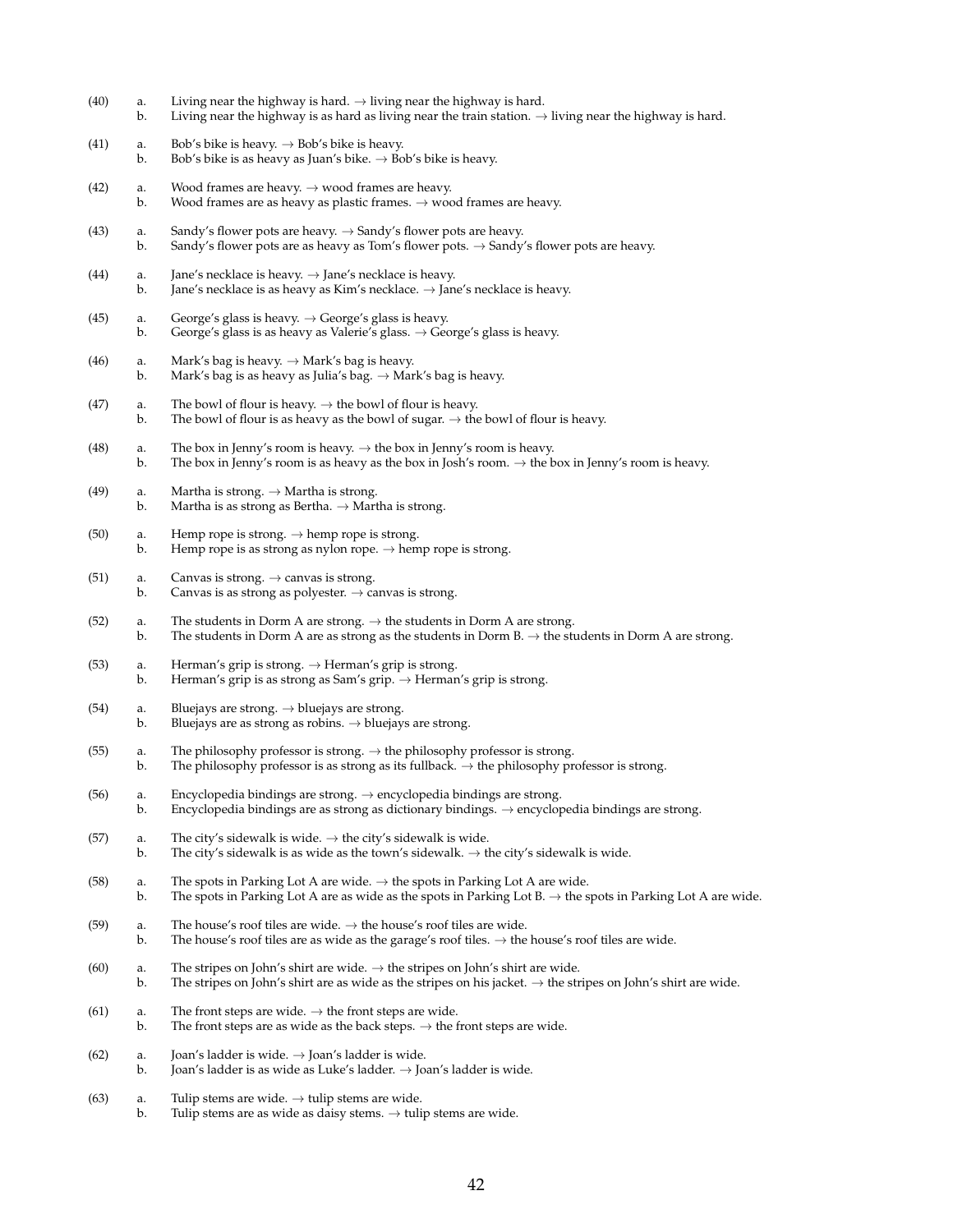- (64) a. Modern watch bands are wide.  $\rightarrow$  modern watch bands are wide.
	- b. Modern watch bands are as wide as traditional watch bands.  $\rightarrow$  modern watch bands are wide.

#### **B.2 Items, Experiment 2**

- (1) a. John's book is complete.  $\rightarrow$  John's book is complete.
	- b. John's book is as complete as Bill's book.  $\rightarrow$  John's book is complete.
	- c. John's book is as complete as Bill's book.  $\rightarrow$  Bill's book is complete.<br>d. John's book is more complete than Bill's book.  $\rightarrow$  John's book is con
	- John's book is more complete than Bill's book.  $\rightarrow$  John's book is complete.
	- e. John's book is more complete than Bill's book.  $\rightarrow$  Bill's book is complete.
	- f. John's book is incomplete.  $\rightarrow$  John's book is incomplete.
	- g. John's book is as incomplete as Bill's book.  $\rightarrow$  John's book is incomplete.<br>
	h. John's book is as incomplete as Bill's book.  $\rightarrow$  Bill's book is incomplete.
	- John's book is as incomplete as Bill's book.  $\rightarrow$  Bill's book is incomplete.
	- i. John's book is more incomplete than Bill's book.  $\rightarrow$  John's book is incomplete.
	- j. John's book is more incomplete than Bill's book.  $\rightarrow$  Bill's book is incomplete.
- (2) a. Mary's instructions are complete.  $\rightarrow$  Mary's instructions are complete.
	- b. Mary's instructions are as complete as Richard's instructions.  $\rightarrow$  Mary's instructions are complete.
- (3) a. Michael's symphony is complete.  $\rightarrow$  Michael's symphony is complete. b. Michael's symphony is as complete as Julie's symphony.  $\rightarrow$  Michael's symphony is complete.
- (4) a. The principal's report is complete.  $\rightarrow$  the principal's report is complete. b. The principal's report is as complete as the teacher's report.  $\rightarrow$  the principal's report is complete.
- (5) a. Yuki's dissertation is complete.  $\rightarrow$  Yuki's dissertation is complete. b. Yuki's dissertation is as complete as Doug's dissertation.  $\rightarrow$  Yuki's dissertation is complete.
- (6) a. The senate's bill is complete.  $\rightarrow$  the senate's bill is complete. b. The senate's bill is as complete as the congress' bill.  $\rightarrow$  the senate's bill is complete.
- (7) a. Abby's description of the problem is complete.  $\rightarrow$  Abby's description of the problem is complete.<br>b. Abby's description of the problem is as complete as Libby's description of the problem.  $\rightarrow$  Abby' Abby's description of the problem is as complete as Libby's description of the problem.  $\rightarrow$  Abby's description of the problem is complete.
- (8) a. Ray's homework assignment is complete.  $\rightarrow$  Ray's homework assignment is complete. b. Ray's homework assignment is as complete as Maggie's homework assignment.  $\rightarrow$  Ray's homework assignment is complete.
- (9) a. The glass is full.  $\rightarrow$  the glass is full. b. The glass is as full as the mug.  $\rightarrow$  the glass is full.
- (10) a. The pool is full.  $\rightarrow$  the pool is full. b. The pool is as full as the jacuzzi.  $\rightarrow$  the pool is full.
- (11) a. The whiskey bottle are full.  $\rightarrow$  the whiskey bottle are full. b. The whiskey bottle are as full as the vodka bottle.  $\rightarrow$  the whiskey bottle are full.
- (12) a. George's locker is full.  $\rightarrow$  George's locker is full. b. George's locker is as full as Fred's locker.  $\rightarrow$  George's locker is full.
- (13) a. Gabby's bag is full.  $\rightarrow$  Gabby's bag is full. b. Gabby's bag is as full as Paul's bag.  $\rightarrow$  Gabby's bag is full.
- (14) a. The container of flour is full.  $\rightarrow$  the container of flour is full. b. The container of flour is as full as the container of sugar.  $\rightarrow$  the container of flour is full.
- (15) a. The perfume bottle is full.  $\rightarrow$  the perfume bottle is full.<br>b. The perfume bottle is as full as the cologne bottle.  $\rightarrow$  th The perfume bottle is as full as the cologne bottle.  $\rightarrow$  the perfume bottle is full.
- (16) a. The pail is full.  $\rightarrow$  the pail is full.
	- b. The pail is as full as the bucket.  $\rightarrow$  the pail is full.
- (17) a. The front partition is opaque.  $\rightarrow$  the front partition is opaque. b. The front partition is as opaque as the back partition.  $\rightarrow$  the front partition is opaque.
- (18) a. The writing paper is opaque.  $\rightarrow$  the writing paper is opaque. b. The writing paper is as opaque as the drawing paper.  $\rightarrow$  the writing paper is opaque.
- (19) a. A South American lizard's skin is opaque.  $\rightarrow$  a South American lizard's skin is opaque. b. A South American lizard's skin is as opaque as an African lizard's skin.  $\rightarrow$  a South American lizard's skin is opaque.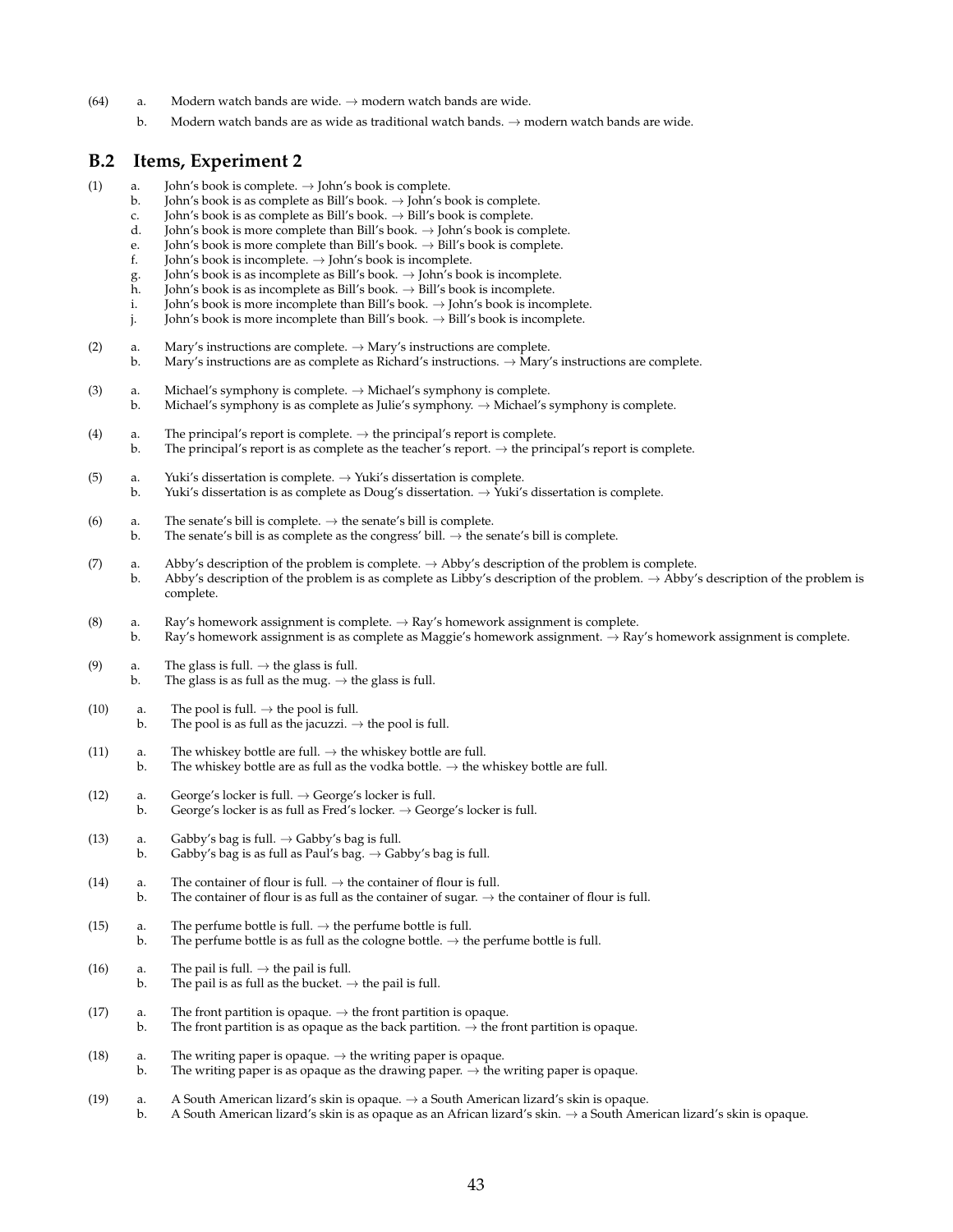| (20) | a.<br>b. | The pond water is opaque. $\rightarrow$ the pond water is opaque.<br>The pond water is as opaque as the lake water. $\rightarrow$ the pond water is opaque.                                                                                                     |
|------|----------|-----------------------------------------------------------------------------------------------------------------------------------------------------------------------------------------------------------------------------------------------------------------|
| (21) | a.<br>b. | The house's roof is opaque. $\rightarrow$ the house's roof is opaque.<br>The house's roof is as opaque as the house's back wall. $\rightarrow$ the house's roof is opaque.                                                                                      |
| (22) | a.<br>b. | The water jug is opaque. $\rightarrow$ the water jug is opaque.<br>The water jug is as opaque as the wine jug. $\rightarrow$ the water jug is opaque.                                                                                                           |
| (23) | a.<br>b. | Ben's sunglasses are opaque. $\rightarrow$ Ben's sunglasses are opaque.<br>Ben's sunglasses are as opaque as Tina's sunglasses. $\rightarrow$ Ben's sunglasses are opaque.                                                                                      |
| (24) | a.<br>b. | The new divider is opaque. $\rightarrow$ the new divider is opaque.<br>The new divider is as opaque as the old divider. $\rightarrow$ the new divider is opaque.                                                                                                |
| (25) | a.<br>b. | The door is open. $\rightarrow$ the door is open.<br>The door is as open as the window. $\rightarrow$ the door is open.                                                                                                                                         |
| (26) | a.<br>b. | The red box is open. $\rightarrow$ the red box is open.<br>The red box is as open as the blue box. $\rightarrow$ the red box is open.                                                                                                                           |
| (27) | a.<br>b. | The refrigerator door is open. $\rightarrow$ the refrigerator door is open.<br>The refrigerator door is as open as the freezer door. $\rightarrow$ the refrigerator door is open.                                                                               |
| (28) | a.<br>b. | The living room curtains are open. $\rightarrow$ the living room curtains are open.<br>The living room curtains are as open as the dining room curtains. $\rightarrow$ the living room curtains are open.                                                       |
| (29) | a.<br>b. | The sleeping cat's mouth is open. $\rightarrow$ the sleeping cat's mouth is open.<br>The sleeping cat's mouth is as open as the sleeping dog's mouth. $\rightarrow$ the sleeping cat's mouth is open.                                                           |
| (30) | a.<br>b. | The desk drawer is open. $\rightarrow$ the desk drawer is open.<br>The desk drawer is as open as the cabinet. $\rightarrow$ the desk drawer is open.                                                                                                            |
| (31) | a.<br>b. | The car's hood is open. $\rightarrow$ the car's hood is open.<br>The car's hood is as open as the car's trunk. $\rightarrow$ the car's hood is open.                                                                                                            |
| (32) | a.<br>b. | The blue folder is open. $\rightarrow$ the blue folder is open.<br>The blue folder is as open as the red folder. $\rightarrow$ the blue folder is open.                                                                                                         |
| (33) | a.<br>b. | Paul's test is perfect. $\rightarrow$ Paul's test is perfect.<br>Paul's test is as perfect as Isabel's test. $\rightarrow$ Paul's test is perfect.                                                                                                              |
| (34) | a.<br>b. | Sven's English is perfect. $\rightarrow$ Sven's English is perfect.<br>Sven's English is as perfect as Juana's English. $\rightarrow$ Sven's English is perfect.                                                                                                |
| (35) | a.<br>b. | Brian's pronunciation is perfect. $\rightarrow$ Brian's pronunciation is perfect.<br>Brian's pronunciation is as perfect as Gail's pronunciation. $\rightarrow$ Brian's pronunciation is perfect.                                                               |
| (36) | a.<br>b. | The paint job on the house is perfect. $\rightarrow$ the paint job on the house is perfect.<br>The paint job on the house is as perfect as the paint job on the shed. $\rightarrow$ the paint job on the house is perfect.                                      |
| (37) | a.<br>b. | The installation of the motor is perfect. $\rightarrow$ the installation of the motor is perfect.<br>The installation of the motor is as perfect as the installation of the battery. $\rightarrow$ the installation of the motor is perfect.                    |
| (38) | a.<br>b. | Joe's recitation of the poem is perfect. $\rightarrow$ Joe's recitation of the poem is perfect.<br>Joe's recitation of the poem is as perfect as Danielle's recitation of the poem. $\rightarrow$ Joe's recitation of the poem is perfect.                      |
| (39) | a.<br>b. | Josh's performance is perfect. $\rightarrow$ Josh's performance is perfect.<br>Josh's performance is as perfect as Gabe's performance. $\rightarrow$ Josh's performance is perfect.                                                                             |
| (40) | a.<br>b. | Valerie's knowledge of history is perfect. $\rightarrow$ Valerie's knowledge of history is perfect.<br>Valerie's knowledge of history is as perfect as Judy's knowledge of history. $\rightarrow$ Valerie's knowledge of history is perfect.                    |
| (41) | a.<br>b. | The gas Robin discovered is visible. $\rightarrow$ the gas Robin discovered is visible.<br>The gas Robin discovered is as visible as the gas Mark discovered. $\rightarrow$ the gas Robin discovered is visible.                                                |
| (42) | a.<br>b. | Carol's blemishes are visible. $\rightarrow$ Carol's blemishes are visible.<br>Carol's blemishes are as visible as Henry's blemishes. $\rightarrow$ Carol's blemishes are visible.                                                                              |
| (43) | a.<br>h  | The effects of the first law of motion are visible. $\rightarrow$ the effects of the first law of motion are visible.<br>The effects of the first law of motion are as visible as the effects of the second law of motion $\rightarrow$ the effects of the firs |

b. The effects of the first law of motion are as visible as the effects of the second law of motion.  $\rightarrow$  the effects of the first law of motion are visible.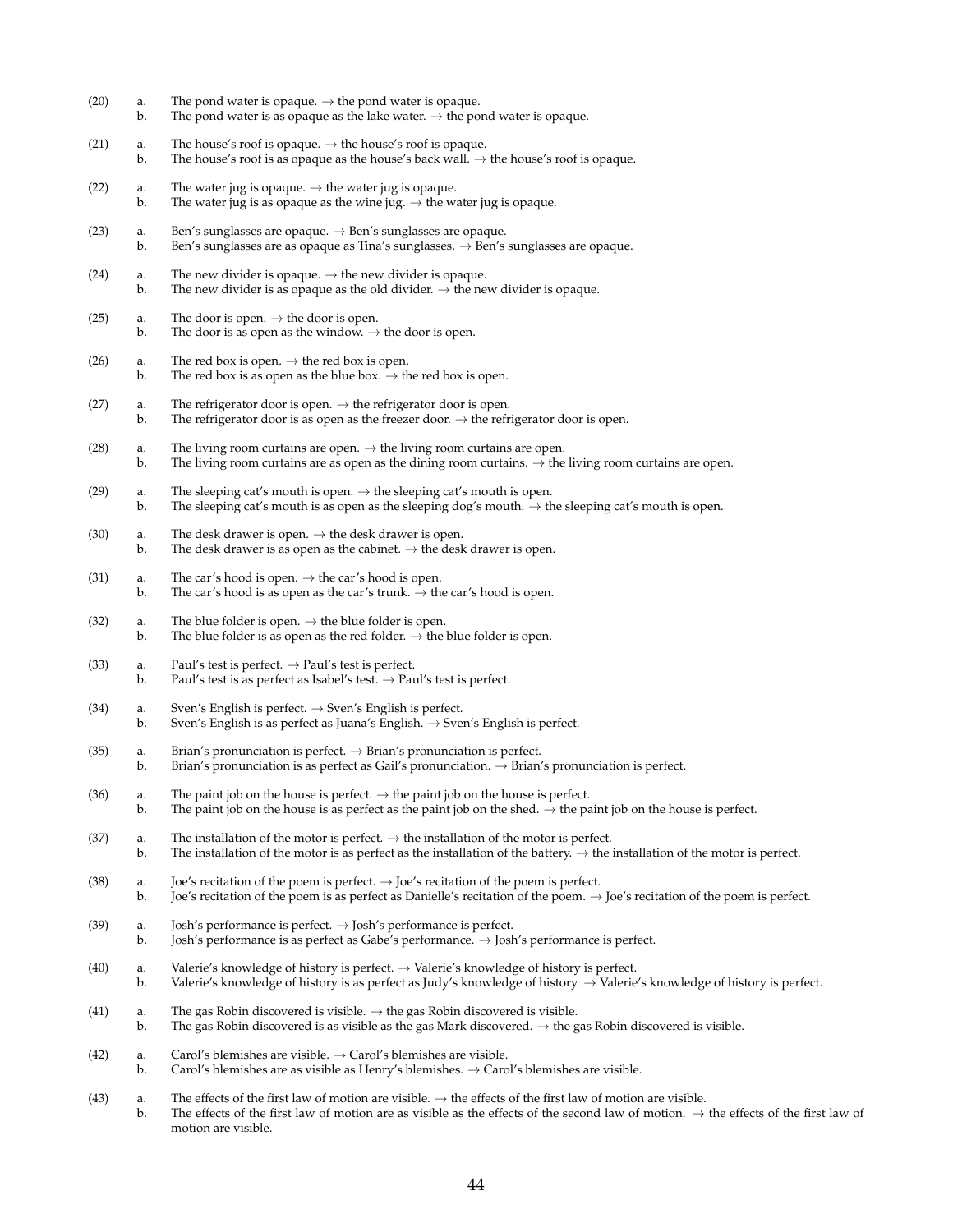- (44) a. The ghost in the story is visible.  $\rightarrow$  the ghost in the story is visible. b. The ghost in the story is as visible as the monster in the story.  $\rightarrow$  the ghost in the story is visible.
- (45) a. When applied, the cream is visible.  $\rightarrow$  When applied, the cream is visible. b. When applied, the cream is as visible as the gel.  $\rightarrow$  When applied, the cream is visible.
- (46) a. The effect of the air pollution is visible.  $\rightarrow$  the effect of the air pollution is visible. b. The effect of the air pollution is as visible as the effect of the water pollution.  $\rightarrow$  the effect of the air pollution is visible.
- (47) a. The zinc in the soil is visible.  $\rightarrow$  the zinc in the soil is visible. b. The zinc in the soil is as visible as the quartz in the soil.  $\rightarrow$  the zinc in the soil is visible.
- (48) a. The trace of the toxic chemical is visible.  $\rightarrow$  the trace of the toxic chemical is visible. b. The trace of the toxic chemical is as visible as the trace of the non-toxic chemical.  $\rightarrow$  the trace of the toxic chemical is visible.
- (49) a. The yellow wire is straight.  $\rightarrow$  the yellow wire is straight.<br>b. The yellow wire is as straight as the red wire.  $\rightarrow$  the yellow The yellow wire is as straight as the red wire.  $\rightarrow$  the yellow wire is straight.
- (50) a. The steel rod is straight.  $\rightarrow$  the steel rod is straight. b. The steel rod is as straight as the iron rod.  $\rightarrow$  the steel rod is straight.
- (51) a. The downstairs railing is straight.  $\rightarrow$  the downstairs railing is straight.<br>b. The downstairs railing is as straight as the upstairs railing.  $\rightarrow$  the down The downstairs railing is as straight as the upstairs railing.  $\rightarrow$  the downstairs railing is straight.
- (52) a. The train track is straight.  $\rightarrow$  the train track is straight. b. The train track is as straight as the subway track.  $\rightarrow$  the train track is straight.
- (53) a. Sue's metal bat is straight.  $\rightarrow$  Sue's metal bat is straight. b. Sue's metal bat is as straight as Lisa's metal bat.  $\rightarrow$  Sue's metal bat is straight.
- (54) a. Jill's hairpin is straight.  $\rightarrow$  Jill's hairpin is straight.
- (55) a. The short needle is straight.  $\rightarrow$  the short needle is straight. b. The short needle is as straight as the long needle.  $\rightarrow$  the short needle is straight.
- (56) a. The towel rack is straight.  $\rightarrow$  the towel rack is straight. b. The towel rack is as straight as the magazine rack.  $\rightarrow$  the towel rack is straight.
- (57) a. The baby is awake.  $\rightarrow$  the baby is awake.<br>b. The baby is as awake as the baby sitter.  $\rightarrow$ The baby is as awake as the babysitter.  $\rightarrow$  the baby is awake.
- (58) a. The student was awake.  $\rightarrow$  the student was awake. b. The student was as awake as the professor.  $\rightarrow$  the student was awake.
- (59) a. Jenny is awake.  $\rightarrow$  Jenny is awake. b. Jenny is as awake as Gabe.  $\rightarrow$  Jenny is awake.
- (60) a. Sarah's dog is awake.  $\rightarrow$  Sarah's dog is awake. b. Sarah's dog is as awake as Sarah's cat.  $\rightarrow$  Sarah's dog is awake.
- (61) a. The driver is awake.  $\rightarrow$  the driver is awake.<br>b. The driver is as awake as the passengers.  $\rightarrow$ The driver is as awake as the passengers.  $\rightarrow$  the driver is awake.
- (62) a. Matt was awake.  $\rightarrow$  Matt was awake. b. Matt was as awake as the priest.  $\rightarrow$  Matt was awake.
- (63) a. The secretary is awake.  $\rightarrow$  the secretary is awake. b. The secretary is as awake as the boss.  $\rightarrow$  the secretary is awake.
- (64) a. The security guard is awake.  $\rightarrow$  the security guard is awake.
	- b. The security guard is as awake as the residents.  $\rightarrow$  the security guard is awake.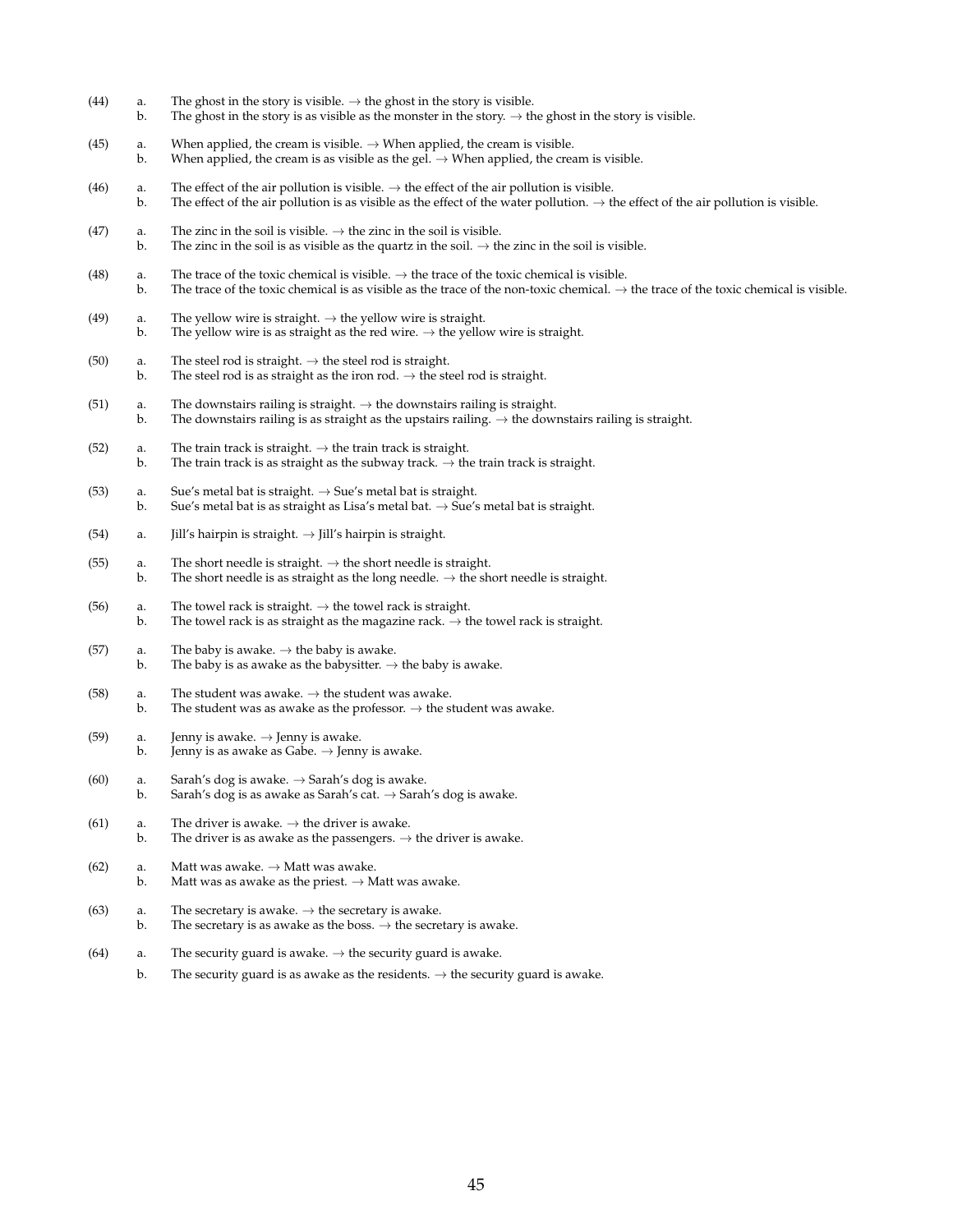## <span id="page-45-0"></span>**B.3 Data summaries, Experiments 1 & 2**

|                |             | rel. adj.: pos. pol. |                      |            |             |             |            | rel. adj.: neg. pol. |             |          |  |
|----------------|-------------|----------------------|----------------------|------------|-------------|-------------|------------|----------------------|-------------|----------|--|
|                | objComp     | objEq                | pos                  | subjComp   | subjEq      | objComp     | objEq      | pos                  | subjComp    | subjEq   |  |
| $\overline{2}$ | 14(5%)      | 39 $(14\%)$          | 229 (84%)            | 34(13%)    | 41 $(15%)$  | 16(6%)      | 47 (18%)   | 217 (81%)            | $29(11\%)$  | 40(7%)   |  |
|                | 54 $(20\%)$ | 94 (35%)             | 36 $(13%)$           | 104 (38%)  | 90(33%)     | 33 $(12\%)$ | 90(34%)    | 36(13%)              | 97 (37%)    | 93 (22%) |  |
| $\bf{0}$       | 56 $(21\%)$ | 44 $(16\%)$          | 6(2%)                | 51 $(19%)$ | 58 (22%)    | 64 (24%)    | 51 $(19%)$ | 13(5%)               | 50 $(19\%)$ | 58 (22%) |  |
| -1             | 92 (34%)    | 66 (24%)             | $0(0\%)$             | 68 (25%)   | 55 $(20\%)$ | 100 (38%)   | 62(23%)    | $3(0\%)$             | 73 (28%)    | 58 (35%) |  |
| $-2$           | 53 (20%)    | $27(10\%)$           | $1(0\%)$             | 14(5%)     | $26(10\%)$  | 54 (20%)    | 17(6%)     | $0(0\%)$             | 16(6%)      | 19 (15%) |  |
|                |             |                      | abs. adj.: pos. pol. |            |             |             |            | abs. adj.: neg. pol. |             |          |  |
|                | objComp     | objEq                | pos                  | subjComp   | subjEq      | objComp     | objEq      | pos                  | subjComp    | subjEq   |  |
| $\overline{2}$ | 17(6%)      | 22(7%)               | 289 (93%)            | 43 (14%)   | 29(9%)      | 28(9%)      | 26(9%)     | 288 (94%)            | 59 (19%)    | 24(8%)   |  |
|                | 51(17%)     | 53 (17%)             | 16(5%)               | 76(25%)    | 40(13%)     | 50 $(16\%)$ | 63(21%)    | 13(4%)               | 81(27%)     | 63(21%)  |  |
| $\bf{0}$       | 56 (18%)    | 75 (24%)             | $3(1\%)$             | 67(22%)    | 83 (27%)    | $61(20\%)$  | 67(22%)    | $3(1\%)$             | 48 (16%)    | 69(23%)  |  |
| -1             | 103 (34%)   | 94 (30%)             | $2(1\%)$             | 87 (28%)   | 90 (29%)    | 98 (32%)    | 87 (29%)   | $1(0\%)$             | 73 (24%)    | 85 (28%) |  |
| $-2$           | 80(26%)     | 66 $(21\%)$          | $0(0\%)$             | $34(11\%)$ | 69(22%)     | 70 (23%)    | 62(20%)    | $1(0\%)$             | 43 (14%)    | 64(21%)  |  |

Table 7: Experiments 1 and 2 – Data summaries

## <span id="page-45-1"></span>**B.4 Statistical modeling, Experiments 1 & 2**

In the following model, the reference level for adjective polarity is posPol, for adjective class is relAdj, and for construction type is pos.

| <b>Fixed effects</b>  | Estimate | Std. Error | $p$ -value |
|-----------------------|----------|------------|------------|
| negPol                | $-0.20$  | 0.10       | 0.05       |
| objComp               | $-3.20$  | 0.11       | 0.00       |
| objEq                 | $-2.44$  | 0.10       | 0.00       |
| subjComp              | $-2.42$  | 0.10       | 0.00       |
| subjEq                | $-2.40$  | 0.10       | 0.00       |
| absAdj                | 0.53     | 0.20       | 0.008      |
| negPol: objComp       | 0.16     | 0.12       |            |
| negPol: objEq         | 0.26     | 0.12       | 0.03       |
| negPol: subjComp      | 0.14     | 0.12       |            |
| negPol: subjEq        | 0.19     | 0.12       |            |
| negPol: absAdj        | 0.12     | 0.06       | 0.04       |
| objComp: absAdj       | $-0.65$  | 0.12       | 0.00       |
| objEq: absAdj         | $-1.31$  | 0.12       | 0.00       |
| subjComp: absAdj      | $-0.77$  | 0.12       | 0.00       |
| subjEq:absAdj         | $-1.33$  | 0.12       | 0.00       |
| <b>Thresholds</b>     | Estimate | Std. Error |            |
| $-2$  -1              | $-4.21$  | 0.15       |            |
| $-1$  0               | $-3.05$  | 0.15       |            |
| 0 1                   | $-2.32$  | 0.15       |            |
| 1 2                   | $-1.24$  | 0.15       |            |
| <b>Random effects</b> | Var      | Std.Dev    |            |
| subj                  | 0.63     | 0.79       |            |
| item                  | 0.02     | 0.14       |            |

Table 8: Experiments 1 and 2 – MLEs of the best mixed-effects ordinal probit model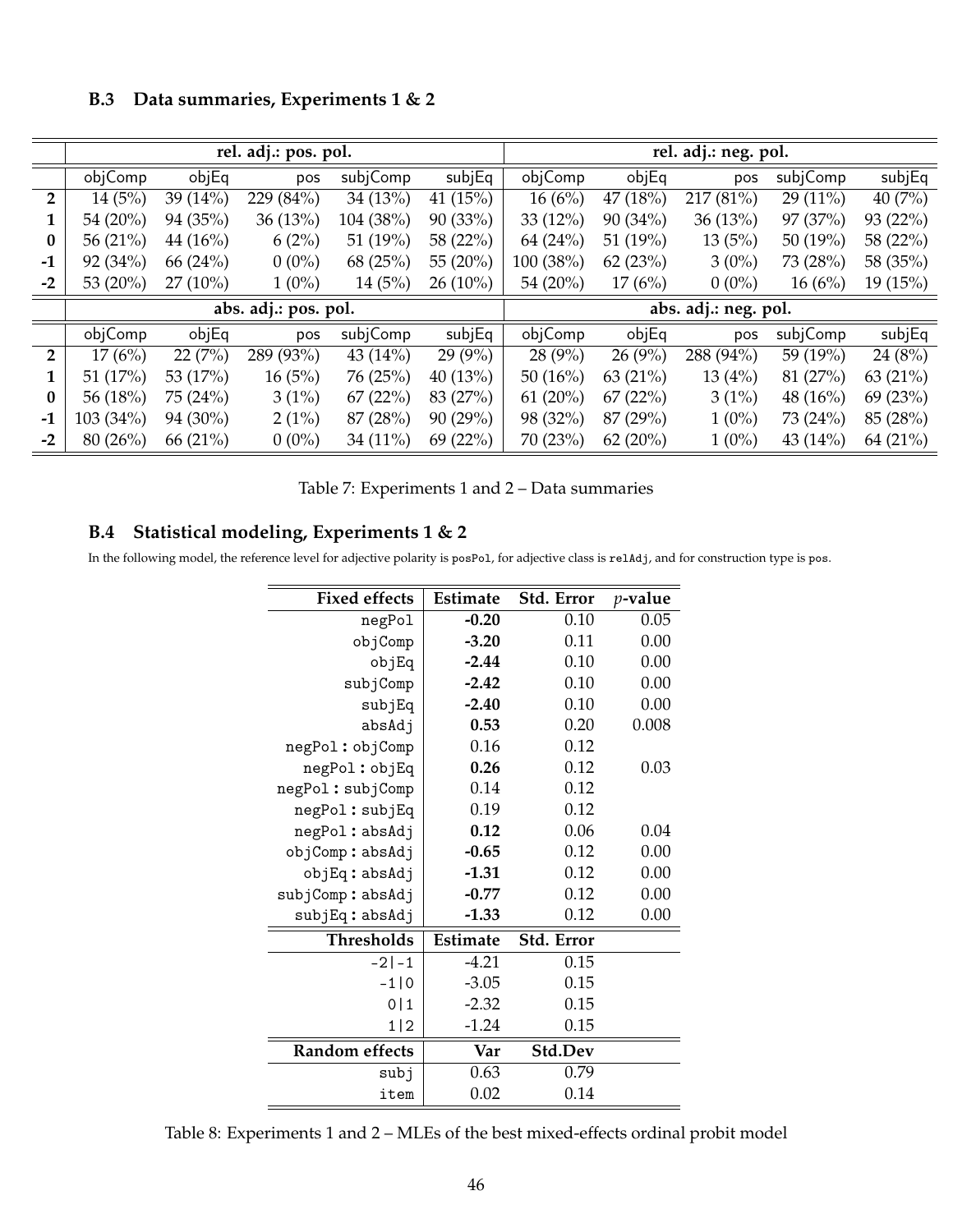The model with all 2-way interactions has been identified as the best one via a series of Likelihood ratio tests (LRTs); the random-effect structure for all models that we considered included intercept random effects for subjects and items:

- comparison with the main-effects only model:  $p \approx 0, \chi^2 = 188.9$ ,  $df = 9$
- comparison with the model that included the main effects and only the interaction between adjective polarity and construction type:  $p \approx 0, \chi^2 = 182.6$ ,  $df = 5$
- comparison with the model that included the main effects and only the interaction between adjective polarity and construction type on one hand and adjective polarity and adjective class on the other hand:  $p \approx 0$  ,  $\chi^2 = 177.9$  ,  $df = 4$
- comparison with the model that included the main effects and only the interaction between adjective polarity and construction type on one hand and adjective class and construction type on the other hand:  $p = 0.04$ ,  $\chi^2 = 4.14$ ,  $df = 1$
- comparison with the model that included the full effect structure, i.e., the main effects, all 2-way interactions as as all the 3-way interaction between adjective polarity, construction type and adjective class:  $p = 0.21$ ,  $\chi^2 = 5.83$ ,  $df = 4$

# **C Experiment 3**

#### **C.1 Items, Experiment 3**

For Experiment 3, we fully list the first item set and provide only the first condition for the remaining items.

- (1) a. Maria is as tall as Sophie and Sophie is as tall as Joe.  $\rightarrow$  Maria is tall.
	- b. Maria is as tall as Sophie and Sophie is as tall as Joe.  $\rightarrow$  Sophie is tall.
	- c. Maria is taller than Sophie and Sophie is taller than Joe.  $\rightarrow$  Maria is tall.<br>d. Maria is taller than Sophie and Sophie is taller than Ioe.  $\rightarrow$  Sophie is tall
	- Maria is taller than Sophie and Sophie is taller than Joe.  $\rightarrow$  Sophie is tall.
	- e. Maria is as short as Sophie and Sophie is as short as Joe.  $\rightarrow$  Maria is short.
	- f. Maria is as short as Sophie and Sophie is as short as Joe.  $\rightarrow$  Sophie is short.
	- g. Maria is shorter than Sophie and Sophie is shorter than Joe.  $\rightarrow$  Maria is short.
	- h. Maria is shorter than Sophie and Sophie is shorter than Joe.  $\rightarrow$  Sophie is short.
- (2) a. The oak sapling is as tall as the cedar sapling and the cedar sapling is as tall as the pine sapling.  $\rightarrow$  the oak sapling is tall.
- (3) a. John's pea plant is as tall as his tomato plant and his tomato plant is as tall as his basil plant.  $\rightarrow$  John's pea plant is tall.
- (4) a. Bill's cactus is as tall as Amy's cactus and Amy's cactus is as tall as Tim's.  $\rightarrow$  Bill's cactus is tall.
- (5) a. Peter's shirt is as large as Hannah's shirt and Hannah's shirt is as large as Megan's. → Peter's shirt is large.
- (6) a. Wendy's dog is as large as Bill's dog and Bill's dog is as large as Tim's.  $\rightarrow$  Wendy's dog is large.
- (7) a. The television screen is as large as the computer screen and the computer screen is as large as the tablet screen.  $\rightarrow$  the television screen is large.
- (8) a. The average house in Greenland is as large as the average house in Norway and the average house in Norway is as large as the average house in Germany.  $\rightarrow$  the average house in Greenland is large.
- (9) a. Sarah's skateboard is as expensive as Will's skateboard and Will's skateboard is as expensive as Tom's.  $\rightarrow$  Sarah's skateboard is expensive.
- (10) a. Helen's tuition is as expensive as Betty's tuition and Betty's tuition is as expensive as Jesse's. → Helen's tuition is expensive.
- (11) a. The architecture class is as expensive as the business class and the business class is as expensive as the law one.  $\rightarrow$  the architecture class is expensive.
- (12) a. A bus fare is as expensive as a subway fare and a subway fare is as expensive as a train fare.  $\rightarrow$  a bus fare is expensive.
- (13) a. Linda's skates are as fast as Tom's skates and Tom's skates are as fast as Alex's. → Linda's skates are fast.
- (14) a. Rodney's bike is as fast as Joe's bike and Joe's bike is as fast as Amy's.  $\rightarrow$  Rodney's bike is fast.
- (15) a. Jim's computer is as fast as Tara's computer and Tara's computer is as fast as Abby's.  $\rightarrow$  Jim's computer is fast.
- (16) a. Waltzes are as fast as sambas and sambas are as fast as flamencos.  $\rightarrow$  waltzes are fast.
- (17) a. Paul's test is as hard as Isabel's test and Isabel's test is as hard as Heather's.  $\rightarrow$  Paul's test is hard.
- (18) a. California's driving exam is as hard as Washington's driving exam and Washington's driving exam is as hard as Michigan's.  $\rightarrow$ California's driving exam is hard.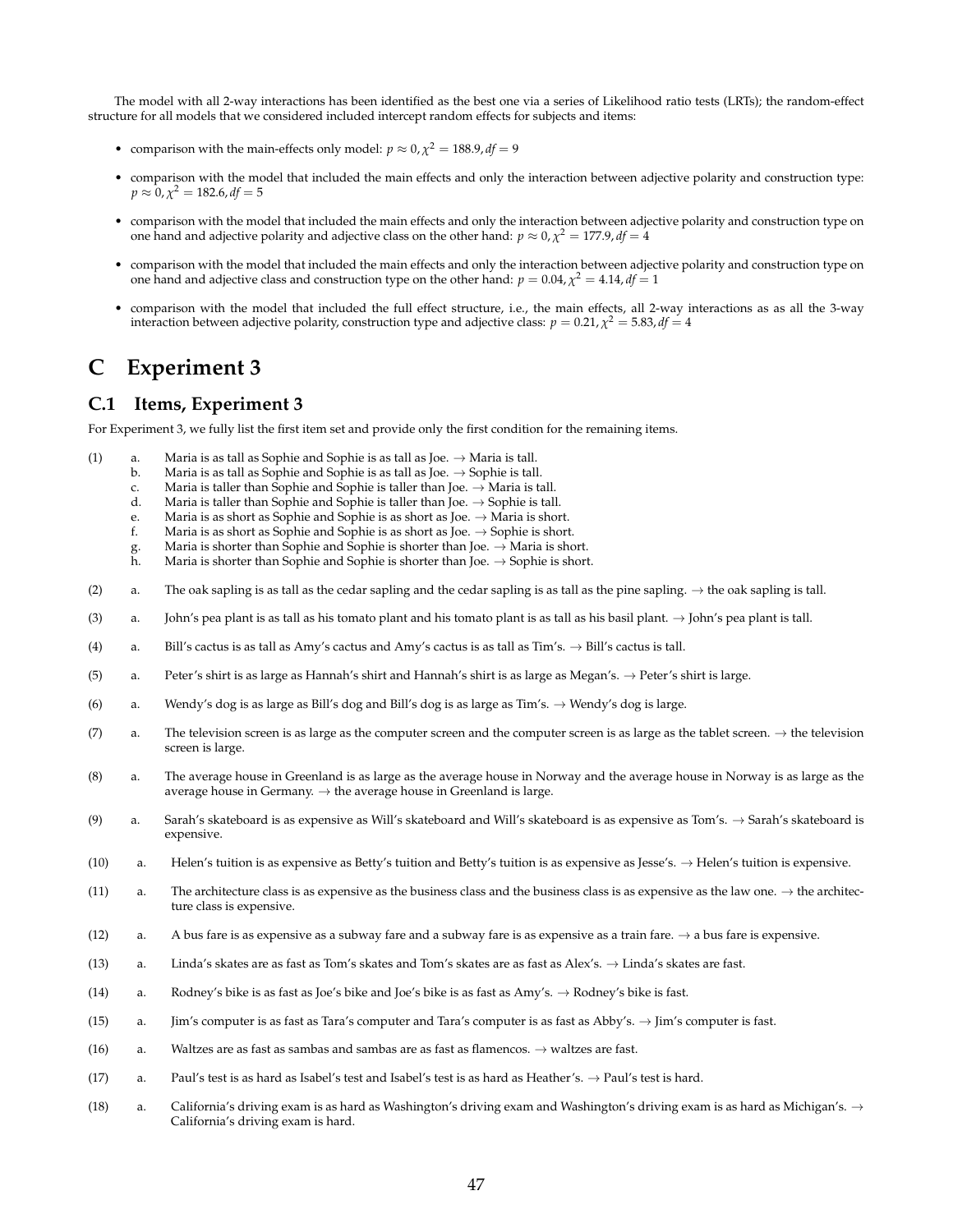- (19) a. French is as hard as Spanish and Spanish is as hard as Italian.  $\rightarrow$  French is hard.
- (20) a. Ballroom dancing is as hard as hip-hop dancing and hip-hop dancing is as hard as the samba.  $\rightarrow$  ballroom dancing is hard.
- (21) a. Bob's bike is as heavy as Juan's bike and Juan's bike is as heavy as Mary's.  $\rightarrow$  Bob's bike is heavy.
- (22) a. Mark's bag is as heavy as Julia's bag and Julia's bag is as heavy as Carol's.  $\rightarrow$  Mark's bag is heavy.
- (23) a. The cereal bowl is as heavy as the soup bowl and the soup bowl is as heavy as the pasta bowl.  $\rightarrow$  the cereal bowl is heavy.
- (24) a. The box in Jenny's room is as heavy as the box in Josh's room and the box in Josh's room is as heavy as the one in Maria's room.  $\rightarrow$  the box in Jenny's room is heavy.
- (25) a. Martha is as strong as Bertha and Bertha is as strong as Paul.  $\rightarrow$  Martha is strong.
- (26) a. Hemp rope is as strong as nylon rope and nylon rope is as strong as plastic rope.  $\rightarrow$  hemp rope is strong.
- (27) a. Herman's grip is as strong as Sam's grip and Sam's grip is as strong as Maggie's. → Herman's grip is strong.
- (28) a. Encyclopedia bindings are as strong as dictionary bindings and dictionary bindings are as strong as atlas bindings.  $\rightarrow$  encyclopedia bindings are strong.
- (29) a. The city's sidewalk is as wide as the town's sidewalk and the town's sidewalk is as wide as the village's.  $\rightarrow$  the city's sidewalk is wide.
- (30) a. The spots in Parking Lot A are as wide as the spots in Parking Lot B and the spots in Parking Lot B are as wide as the ones in Parking Lot  $C \rightarrow$  the spots in Parking Lot A are wide.
- (31) a. The front steps are as wide as the back steps and the back steps are as wide as the basement steps.  $\rightarrow$  the front steps are wide.
- (32) a. Joan's ladder is as wide as Luke's ladder and Luke's ladder is as wide as Mia's. → Joan's ladder is wide.

#### <span id="page-47-0"></span>**C.2 Data summaries, Experiment 3**

|                | pos. pol.  |           |            |            | neg. pol.  |            |          |         |
|----------------|------------|-----------|------------|------------|------------|------------|----------|---------|
|                | subjComp1  | subjComp2 | subjEq1    | subjEq2    | subjComp1  | subjComp2  | subjEq1  | subjEq2 |
| $\overline{2}$ | 40(23%)    | 7(4%)     | 9(5%)      | 7(4%)      | 41 $(24%)$ | 10(6%)     | 15(9%)   | 10(6%)  |
|                | 76 (44%)   | 61(35%)   | 65(38%)    | 67(39%)    | 82 (48%)   | 62(36%)    | 59 (34%) | 65(38%) |
| $\bf{0}$       | $27(16\%)$ | 58 (34%)  | 50 $(29%)$ | 53 (31%)   | $17(10\%)$ | 48 (28%)   | 48 (28%) | 60(35%) |
| $-1$           | 20(12%)    | 32(19%)   | 31 $(18%)$ | 33 $(19%)$ | $19(11\%)$ | 42 $(24%)$ | 38(22%)  | 25(15%) |
| $-2$           | 9(5%)      | 14(8%)    | 17 (10%)   | 12(7%)     | 13(8%)     | 10(6%)     | 12(7%)   | 12(7%)  |

Table 9: Experiment 3 – Data summaries

#### <span id="page-47-1"></span>**C.3 Statistical modeling, Experiment 3**

In the following model, the reference level for adjective polarity is posPol and for construction type is subjComp2.